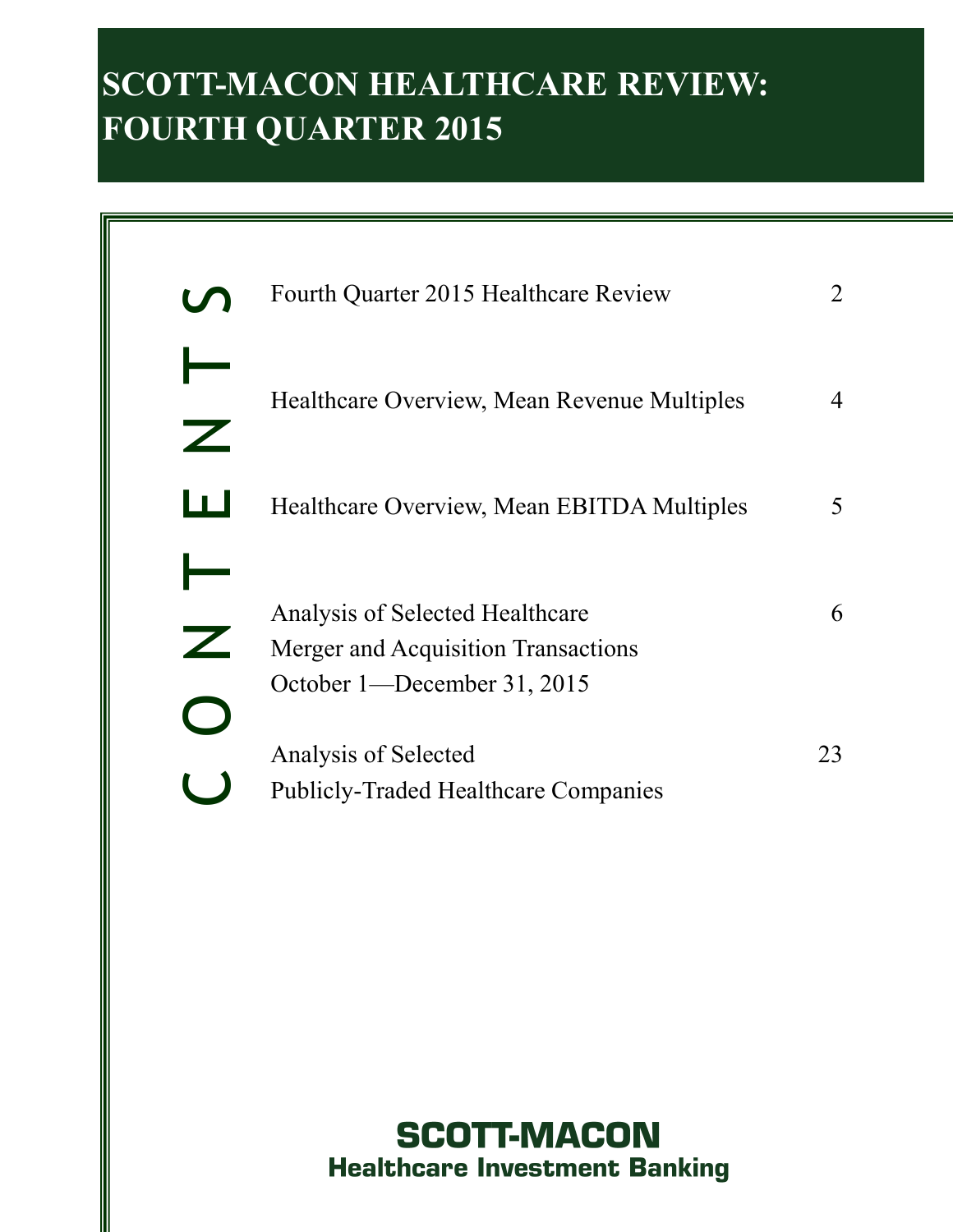# **F O U R T H Q U A R T E R 2 0 1 5 H E A L T H C A R E R E V I E W**

Dear Clients and Friends,

= 2

Scott-Macon is pleased to present our Healthcare nounced its acquisition of Healthland for \$241 million; Review covering the fourth quarter of 2015. If you haven't done so already, please email me at ncortright@scott-macon.com to automatically continue receiving our publications in the future as we are transitioning to digital publishing with email distribution.

Pages four and five represent a visual snapshot of the average multiples for all of the healthcare, medical and pharmaceutical transactions that either closed or were announced during the fourth quarter, along with the average multiples for the major publicly-traded healthcare, medical and pharmaceutical companies.

In the Insurance segment, there were two very sizable health insurance related transactions that either closed or were announced in the fourth quarter. The first involved Blue Shield of California's \$1.3 billion acquisition of Care  $1<sup>st</sup>$  Health Plan, and the second involved Kaiser Permanente's announced combination with Group Health Cooperative. Turning next to the Technology segment, the fourth quarter's largest transaction involved the going private deal for MedAssets valued at \$2.8 billion, representing an EBITDA multiple of 12.7X. In addition, IBM closed on its \$975 million deal for Merge Healthcare, for a valuation of 24.7X EBITDA. Omnicell announced its \$275 million takeover of Aesynt for \$275 million, coming in at 13.8X EBITDA; Computer Programs and Systems an-

and Quality Systems announced its deal for HealthFusion at a price of \$190 million. Moving next to the Outsourcing sector, Capital One Financial closed on its \$9 billion takeover of GE's healthcare finance business. In addition, Team Health closed its transaction for IPC Healthcare for \$1.5 billion, or 20.0X EBITDA. Healthcare reimbursement specialist Equian was taken over by a private equity firm for \$225 million, and Air Methods announced its deal for TriState CareFlight for \$222 million.

Turning next to the Provider transactions, oncology laboratory Clarient was acquired by Neogenomics for \$299 million, or 2.4X revenues. In addition, both Lab Corp. of America and Quest Diagnostics announced transactions in the fourth quarter. In the Home Health and Hospice segment, Healthsouth, Amedisys, LHC and Almost Family all closed or announced transactions during the fourth quarter. In the Non-Acute space, BioMed Realty Trust announced its deal with Blackstone for \$7.8 billion, representing 20.0X EBITDA. Healthsouth kept busy, also picking up Reliant Hospital Partners for \$730 million, or an EBITDA multiple of 8.9X. Universal Health Services closed on its acquisition of Foundations Recovery Network for \$350 million, and Molina Healthcare closed on its acquisition of Providence for \$200 million. Moving along

#### **SCOTT-MACON**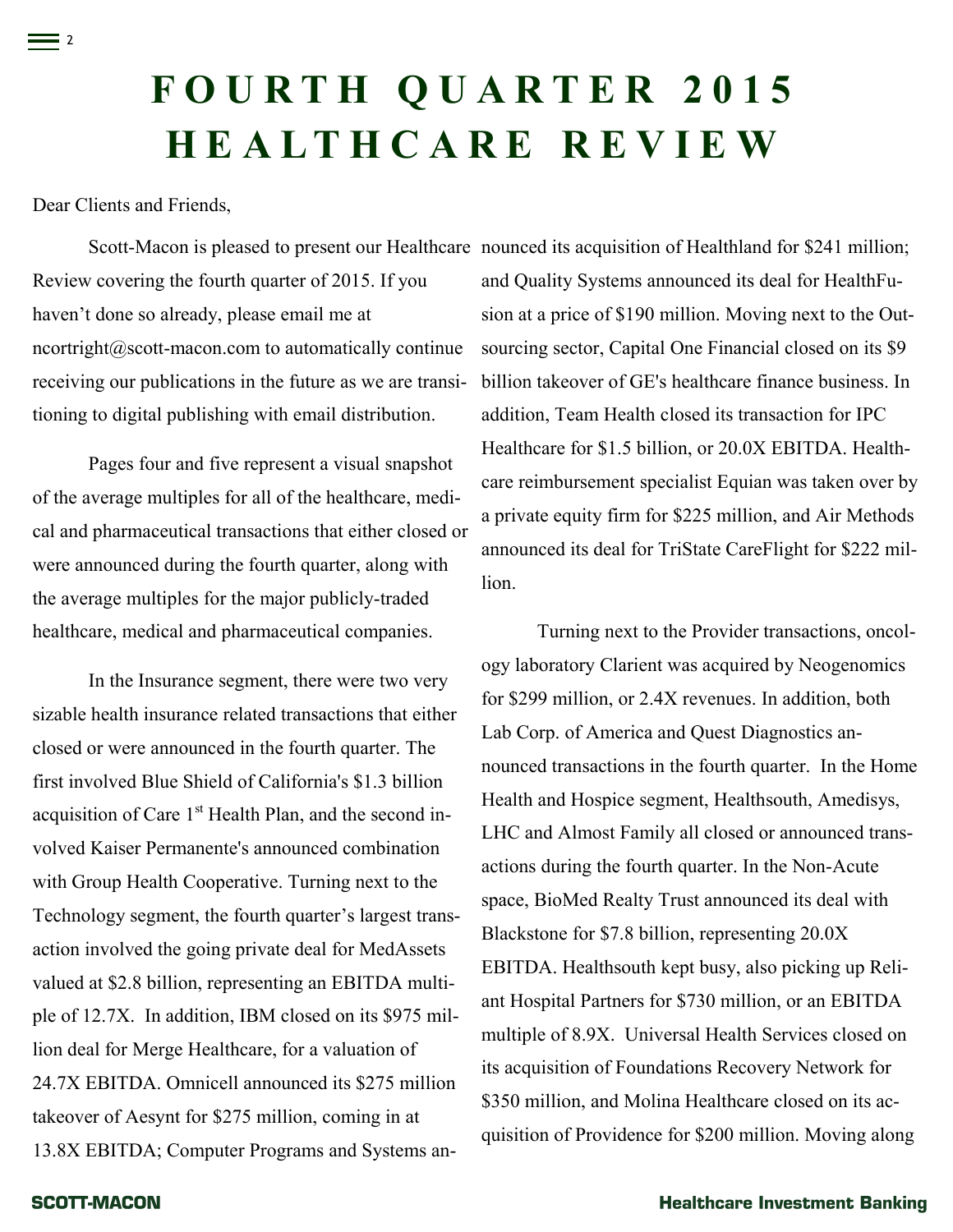to the Long-Term Care segment, Griffin-America acquired Trilogy Investors for \$1.1 billion. In addition, BayBridge Seniors Housing closed on its \$835 million takeover of Amica Mature Lifestyles, with the price representing an EBITDA multiple of 27.6X; Welltower acquired Regal Lifestyle Communities for \$624 million, for an EBITDA multiple of 19.2X; and Chartwell announced a transaction for five Premier of Ontario residences for \$192 million. Moving now to the Acute segment, Wellstar Health System announced its deal for several Tenet Healthcare properties for \$661 million. In addition, UnitedHealth Group in partnership with Carlyle Group paid \$344 million for a non-U.S. hospital business.

Looking now in the Products arena, several sizable transactions closed in the Clinical Devices area. St. Jude Medical closed on Thoratec for \$3.4 billion; Cardinal Health closed on its Cordis acquisition for \$1.9 billion; Accelent was acquired by Greatbatch for \$1.7 billion; and Cyberonics paid \$1.5 billion to acquire Sorin. In the Non-Clinical devices sector, Merck finalized its transaction for Sigma-Aldrich at a whopping \$16.5 billion, representing 19.8X EBITDA. In addition Agilent Technologies acquired Seahorse Bioscience for \$235 million. Moving along to the Consumer area, Pinnacle Foods announced its takeover of Boulder Brands in the health and wellness food business for \$967 million, or 22.1X EBITDA. As usual, the Pharmaceutical area witnessed a plethora of substantial deals: Pfizer's \$188 billion takeover of Allergan; Concordia Healthcare's \$3.5 billion deal for Amdipharm Mercury; GlaxoSmithKline's \$2.9 billion deal for a division of Bristol-Myers Squibb; Bristol-Myers Squibb's \$2.1 bil-**SCOTT-MACON** 

lion deal for Cardioxyl; AstraZeneca's \$2.1 billion deal for ZS Pharma; and Lannett Company's \$1.2 billion deal for Kremers Urban Pharmaceuticals. Lastly, in the Distribution segment, Walgreens announced its takeover of Rite Aid for \$17 billion, or 13.1X EBITDA, and AmerisourceBergen closed on its \$3.1 billion deal for PharMedium.

Following the mergers and acquisitions analysis, we present an analysis of publicly-traded Services, Providers, and Products companies by sector. Mean EBITDA multiples for Services companies ended the fourth quarter at  $13.3X$  (down from  $13.4X$  in Q3 2015); Providers at 11.8X (up from 11.6X in Q3 2015); and Products at 15.0X (up from 14.4X in Q3 2015). Technology services companies ended the fourth quarter at 18.7X, while Outsourcing services companies were 13.6X. The Insurance segment EBITDA multiple came in at 9.9X (up from 8.8X in Q3 2015).

Finally, contact information for the Scott-Macon Healthcare Investment Banking Group Professionals appears on the back cover. We welcome your call or email to discuss your thoughts on this article.

Sincerely yours,

Nate Cortright

Nathan D. Cortright *Managing Director Group Head – Healthcare Investment Banking*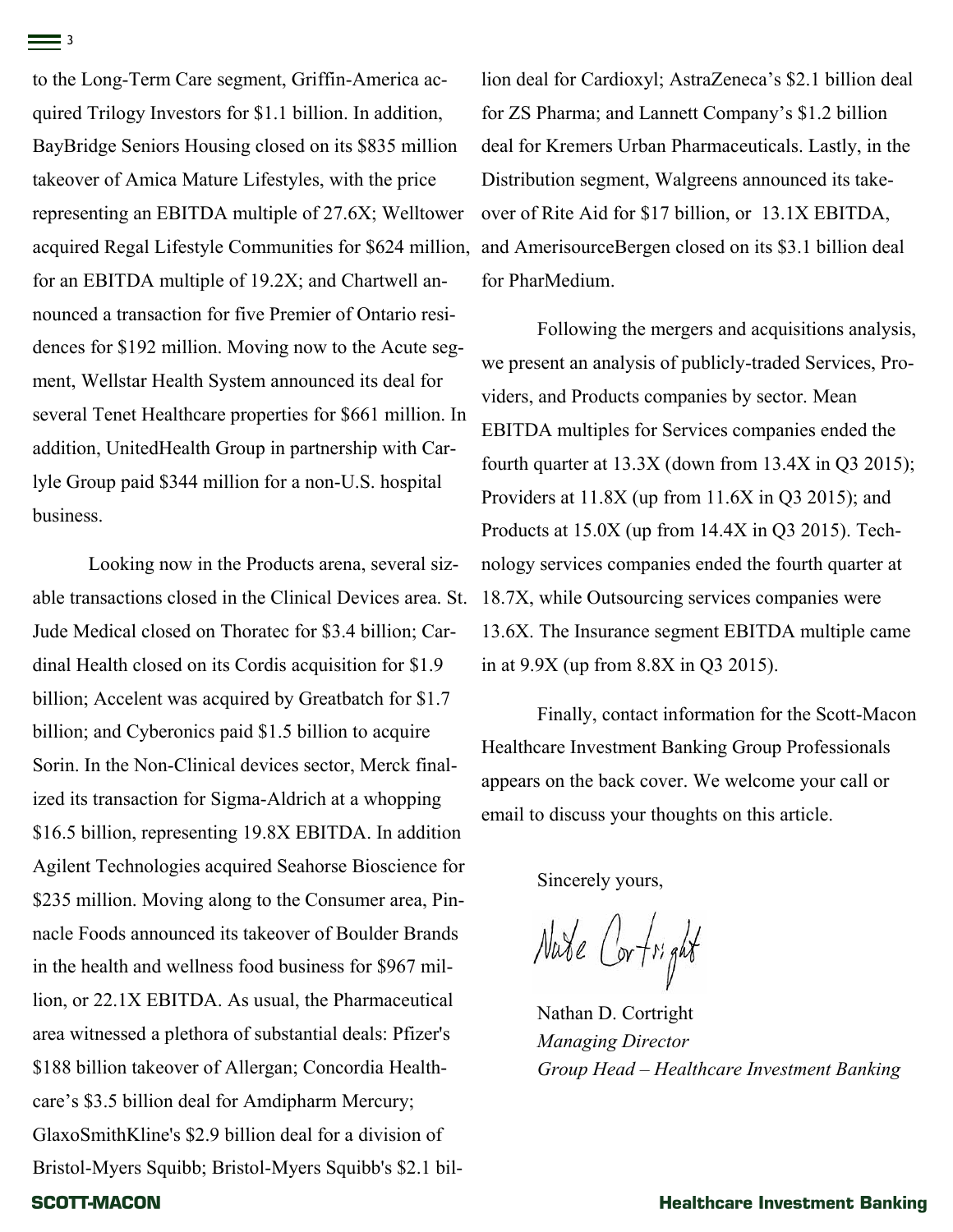**H E A L T H C A R E O V E R V I E W**

#### **M E A N R E V E N U E M U L T I P L E S**

#### **OVERALL: Revenue Multiple**



4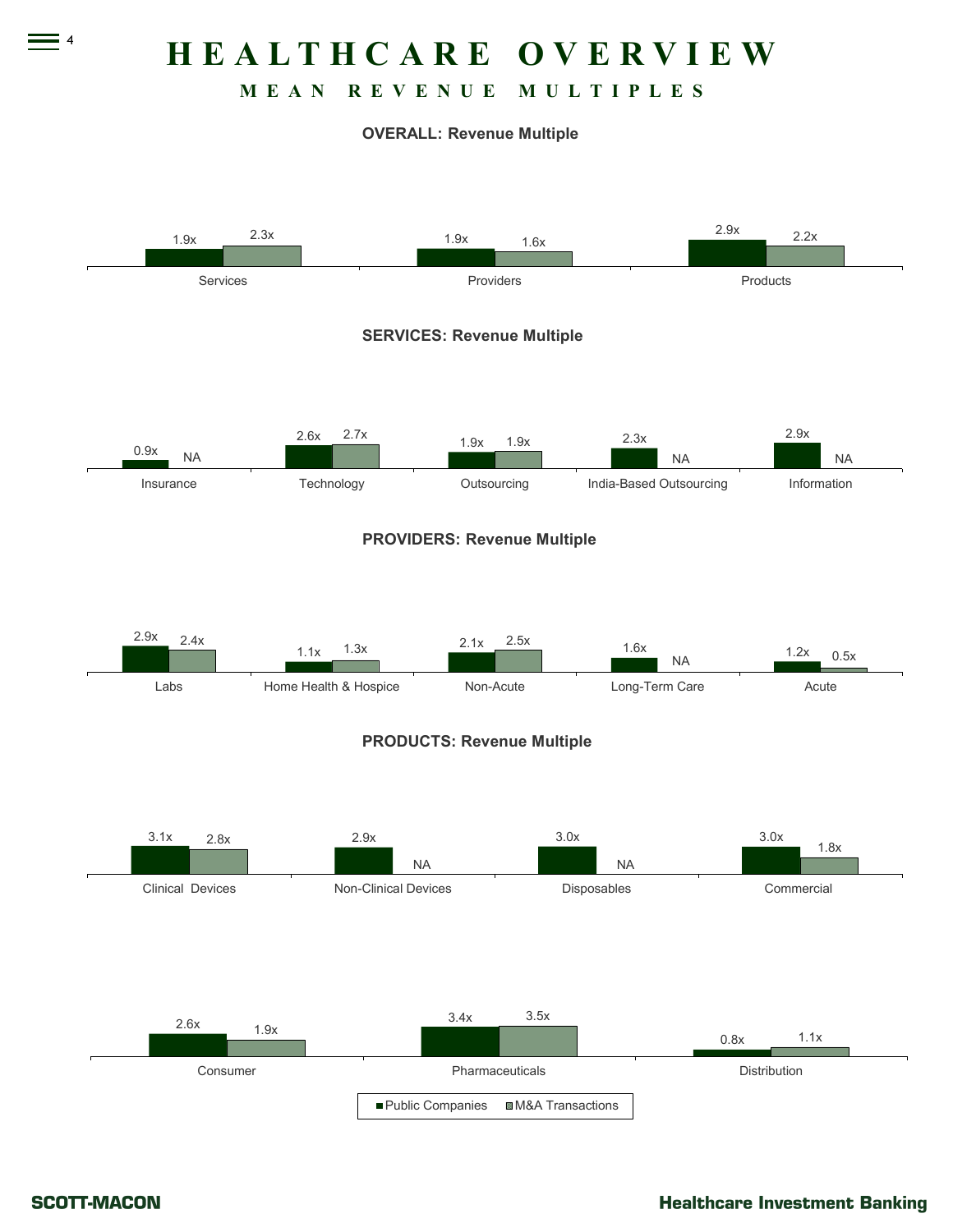**H E A L T H C A R E O V E R V I E W**

# **M E A N E B I T D A M U L T I P L E S**

#### **OVERALL: EBITDA Multiple**



 $\equiv$  5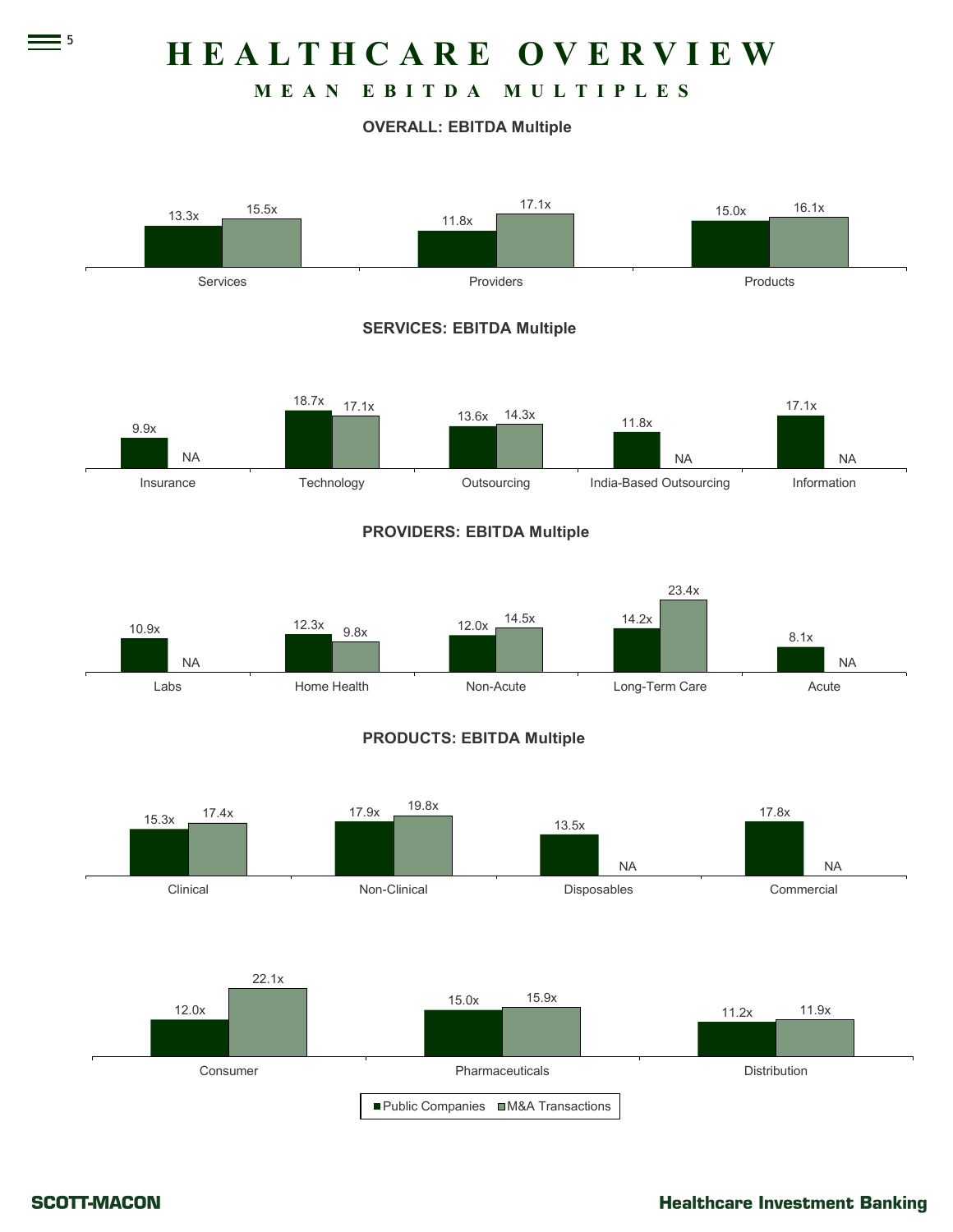**ANALYSIS OF SELECTED HEALTHCARE**

**MERGER & ACQUISITION TRANSACTIONS<sup>1</sup>**

#### **(CLOSED OR ANNOUNCED BETWEEN OCTOBER 1—DECEMBER 31, 2015)**

**(\$ Millions Except Per Share Data)**

| Date                                                 | <b>Acquirer / Target</b>                                                                                                               | Price                        | Target<br>Revenue | Target<br>EBITDA <sup>2</sup> | Price/<br>Revenue      | Price/<br>EBITDA <sup>2</sup> | <b>Target Description</b>                                                                                                                                                                         |
|------------------------------------------------------|----------------------------------------------------------------------------------------------------------------------------------------|------------------------------|-------------------|-------------------------------|------------------------|-------------------------------|---------------------------------------------------------------------------------------------------------------------------------------------------------------------------------------------------|
|                                                      |                                                                                                                                        | <b>SERVICES - INSURANCE</b>  |                   |                               |                        |                               |                                                                                                                                                                                                   |
| Announced                                            | Ameritas Mutual Holding Company /<br>Security Health Insurance Company of America; Security Life<br>Insurance Company of America       | <b>NA</b>                    | <b>NA</b>         | <b>NA</b>                     | <b>NA</b>              |                               | NA Provide life, health, and disability insurance<br>products to consumers and employer groups.                                                                                                   |
| Announced                                            | Avera Health /<br>South Dakota State Medical Holding Company, Inc.                                                                     | <b>NA</b>                    | <b>NA</b>         | <b>NA</b>                     | <b>NA</b>              |                               | NA Operates a managed care network that provides<br>health insurance plans to members.                                                                                                            |
| Announced                                            | Blue Cross Blue Shield of Michigan, Inc. /<br>Sparrow Health System, Inc., Sparrow PHP's 21000 Medicaid<br>Members                     | <b>NA</b>                    | <b>NA</b>         | <b>NA</b>                     | <b>NA</b>              |                               | NA Comprises medical health aid plan members.                                                                                                                                                     |
| 10/8/2015                                            | Blue Shield of California Life & Health Insurance Company /<br>Care1st Health Plan, Inc.                                               | \$1,250.0                    | <b>NA</b>         | <b>NA</b>                     | <b>NA</b>              |                               | NA Provides managed care services to eligible<br>patients.                                                                                                                                        |
| Announced                                            | Centerbridge Partners, L.P. /<br>Superior Vision Services, Inc.                                                                        | <b>NA</b>                    | <b>NA</b>         | <b>NA</b>                     | <b>NA</b>              |                               | NA Provides vision and eye care plans for members.                                                                                                                                                |
| Announced                                            | Health Alliance Plan of Michigan, Inc. /<br>HealthPlus of Michigan, Inc.                                                               | <b>NA</b>                    | <b>NA</b>         | <b>NA</b>                     | <b>NA</b>              |                               | NA Provides customized health plans for large and<br>small employers, and families and individuals.                                                                                               |
| Announced                                            | Kaiser Permanente Inc. /<br>Group Health Cooperative                                                                                   | <b>NA</b>                    | <b>NA</b>         | <b>NA</b>                     | <b>NA</b>              |                               | NA Provides medical coverage and care.                                                                                                                                                            |
| Announced                                            | Molina Healthcare, Inc. (NYSE:MOH) /<br>Better Health Network, LLC, Medicaid Business in Illinois                                      | <b>NA</b>                    | <b>NA</b>         | <b>NA</b>                     | <b>NA</b>              |                               | NA Comprises the business operations of providing<br>healthcare and family services.                                                                                                              |
| Announced                                            | Molina Healthcare, Inc. (NYSE:MOH) /<br>Columbia United Providers, Inc., Certain Assets of Medicaid<br><b>Business</b>                 | <b>NA</b>                    | <b>NA</b>         | <b>NA</b>                     | <b>NA</b>              |                               | NA Comprises certain assets of Medicaid business.                                                                                                                                                 |
| Announced                                            | Molina Healthcare, Inc. (NYSE:MOH) /<br>Hap Midwest Health Plan Inc., Certain Assets of Medicaid and<br>MIChild Businesses in Michigan | <b>NA</b>                    | <b>NA</b>         | <b>NA</b>                     | <b>NA</b>              |                               | NA Provide managed healthcare services.                                                                                                                                                           |
| 11/1/2015                                            | Molina Healthcare, Inc. (NYSE:MOH) /<br>Integral Health Plan, Inc., Certain assets of Medicaid Business                                | <b>NA</b>                    | <b>NA</b>         | <b>NA</b>                     | <b>NA</b>              |                               | NA Comprises Medicaid members in the state of<br>Florida, certain provider agreements, and other<br>assets related to the operation of the Medicaid<br>business.                                  |
| Announced                                            | Molina Healthcare, Inc. (NYSE:MOH) /<br>Loyola Physician Partners, LLC, Certain Assets Relating to<br>Medicaid business                | <b>NA</b>                    | <b>NA</b>         | <b>NA</b>                     | <b>NA</b>              |                               | NA Comprises the certain assets related to the<br>operation of the Medicaid business.                                                                                                             |
| Announced                                            | Nassau Reinsurance Group /<br>Constitution Life Insurance Company; Pyramid Life Insurance<br>Company and Reinsurance                   | \$67.0                       | <b>NA</b>         | <b>NA</b>                     | <b>NA</b>              |                               | NA Comprises senior health insurance, specialty<br>health insurance, life insurance, and care<br>insurance policies.                                                                              |
| Announced                                            | NORCAL Mutual Insurance Company /<br>FD Insurance Company                                                                              | <b>NA</b>                    | <b>NA</b>         | <b>NA</b>                     | <b>NA</b>              |                               | NA Provides medical malpractice insurance coverage<br>for physicians and surgeons.                                                                                                                |
| <b>MEAN (INSURANCE)</b><br><b>MEDIAN (INSURANCE)</b> |                                                                                                                                        |                              |                   |                               | <b>NA</b><br><b>NA</b> | <b>NA</b><br><b>NA</b>        |                                                                                                                                                                                                   |
|                                                      |                                                                                                                                        | <b>SERVICES - TECHNOLOGY</b> |                   |                               |                        |                               |                                                                                                                                                                                                   |
| Announced                                            | 3D Medical Limited (ASX:3DM) /<br>Mach7 Technologies, Inc.                                                                             | \$43.0                       | <b>NA</b>         | <b>NA</b>                     | <b>NA</b>              |                               | NA Provides cloud-based enterprise clinical image<br>management solutions to the healthcare industry.                                                                                             |
| 11/3/2015                                            | Alliance Family of Companies, Inc. /<br><b>Telemedx Corporation</b>                                                                    | <b>NA</b>                    | <b>NA</b>         | <b>NA</b>                     | <b>NA</b>              |                               | NA Operates digital receiving center for<br>electroencephalography data and other forms of<br>neurological testing.                                                                               |
| 10/6/2015                                            | Antworks /<br>Benchmark Systems, Inc.                                                                                                  | \$5.0                        | <b>NA</b>         | <b>NA</b>                     | <b>NA</b>              |                               | NA Develops and delivers Internet based integrated<br>medical practice solutions.                                                                                                                 |
| 10/15/2015                                           | Aptean, Inc. /<br>Medworxx Solutions Inc. (TSXV:MWX)                                                                                   | \$11.6                       | \$5.7             | NM                            | 2.1x                   |                               | NM Provides health information technology solutions<br>to hospitals.                                                                                                                              |
| 11/11/2015                                           | ATD Health Network Inc. /<br>Patients Connected Ltd.                                                                                   | <b>NA</b>                    | <b>NA</b>         | <b>NA</b>                     | <b>NA</b>              |                               | NA Operates a telehealth platform which connects<br>patients to a licensed physician.                                                                                                             |
| Announced                                            | Blue Cross Blue Shield of Michigan, Inc. /<br>ikaSystems Corporation                                                                   | <b>NA</b>                    | <b>NA</b>         | <b>NA</b>                     | <b>NA</b>              |                               | NA Provides business automation and process<br>solutions for commercial, Medicare, Medicaid,<br>health insurance, and accountable care<br>organizations.                                          |
| 12/18/2015                                           | Bolloré Participations /<br>Gemini Health LLC                                                                                          | <b>NA</b>                    | <b>NA</b>         | <b>NA</b>                     | <b>NA</b>              |                               | NA Provides health information technology and<br>electronic health records integration solutions.                                                                                                 |
| 12/16/2015                                           | Cardinal Health, Inc. (NYSE:CAH) /<br>RightCare Solutions, Inc.                                                                        | <b>NA</b>                    | <b>NA</b>         | <b>NA</b>                     | <b>NA</b>              |                               | NA Develops software that allows health-care<br>providers to assess a patient's readmission risk.                                                                                                 |
| 10/20/2015                                           | Columbia Pacific Advisors, LLC /<br>Talyst Systems, LLC                                                                                | <b>NA</b>                    | <b>NA</b>         | <b>NA</b>                     | <b>NA</b>              |                               | NA Develops and provides enterprise solutions for<br>pharmacies, hospitals, and long term care<br>facilities.                                                                                     |
| 12/1/2015                                            | CommVault Systems, Inc. (NasdaqGS:CVLT) /<br>LAITEK Inc.                                                                               | <b>NA</b>                    | <b>NA</b>         | <b>NA</b>                     | <b>NA</b>              |                               | NA Develops imaging data migration solutions for<br>acquiring, processing, and presenting scientific<br>and medical image information.                                                            |
| Announced                                            | Computer Programs & Systems Inc. (NasdaqGS:CPSI) /<br>Healthland, Inc.                                                                 | \$241.8                      | <b>NA</b>         | <b>NA</b>                     | <b>NA</b>              |                               | NA Provides integrated healthcare information<br>technology solutions to rural community hospitals,<br>clinics, and health centers.                                                               |
| 10/14/2015                                           | Concert Care Healthcare Solutions /<br>Medicom Technologies, Inc.                                                                      | <b>NA</b>                    | <b>NA</b>         | <b>NA</b>                     | <b>NA</b>              |                               | NA Develops and offers a telemedicine platform that<br>facilitates through video, audio, chat, and<br>question templates to assist the provider in the<br>treatment and/or diagnosis of patients. |

#### **SCOTT-MACON**

6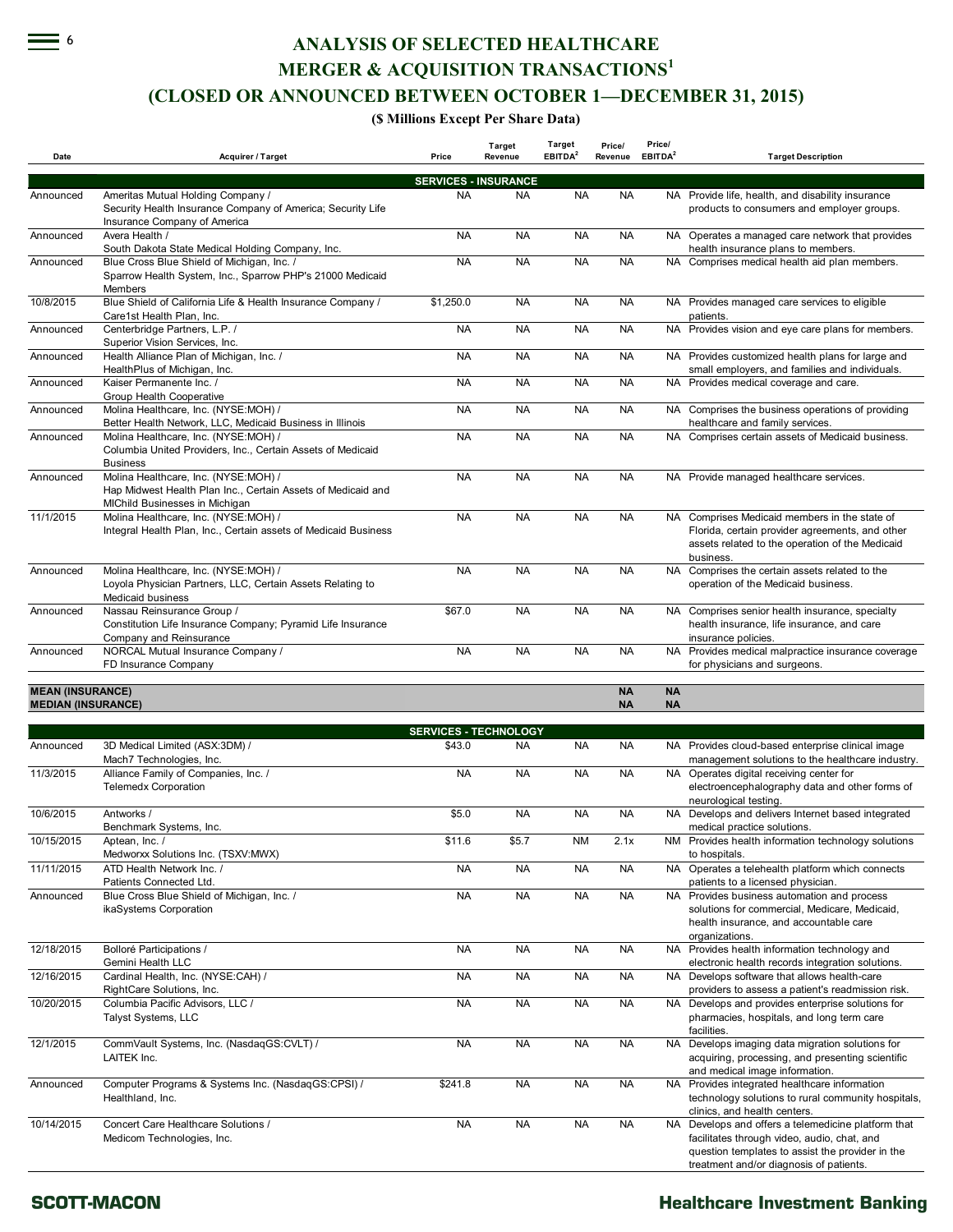| Date       | <b>Acquirer / Target</b>                                                                                   | Price     | Target<br>Revenue | Target<br>EBITDA <sup>2</sup> | Price/<br>Revenue | Price/<br>EBITDA <sup>2</sup> | <b>Target Description</b>                                                                                                                                                                                                          |
|------------|------------------------------------------------------------------------------------------------------------|-----------|-------------------|-------------------------------|-------------------|-------------------------------|------------------------------------------------------------------------------------------------------------------------------------------------------------------------------------------------------------------------------------|
| 11/9/2015  | DaVincian Healthcare, Inc. /<br>Gulf HRA Management Consultancy, LLC                                       | <b>NA</b> | <b>NA</b>         | <b>NA</b>                     | <b>NA</b>         |                               | NA Develops healthcare systems for healthcare<br>coding and payments.                                                                                                                                                              |
| 11/4/2015  | Genoa, a QoL Healthcare Company /<br>1DocWay                                                               | <b>NA</b> | <b>NA</b>         | <b>NA</b>                     | <b>NA</b>         |                               | NA Provides a video-chat based doctor's office with<br>back-end automation.                                                                                                                                                        |
| 12/3/2015  | GreatCall, Inc. /<br>Lively, Inc.                                                                          | <b>NA</b> | <b>NA</b>         | <b>NA</b>                     | <b>NA</b>         |                               | NA Develops and delivers connected home health<br>platform for older adults.                                                                                                                                                       |
| 11/30/2015 | Healthjump, Inc. /<br>DataTrade Solutions, Inc.                                                            | <b>NA</b> | <b>NA</b>         | <b>NA</b>                     | <b>NA</b>         |                               | NA Provides interoperable medical record exchange<br>platforms.                                                                                                                                                                    |
| Announced  | Heska Corporation (NasdaqCM:HSKA) /<br>Cuattro Veterinary, LLC                                             | \$8.1     | \$6.0             | <b>NA</b>                     | 1.3x              |                               | NA Develops digital radiography solutions for human<br>and veterinary medical markets.                                                                                                                                             |
| 11/30/2015 | Human Longevity, Inc. /<br>Cypher Genomics, Inc.                                                           | <b>NA</b> | <b>NA</b>         | <b>NA</b>                     | <b>NA</b>         | NA                            | Develops and delivers automated human genome<br>interpretation software solutions for clinical labs,<br>pharmaceutical companies, and genomics<br>population.                                                                      |
| 12/2/2015  | Indegene Healthcare /<br>Vantage Point Healthcare Information Systems, Inc.                                | <b>NA</b> | <b>NA</b>         | <b>NA</b>                     | <b>NA</b>         |                               | NA Comprises a health analytics and business<br>intelligence platform.                                                                                                                                                             |
| 10/13/2015 | International Business Machines Corporation (NYSE:IBM) /<br>Merge Healthcare Incorporated (NasdaqGS:MRGE)  | \$975.3   | \$227.6           | \$39.5                        | 4.3x              |                               | 24.7x Develops software solutions that facilitate the<br>sharing of images to create an electronic<br>healthcare experience for patients and physicians<br>worldwide.                                                              |
| 12/22/2015 | Invoice Cloud, Inc. /<br>ImageVision.net, Inc.                                                             | <b>NA</b> | <b>NA</b>         | <b>NA</b>                     | <b>NA</b>         |                               | NA Provides point-of-service collection management<br>software for hospitals.                                                                                                                                                      |
| 10/28/2015 | Kinnser Software, Inc. /<br>CKS Productions, Inc.                                                          | <b>NA</b> | <b>NA</b>         | <b>NA</b>                     | <b>NA</b>         |                               | NA Develops clinical analysis and benchmarking<br>software solutions for home health agencies.                                                                                                                                     |
| 10/1/2015  | Konica Minolta Medical Imaging U.S.A., Inc. /<br>20/20 Healthcare LLC                                      | <b>NA</b> | \$50.2            | <b>NA</b>                     | <b>NA</b>         |                               | NA Provides digital software and hardware imaging<br>solutions and healthcare IT solution services.                                                                                                                                |
| 10/1/2015  | Konica Minolta Medical Imaging U.S.A., Inc. /<br>Viztek, LLC                                               | <b>NA</b> | <b>NA</b>         | <b>NA</b>                     | <b>NA</b>         |                               | NA Provides digital software and hardware imaging<br>solutions for imaging centers and hospitals.                                                                                                                                  |
| Announced  | Logibec Inc. /<br>Advanced Answers On Demand, Inc.                                                         | <b>NA</b> | <b>NA</b>         | <b>NA</b>                     | <b>NA</b>         |                               | NA Develops integrated clinical, financial, operational,<br>cloud-based home health/home care, point-of-<br>sale, assisted living, enterprise-wide, and<br>interoperability software solutions for the long<br>term care industry. |
| 10/5/2015  | Logibec Inc. /<br>Data Control Technology International, Inc.                                              | <b>NA</b> | <b>NA</b>         | <b>NA</b>                     | <b>NA</b>         |                               | NA Creates and supports dietary and nutritional<br>menu planning software specifically designed for<br>the long-term care market.                                                                                                  |
| 10/22/2015 | Netsmart Technologies Inc. /<br>Lavender & Wyatt Systems Inc.                                              | <b>NA</b> | <b>NA</b>         | <b>NA</b>                     | <b>NA</b>         |                               | NA Provides enterprise behavioral health electronic<br>medical records software and technology<br>solutions.                                                                                                                       |
| 12/2/2015  | North American Partners in Anesthesia, LLP /<br>ProCare Systems Inc.                                       | <b>NA</b> | <b>NA</b>         | <b>NA</b>                     | <b>NA</b>         |                               | NA Provides practice development, practice<br>management, and medical research solutions for<br>physicians and patients.                                                                                                           |
| Announced  | Omnicell, Inc. (NasdaqGS:OMCL) /<br>Aesynt Incorporated                                                    | \$275.0   | \$182.0           | \$20.0                        | 1.5x              |                               | 13.8x Provides integrated pharmacy automation<br>solutions for hospitals and health systems.                                                                                                                                       |
| Announced  | Pamplona Capital Management LLP, Private Equity /<br>MedAssets, Inc. (NasdaqGS:MDAS)                       | \$2,775.2 | \$764.2           | \$217.8                       | 3.6x              |                               | 12.7x Provides technology-enabled products and<br>services for hospitals, health systems, non-acute<br>healthcare providers, payers, and other service<br>providers and product manufacturers.                                     |
| 10/6/2015  | Partners Pharmacy, L.L.C. /<br>Tech Pharmacy Services, Inc.                                                | <b>NA</b> | <b>NA</b>         | <b>NA</b>                     | <b>NA</b>         |                               | NA Designs, develops, implements, and services<br>technology-based solutions for pharmacy<br>facilities.                                                                                                                           |
| 10/21/2015 | PatientSafe Solutions, Inc. /<br>Vree Health, LLC                                                          | <b>NA</b> | <b>NA</b>         | <b>NA</b>                     | <b>NA</b>         |                               | NA Focuses on improving the value of care delivered<br>to patients through evidence-based services and<br>solutions.                                                                                                               |
| 10/1/2015  | Premier, Inc. (NasdaqGS:PINC) /<br>InflowHealth LLC                                                        | \$35.0    | <b>NA</b>         | <b>NA</b>                     | <b>NA</b>         |                               | NA Develops a SaaS-based software that improves<br>operational and financial performance of<br>physician practices.                                                                                                                |
| 11/20/2015 | Progenics Pharmaceuticals, Inc. (NasdaqGS:PGNX) /<br>EXINI Diagnostics AB (publ) (OM:EXINI)                | \$7.1     | <b>NM</b>         | <b>NM</b>                     | <b>NM</b>         |                               | NM Provides various solutions for medical decision<br>support to hospitals worldwide.                                                                                                                                              |
| 10/13/2015 | Pulse Systems, Inc. /<br>Nightingale Informatix Corporation, Practice Management<br><b>Business</b>        | \$12.8    | \$3.7             | <b>NA</b>                     | 3.5x              |                               | NA Comprises healthcare technology assets.                                                                                                                                                                                         |
| 10/22/2015 | QuadraMed Affinity Corporation /<br>NextGen Healthcare Information Systems, Hospital Solutions<br>Division | <b>NA</b> | <b>NA</b>         | <b>NA</b>                     | <b>NA</b>         |                               | NA Comprises the division that offers hospital<br>software solutions.                                                                                                                                                              |
| Announced  | Quality Systems Inc. (NasdaqGS:QSII) /<br>HealthFusion, Inc.                                               | \$190.0   | <b>NA</b>         | <b>NA</b>                     | <b>NA</b>         |                               | NA Develops Web-based, cloud computing software<br>for physicians, hospitals, and medical billing<br>services.                                                                                                                     |
| 11/2/2015  | Rennova Health, Inc. (NasdaqCM:RNVA) /<br>CollabRx, Inc.                                                   | <b>NA</b> | <b>NA</b>         | NM                            | <b>NA</b>         |                               | NM Provides cloud-based expert systems to inform<br>healthcare decision-making.                                                                                                                                                    |
| 10/7/2015  | RevSpring, Inc. /<br>Healthcare Revenue Strategies, LLC                                                    | <b>NA</b> | <b>NA</b>         | <b>NA</b>                     | <b>NA</b>         |                               | NA Develops and offers revenue cycle optimization,<br>denial management analytics, workflow efficiency<br>software solutions, and software consulting<br>services for the healthcare industry.                                     |
| 10/1/2015  | RingCentral, Inc. (NYSE:RNG) /<br>Sikka Software Corporation                                               | <b>NA</b> | <b>NA</b>         | <b>NA</b>                     | <b>NA</b>         |                               | NA Develops cloud-based business intelligence<br>software applications for healthcare and small<br>business communities.                                                                                                           |
| 10/26/2015 | Roper Technologies, Inc. (NYSE:ROP) /<br>Atlas Medical Software                                            | <b>NA</b> | <b>NA</b>         | <b>NA</b>                     | <b>NA</b>         |                               | NA Provides cloud-based clinical connectivity and<br>process integration solutions worldwide.                                                                                                                                      |

#### **SCOTT-MACON**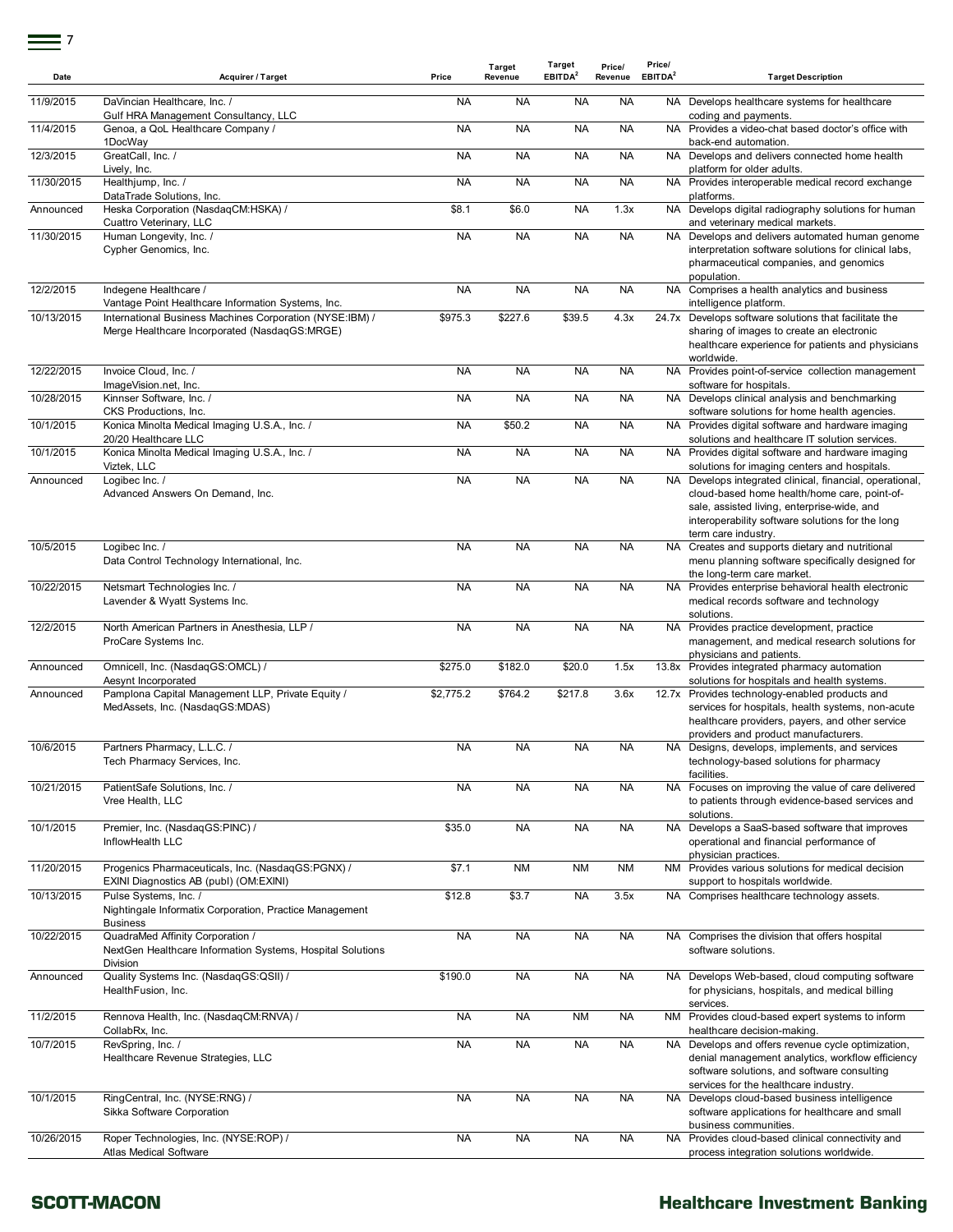| Date       | Acquirer / Target                                                          | Price     | Target<br>Revenue | Target<br>EBITDA <sup>2</sup> | Price/<br>Revenue | Price/<br>EBITDA <sup>2</sup> | <b>Target Description</b>                                                                                                                                                                                   |
|------------|----------------------------------------------------------------------------|-----------|-------------------|-------------------------------|-------------------|-------------------------------|-------------------------------------------------------------------------------------------------------------------------------------------------------------------------------------------------------------|
| Announced  | Roper Technologies, Inc. (NYSE:ROP) /<br><b>CliniSys Solutions Limited</b> | \$261.1   | <b>NA</b>         | <b>NA</b>                     | <b>NA</b>         |                               | NA Designs, develops, implements, and supports<br>clinical laboratory information management<br>solutions.                                                                                                  |
| 11/3/2015  | SCI Solutions. Inc. /<br>Clarity Health Services, Inc.                     | <b>NA</b> | <b>NA</b>         | <b>NA</b>                     | <b>NA</b>         |                               | NA Provides Web-based services to streamline care<br>coordination for community-based physicians.                                                                                                           |
| 12/7/2015  | Stericycle, Inc. (NasdaqGS:SRCL) /<br>InQuicker, LLC                       | <b>NA</b> | <b>NA</b>         | <b>NA</b>                     | <b>NA</b>         |                               | NA Online waiting services to the healthcare sector.                                                                                                                                                        |
| 12/24/2015 | Trilogy, Inc. /<br>Compressus, Inc.                                        | <b>NA</b> | <b>NA</b>         | <b>NA</b>                     | <b>NA</b>         |                               | NA Operates as a medical software company.                                                                                                                                                                  |
| 11/2/2015  | Tute Genomics, Inc. /<br>Knome, Inc.                                       | <b>NA</b> | <b>NA</b>         | <b>NA</b>                     | <b>NA</b>         |                               | NA Provides human genome interpretation software<br>and services for academic, pharmaceutical, and<br>biotech researchers.                                                                                  |
| 11/3/2015  | ValueCentric, LLC /<br>Distributor Data Solutions, Inc.                    | <b>NA</b> | <b>NA</b>         | <b>NA</b>                     | <b>NA</b>         | <b>NA</b>                     | Develops and offers data management<br>technology and services that streamline and lower<br>the costs of processing and analyzing sales,<br>rebates, and channel data for medical product<br>manufacturers. |
| 12/3/2015  | Welltok. Inc. /<br>Silverlink Communications. Inc.                         | <b>NA</b> | <b>NA</b>         | <b>NA</b>                     | <b>NA</b>         |                               | NA Provides healthcare consumer communications<br>platforms.                                                                                                                                                |
| 10/20/2015 | Welltok. Inc. /<br>Zamzee Company                                          | <b>NA</b> | <b>NA</b>         | <b>NA</b>                     | <b>NA</b>         |                               | NA Provides a comprehensive solution for population<br>health managers to optimize the health of<br>children.                                                                                               |
| 11/2/2015  | West Corporation (NasdaqGS:WSTC) /<br>ClientTell, Inc.                     | \$48.5    | <b>NA</b>         | <b>NA</b>                     | <b>NA</b>         |                               | NA Operates a cloud-based notification platform that<br>provides automated patient appointment<br>reminders for the healthcare service industry.                                                            |
| 11/18/2015 | WEX Inc. (NYSE:WEX) /<br>Benaissance LLC                                   | \$80.0    | <b>NM</b>         | <b>NA</b>                     | <b>NM</b>         | <b>NA</b>                     | Provides a Software-as-a-Service based financial<br>management system for health benefits<br>administration.                                                                                                |
| 11/17/2015 | xTV Networks Limited (ASX:XTV) /<br>Hendrik Information Systems, LLC       | \$1.0     | <b>NA</b>         | <b>NA</b>                     | <b>NA</b>         |                               | NA Comprises a software-based multimedia video<br>portal to capture, archive, and maximize the value<br>of content for the healthcare industry.                                                             |

#### **MEAN (TECHNOLOGY) 2.7x 17.1x MEDIAN (TECHNOLOGY) 2.8x 13.8x**

11/3/2015 ABRY Partners, LLC / International Medical Group, Inc. NA NA NA NA NA Engages in designing, distributing, and administering healthcare insurance plans. 12/2/2015 Accelovance, Inc. / Clinquest Europe BV NA NA NA NA NA NA Provides clinical trial operations and medical development services to the pharmaceutical, biotechnology, medical device, medical diagnostics, and nutritional industries. 10/5/2015 Air Methods Corp. (NasdaqGS:AIRM) / Texas AirLife, Inc. NA NA NA NA NA Provides air medical transport service. Announced Air Methods Corp. (NasdaqGS:AIRM) / TriState CareFlight, LLC \$222.5 \$81.5 NA 2.7x NA Provides air ambulance services. 12/9/2015 AmerisourceBergen Corporation (NYSE:ABC) / Cameron Stewart Lifescience Inc. NA NA NA NA NA Provides healthcare and pharmaceutical communications consulting services. Announced AMN Healthcare Services Inc. (NYSE:AHS) / B. E. Smith, Inc. \$160.0 \$100.0 NA 1.6x NA Provides executive leadership solutions for the healthcare industry. 10/6/2015 AMN Healthcare Services Inc. (NYSE:AHS) / Millican Solutions, Inc. \$4.0 NA NA NA NA Engages in recruitment and retention support of physicians, administrative, and C-suite leaders for children's hospitals, colleges of medicine, and academic medical centers. 10/26/2015 AmSurg Corp. (NasdaqGS:AMSG) / Advanced Care Emergency; Advanced Care Emergency NA NA NA NA NA Comprises hospital emergency departments and related services. 11/2/2015 Anchor Health Properties L.L.C / Brinkman Management & Development NA NA NA NA NA NA Provides outcome-driven services and capital to hospitals, physician practices and other healthcare providers. 11/16/2015 Array Architects Inc. / MARTIN REDDY Architects NA NA NA NA NA Provides facility planning and project design services to customers in healthcare and other markets. 10/2/2015 Arthur J Gallagher & Co. (NYSE:AJG) / Burkwald & Associates, Inc. NA NA NA NA NA Operates as a management consulting company that specializes in employee benefits. 12/18/2015 Arthur J Gallagher & Co. (NYSE:AJG) / Managed Healthcare Solutions, Inc. NA NA NA NA NA Provides managed healthcare services. 10/23/2015 Arthur J Gallagher & Co. (NYSE:AJG) / Sigma II Insurance Agency, Inc. NA NA NA NA Specializes in the implementation and<br>management of group benefits, as well as tailored programs for executive compensation or individuals in need of health insurance. 12/1/2015 Aurelius SE & Co. KGaA (XTRA:AR4) / Allied Healthcare International Inc. \$28.6 NA NA NA NA NA Provides healthcare staffing services to the healthcare and social care industry. 12/14/2015 BC Technical, Inc. / Legacy Medical Imaging, L.P. NA NA NA NA NA Provides diagnostic imaging service solutions. 12/1/2015 BC Technical, Inc. / Magnaserv Enterprises, Inc. NA NA NA NA NA NA Focuses on providing MRI services and service contracts which include maintenance, mobile system refurbishment, de-installation and reinstallation as well as technical support contracts. 10/27/2015 BNN Holdings Corp. / Neurowave Monitoring, Inc. NA NA NA NA NA Offers intraoperative monitoring services for orthopedic, neuro, and vascular surgeries. **SERVICES - OUTSOURCING**

#### SCOTT-MACON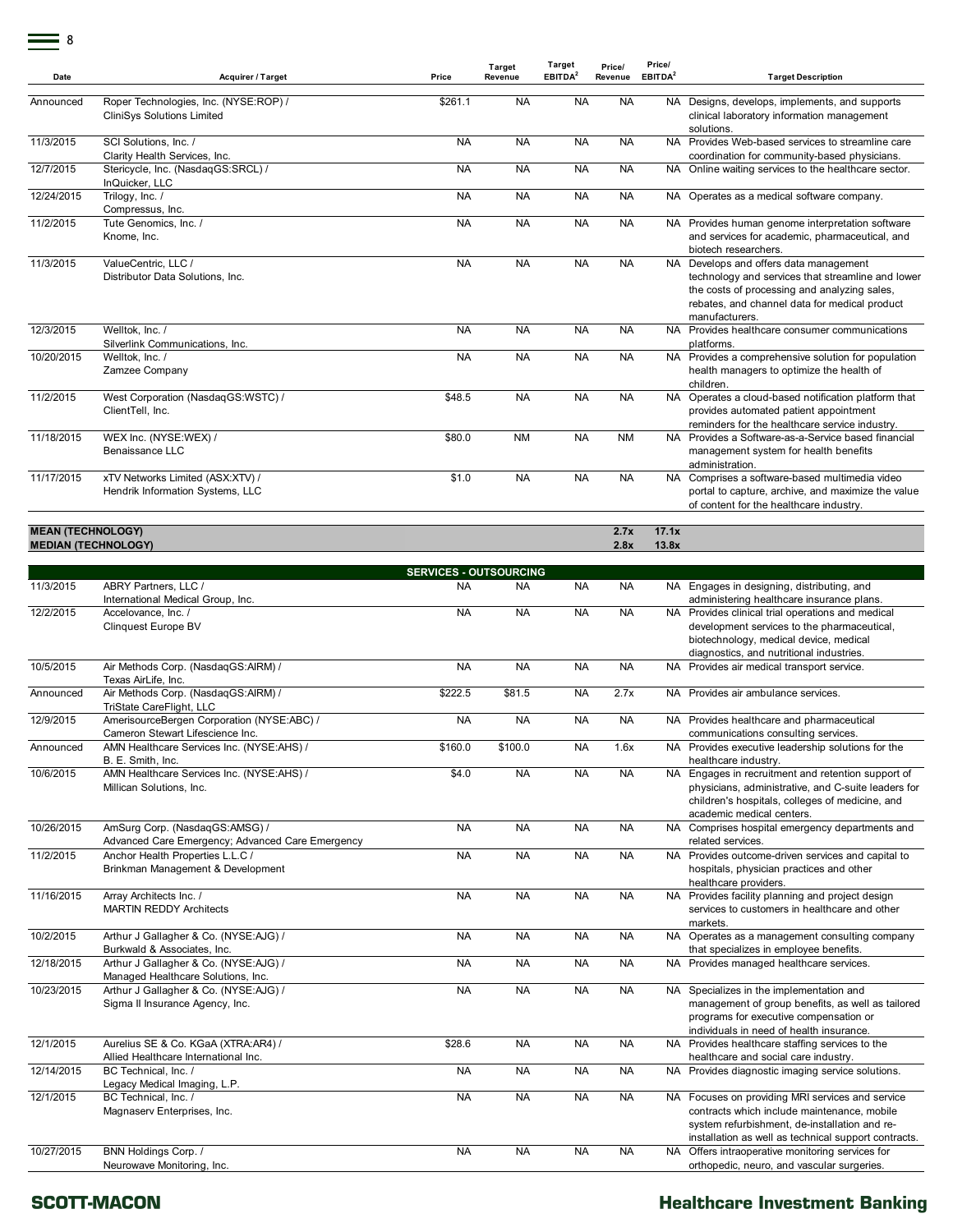| Date       | <b>Acquirer / Target</b>                                                                                                                 | Price     | Target<br>Revenue | Target<br>EBITDA <sup>2</sup> | Price/<br>Revenue | Price/<br>EBITDA <sup>2</sup> | <b>Target Description</b>                                                                                                                                                                                                                    |
|------------|------------------------------------------------------------------------------------------------------------------------------------------|-----------|-------------------|-------------------------------|-------------------|-------------------------------|----------------------------------------------------------------------------------------------------------------------------------------------------------------------------------------------------------------------------------------------|
| 12/18/2015 | Bolloré Participations /<br>Gemini Healthcare, LLC                                                                                       | <b>NA</b> | <b>NA</b>         | <b>NA</b>                     | <b>NA</b>         |                               | NA Operates as a healthcare marketing,<br>communications, and consulting agency focused<br>on the interrelationships between pharmaceutical<br>and biotech companies, their products, and<br>payers.                                         |
| 11/12/2015 | Bolloré Participations /<br>Symbiotix, Inc.                                                                                              | <b>NA</b> | <b>NA</b>         | <b>NA</b>                     | <b>NA</b>         |                               | NA Provides marketing and communications services<br>for healthcare professionals.                                                                                                                                                           |
| 11/30/2015 | Brooks Automation, Inc. (NasdaqGS:BRKS) /<br>BioStorage Technologies, Inc.                                                               | \$127.0   | \$40.0            | <b>NA</b>                     | 3.2x              | NA                            | Provides sample management solutions for<br>pharmaceutical and biotech firms, donor<br>organizations and banks, and research and<br>academic organizations.                                                                                  |
| 12/1/2015  | Capital One Financial Corporation (NYSE:COF) /<br>GE HFS Holdings Inc.                                                                   | \$9,000.0 | <b>NA</b>         | <b>NA</b>                     | <b>NA</b>         |                               | NA Provides customized financing solutions for<br>healthcare organizations.                                                                                                                                                                  |
| 11/9/2015  | Carlyle Group LP (NasdaqGS:CG) /<br>Tempo Participações S.A. (BOVESPA:TEMP3)                                                             | \$123.5   | \$187.8           | \$7.7                         | 0.6x              |                               | 15.4x Provides healthcare administration and<br>specialized assistance services.                                                                                                                                                             |
| 12/1/2015  | Certara, L.P. /                                                                                                                          | <b>NA</b> | <b>NA</b>         | <b>NA</b>                     | <b>NA</b>         |                               | NA Provides services to implement modelling and                                                                                                                                                                                              |
| 11/18/2015 | XenologiQ Ltd.<br>Charles River Laboratories International, Inc. (NYSE:CRL) /<br>Oncotest GmbH                                           | \$38.3    | <b>NA</b>         | <b>NA</b>                     | <b>NA</b>         |                               | simulation in medical and life sciences research.<br>NA Operates as a contract research organization that<br>specializes in preclinical pharmacological contract<br>research services.                                                       |
| Announced  | Constellation Health LLC /<br><b>MDRX Medical Billing, LLC</b>                                                                           | \$30.0    | \$31.6            | \$4.8                         | 0.9x              |                               | 6.2x Provides outsourced hospital practice<br>management, private practice management and<br>consulting services to both independent and<br>health system-based physician groups.                                                            |
| 10/30/2015 | Cross Country Healthcare, Inc. (NasdaqGS:CCRN) /<br>Mediscan, LLC.; Mediscan Diagnostic Services, LLC; Mediscan<br>Nursing Staffing, LLC | \$40.3    | \$32.1            | <b>NA</b>                     | 1.3x              |                               | NA Provides temporary workers to the healthcare and<br>education sectors.                                                                                                                                                                    |
| 10/2/2015  | Doctors Administrative Solutions, LLC /<br>Spectra Healthcare Management, Inc., Revenue Cycle<br><b>Management Business</b>              | <b>NA</b> | <b>NA</b>         | <b>NA</b>                     | <b>NA</b>         |                               | NA Comprises revenue cycle offerings, including<br>workflow design and review, RCM consulting, and<br>various levels of RCM billing relationships.                                                                                           |
| 11/9/2015  | Dungarvin Group, Inc. /<br><b>Embracing Autism, Transitions Program</b>                                                                  | <b>NA</b> | <b>NA</b>         | <b>NA</b>                     | <b>NA</b>         |                               | NA Offers career assessment, vocational training, and<br>counseling in the areas of employment, social<br>skills, leisure and recreation, independent living,<br>money management and individualized planning<br>to individuals with autism. |
| 10/1/2015  | Elior (ENXTPA: ELIOR) /<br>Cura Hospitality, Inc.                                                                                        | <b>NA</b> | <b>NA</b>         | <b>NA</b>                     | <b>NA</b>         | NA                            | Provides dining, hospitality, and clinical services<br>to senior living communities, assisted living and<br>skilled care communities, and community<br>hospitals.                                                                            |
| 12/3/2015  | Emtec, Inc. (OTCPK:ETEC) /<br>Summit Technology                                                                                          | <b>NA</b> | <b>NA</b>         | <b>NA</b>                     | <b>NA</b>         |                               | NA Provides IT consulting and managed services to<br>the healthcare industry.                                                                                                                                                                |
| 11/2/2015  | Encoda, LLC /<br>Strategic Management Consultants, Inc.                                                                                  | <b>NA</b> | <b>NA</b>         | <b>NA</b>                     | <b>NA</b>         | NA.                           | Provides revenue cycle management consulting<br>and services to improve financial performance in<br>medical practices.                                                                                                                       |
| Announced  | Envision Healthcare Holdings, Inc. (NYSE:EVHC) /<br>QRx Medical Management, LLC.; Questcare Medical Services,<br>P.A.                    | \$135.0   | <b>NA</b>         | <b>NA</b>                     | <b>NA</b>         |                               | NA Comprises a practice management company and<br>a medical staffing company.                                                                                                                                                                |
| 12/4/2015  | Flextronics International Ltd. (NasdaqGS:FLEX) /<br>Farm Design, Inc.                                                                    | <b>NA</b> | <b>NA</b>         | <b>NA</b>                     | <b>NA</b>         |                               | NA Provides development and requlatory services for<br>medical, life sciences, and consumer health<br>companies.                                                                                                                             |
| 11/9/2015  | General Electric Company (NYSE:GE) /<br>Camden Group                                                                                     | <b>NA</b> | <b>NA</b>         | <b>NA</b>                     | <b>NA</b>         |                               | NA Provides healthcare advisory and investment<br>banking services.                                                                                                                                                                          |
| 11/30/2015 | GENEX Services, LLC /<br>Alpha Review Corporation                                                                                        | <b>NA</b> | <b>NA</b>         | <b>NA</b>                     | <b>NA</b>         |                               | NA Specializes in reviewing medical bills for workers'<br>compensation for third-party administrators,<br>insurance carriers, self-insured entities, and other<br>organizations that need assistance with medical<br>bill auditing.          |
| Announced  | Guardian Life Insurance Company of America /<br>Avesis Incorporated (OTCPK:AVSS)                                                         | \$168.4   | <b>NA</b>         | <b>NA</b>                     | <b>NA</b>         |                               | NA Provides vision, dental, and hearing plans.                                                                                                                                                                                               |
| 11/3/2015  | Health Carousel, LLC /<br>Next Medical Staffing LLC                                                                                      | <b>NA</b> | <b>NA</b>         | <b>NA</b>                     | <b>NA</b>         |                               | NA Comprises a medical staffing company.                                                                                                                                                                                                     |
| 10/2/2015  | HNI Healthcare /<br>Hospital Resources Management LLC                                                                                    | <b>NA</b> | <b>NA</b>         | <b>NA</b>                     | <b>NA</b>         |                               | NA Provides assessment/benchmarking services to<br>healthcare institutions.                                                                                                                                                                  |
| 11/9/2015  | Hospice Pharmacy Solutions, Ltd. /<br>Outcome Resources, LLC                                                                             | <b>NA</b> | <b>NA</b>         | <b>NA</b>                     | <b>NA</b>         |                               | NA Provides hospice pharmacy benefits management<br>services.                                                                                                                                                                                |
| 10/12/2015 | HUB International Limited /<br>Oxford Coverage, Inc.                                                                                     | <b>NA</b> | <b>NA</b>         | NA                            | <b>NA</b>         |                               | NA Provides health care insurance products.                                                                                                                                                                                                  |
| 12/4/2015  | ICON Public Limited Company (NasdaqGS:ICLR) /<br>PMG Research, Inc.                                                                      | <b>NA</b> | <b>NA</b>         | NA                            | <b>NA</b>         |                               | NA Offers clinical research services.                                                                                                                                                                                                        |
| 12/7/2015  | iMedX, Inc. /<br>G2N, Inc.                                                                                                               | <b>NA</b> | <b>NA</b>         | <b>NA</b>                     | <b>NA</b>         |                               | NA Provides medical record coding and healthcare<br>revenue cycle consulting services for hospitals<br>and other medical facilities.                                                                                                         |
| 11/30/2015 | Italcementi SpA (BIT:IT) /<br>Expositions Biotech Connect, Inc.                                                                          | <b>NA</b> | <b>NA</b>         | <b>NA</b>                     | <b>NA</b>         |                               | NA Operates as an event planning company that<br>supports research facilities to host and organize<br>on-campus life science trade shows.                                                                                                    |
| 12/1/2015  | Jordan Industries International, LLC /<br>Integrated Rental Services, Inc.                                                               | <b>NA</b> | <b>NA</b>         | NA                            | <b>NA</b>         |                               | NA Provides medical and hospital equipment rentals<br>to hospitals, clinics, surgery centers, doctor's<br>offices, and other medical facilities.                                                                                             |
| Announced  | Koninklijke Philips N.V (ENXTAM:PHIA) /<br>Blue Jay Consulting, LLC                                                                      | <b>NA</b> | <b>NA</b>         | <b>NA</b>                     | <b>NA</b>         |                               | NA Provides consulting services for hospital<br>emergency departments.                                                                                                                                                                       |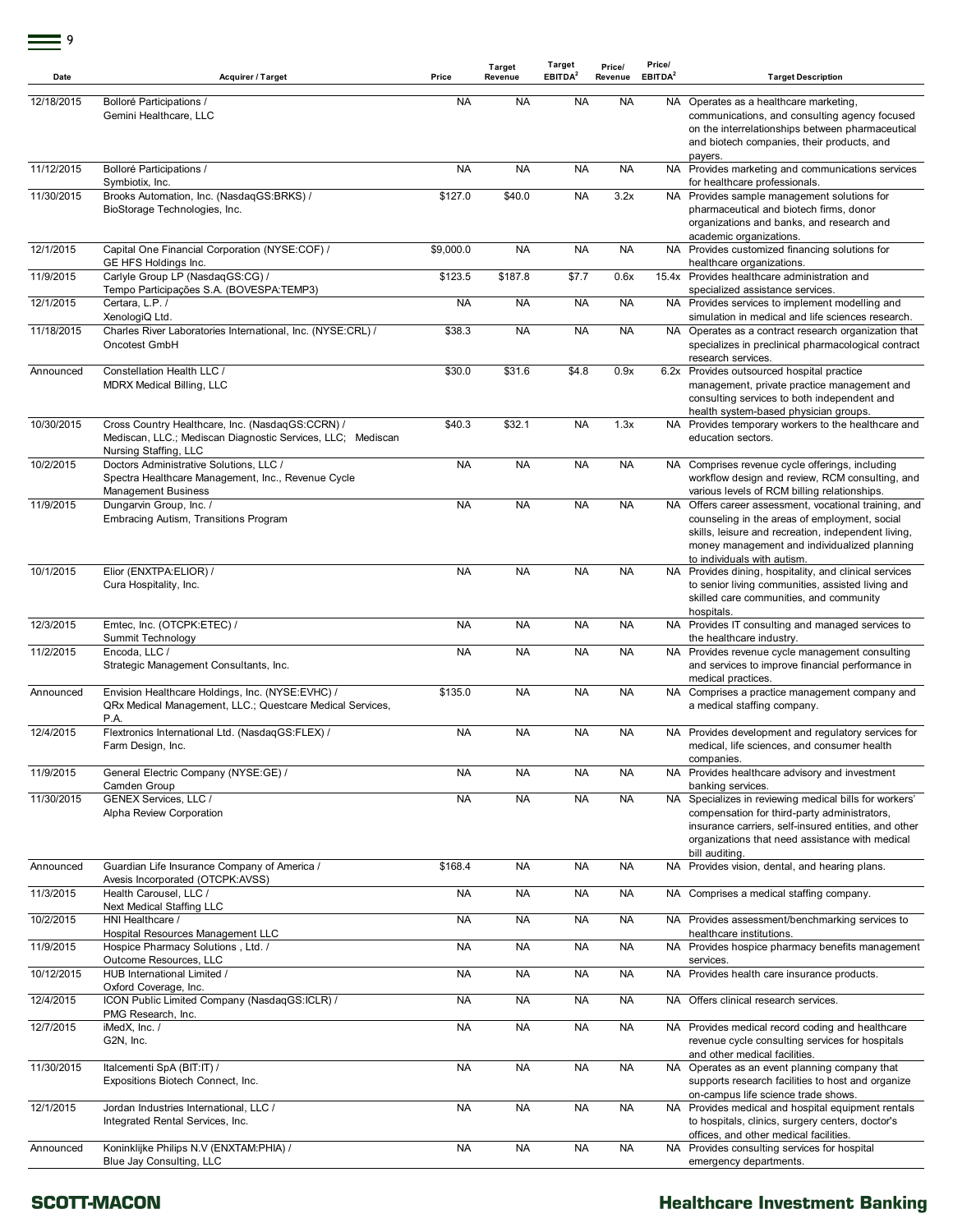| Date                        | <b>Acquirer / Target</b>                                                                            | Price                         | Target<br>Revenue | Target<br>EBITDA <sup>2</sup> | Price/<br>Revenue | Price/<br>EBITDA <sup>2</sup> | <b>Target Description</b>                                                                                                                                                                                    |
|-----------------------------|-----------------------------------------------------------------------------------------------------|-------------------------------|-------------------|-------------------------------|-------------------|-------------------------------|--------------------------------------------------------------------------------------------------------------------------------------------------------------------------------------------------------------|
| 11/2/2015                   | LifeCare Medical Transports, Inc. /                                                                 | <b>NA</b>                     | <b>NA</b>         | <b>NA</b>                     | <b>NA</b>         |                               | NA Provides medical transport services.                                                                                                                                                                      |
|                             | Eagle Medical Transports, LLC                                                                       |                               |                   |                               |                   |                               |                                                                                                                                                                                                              |
| 11/10/2015                  | LifeWatch AG (SWX:LIFE) /<br>FlexLife Health Inc.                                                   | <b>NA</b>                     | <b>NA</b>         | <b>NA</b>                     | <b>NA</b>         |                               | NA Offers remote patient monitoring services for the<br>care of chronically managed patients.                                                                                                                |
| 10/20/2015                  | Navient Corporation (NasdaqGS:NAVI) /<br>Xtend Healthcare LLC                                       | <b>NA</b>                     | <b>NA</b>         | <b>NA</b>                     | <b>NA</b>         |                               | NA Provides healthcare revenue cycle management<br>services.                                                                                                                                                 |
| 12/9/2015                   | Network Global Logistics, LLC /<br>Medical Logistic Solutions, Inc.                                 | <b>NA</b>                     | <b>NA</b>         | <b>NA</b>                     | <b>NA</b>         |                               | NA Provides medical courier delivery services.                                                                                                                                                               |
| 12/18/2015                  | New Mountain Capital, LLC /<br>Equian, LLC                                                          | \$225.0                       | NA                | <b>NA</b>                     | <b>NA</b>         |                               | NA Provides healthcare reimbursement analysis and<br>payment integrity solutions.                                                                                                                            |
| 12/18/2015                  | New Mountain Capital, LLC /<br>Trover Solutions, Inc.                                               | <b>NA</b>                     | NA                | <b>NA</b>                     | <b>NA</b>         |                               | NA Provides medical claims recovery services.                                                                                                                                                                |
| 11/30/2015                  | <b>PMSM Architects /</b><br><b>DJW Architect</b>                                                    | <b>NA</b>                     | NA                | <b>NA</b>                     | <b>NA</b>         |                               | NA Provides architectural design solutions primarily<br>for health care projects.                                                                                                                            |
| 11/10/2015                  | PracticeMax, Inc. /<br>Medical Management Corporation of America                                    | <b>NA</b>                     | NA                | <b>NA</b>                     | <b>NA</b>         |                               | NA Provides medical billing and accounts receivable<br>management solutions.                                                                                                                                 |
| 12/22/2015                  | Publicis Groupe SA (ENXTPA:PUB) /<br>PDI, Inc., Commercial Services Business                        | \$32.6                        | <b>NM</b>         | <b>NA</b>                     | <b>NM</b>         |                               | NA Comprises complementary sales support services<br>to healthcare providers.                                                                                                                                |
| 12/22/2015                  | QPharma, Inc. /<br>Oforma Inc.                                                                      | <b>NA</b>                     | <b>NA</b>         | <b>NA</b>                     | <b>NA</b>         |                               | NA Provides social network analytics, product launch<br>management, and stakeholder engagement<br>solutions for medical affairs, marketing, market<br>access, and sales teams in life sciences<br>companies. |
| Announced                   | Quest Diagnostics Inc. (NYSE:DGX) /<br>Superior Mobile Medics Inc.                                  | <b>NA</b>                     | <b>NA</b>         | <b>NA</b>                     | <b>NA</b>         |                               | NA Operates as a medical exam company and offers<br>examinations for life and disability insurance<br>policies.                                                                                              |
| 11/2/2015                   | RWS Holdings plc (AIM:RWS) /<br>Corporate Translations, Inc.                                        | \$70.0                        | \$23.0            | \$4.8                         | 3.0x              |                               | 14.6x Provides translation services to pharmaceutical,<br>biotech, and medical device industries.                                                                                                            |
| 10/5/2015                   | Schlesinger Associates, Inc. /<br>MedQuery, Inc.                                                    | <b>NA</b>                     | NA                | <b>NA</b>                     | <b>NA</b>         |                               | NA Provides recruitment services for the medical<br>sector.                                                                                                                                                  |
| 12/8/2015                   | SGS SA (SWX:SGSN) /<br>Quality Compliance Laboratories Inc.                                         | <b>NA</b>                     | <b>NA</b>         | <b>NA</b>                     | <b>NA</b>         |                               | NA Provides contract analytical testing services to<br>pharmaceutical, biotechnology, nutraceutical,<br>personal care, and medical device industries.                                                        |
| 12/15/2015                  | Sharps Compliance Corp. (NasdaqCM:SMED) /<br>Bio-Team Mobile LLC                                    | <b>NA</b>                     | <b>NA</b>         | <b>NA</b>                     | <b>NA</b>         |                               | NA Provides medical waste pick-up service.                                                                                                                                                                   |
| 12/17/2015                  | Team Health Holdings, Inc. (NYSE:TMH) /<br>Everest Inpatient Physicians, PLLC; Geriatric Essentials | <b>NA</b>                     | NA                | <b>NA</b>                     | <b>NA</b>         |                               | NA Provides physician services and provides<br>physician services in nursing homes, assisted<br>care living facilities, and assisted residential<br>communities.                                             |
| 11/23/2015                  | Team Health Holdings, Inc. (NYSE:TMH) /<br>IPC Healthcare, Inc. (NasdaqGS:IPCM)                     | \$1,476.1                     | \$713.8           | \$70.4                        | 2.1x              |                               | 21.0x Provides, manages, and coordinates the care of<br>hospitalized patients and serves as the inpatient<br>partner of primary care physicians and specialists.                                             |
| 10/14/2015                  | Voisin Consulting SARL /<br>B&H Consulting Services, Inc.                                           | <b>NA</b>                     | <b>NA</b>         | <b>NA</b>                     | <b>NA</b>         |                               | NA Provides strategic regulatory advisory services to<br>pharma and biotech companies.                                                                                                                       |
| <b>MEAN (OUTSOURCING)</b>   |                                                                                                     |                               |                   |                               | 1.9x              | 14.3x                         |                                                                                                                                                                                                              |
| <b>MEDIAN (OUTSOURCING)</b> |                                                                                                     |                               |                   |                               | 1.8x              | 15.0x                         |                                                                                                                                                                                                              |
|                             |                                                                                                     | <b>SERVICES - INFORMATION</b> |                   |                               |                   |                               |                                                                                                                                                                                                              |
| 11/4/2015                   | Beecken Petty O'Keefe & Company /<br>Examination Management Services, Inc.                          | <b>NA</b>                     | <b>NA</b>         | <b>NA</b>                     | <b>NA</b>         |                               | NA Provides medical information services to health<br>plans, life and property/casualty insurers,                                                                                                            |
| 10/27/2015                  | Bertelsmann SE & Co. KGaA /<br>RediLearning, LLC                                                    | <b>NA</b>                     | <b>NA</b>         | <b>NA</b>                     | <b>NA</b>         |                               | brokerage agencies, and employers.<br>NA Provides online training courses for the senior<br>care industry.                                                                                                   |
| 11/5/2015                   | Chartis Group, LLC /<br>iVantage Health Analytics, Inc.                                             | <b>NA</b>                     | NA                | <b>NA</b>                     | <b>NA</b>         |                               | NA Provides healthcare analytics and business<br>intelligence solutions for the healthcare industry.                                                                                                         |
| 12/4/2015                   | Genstar Capital, LLC /<br>PDR Network, LLC                                                          | <b>NA</b>                     | <b>NA</b>         | <b>NA</b>                     | <b>NA</b>         |                               | NA Delivers brand-specific prescribing, safety,<br>regulatory, and brand-support information to the<br>healthcare industry.                                                                                  |
| 10/1/2015                   | Hall, Render, Killian, Heath & Lyman, PSC /<br>Stewart Courington Dugger Dean, PLLC                 | <b>NA</b>                     | <b>NA</b>         | <b>NA</b>                     | <b>NA</b>         |                               | NA Provides health care counsel to health care<br>providers.                                                                                                                                                 |
| 10/26/2015                  | Informa plc (LSE:INF) /<br>FIME, Inc.                                                               | <b>NA</b>                     | <b>NA</b>         | <b>NA</b>                     | <b>NA</b>         |                               | NA Comprises a medical technology conference and<br>trade show.                                                                                                                                              |
| 11/5/2015                   | Keypath Education, Inc. /<br>GlobalHealth Education and Training, L.L.C.                            | <b>NA</b>                     | <b>NA</b>         | <b>NA</b>                     | <b>NA</b>         |                               | NA Provides online learning services catering<br>exclusively to the healthcare professionals.                                                                                                                |
| 12/31/2015                  | Linden LLC /<br>Chesapeake                                                                          | <b>NA</b>                     | <b>NA</b>         | <b>NA</b>                     | <b>NA</b>         |                               | NA Offers independent institutional review board<br>services for pharmaceutical companies,<br>universities, individual researchers, academic<br>medical centers, and community hospitals.                    |

#### 11/4/2015 Precision for Medicine, Inc. / Redwood Outcomes Health Consulting Inc. NA NA NA NA Offers evidence generation, synthesis, and<br>modeling to optimize healthcare decision making. Announced Prism Healthcare Partners LTD / Principle Valuation, LLC NA NA NA NA NA Provides valuation and advisory services focusing on the seniors housing and healthcare industries. 10/2/2015 Tweed Marijuana Inc. (TSXV:TWD) / 8437726 Canada Inc. \$5.2 NA NA NA NA Provides guidance on how to access medical cannabis products to improve the quality of life for persons with a range of conditions, including chronic disabilities and terminal illnesses. 11/30/2015 Unknown Buyer / Cannabis Health Sciences Inc. NA NA NA NA NA Develops platforms that provide fact-based information and create legitimacy for the medical cannabis industry.

#### **SCOTT-MACON**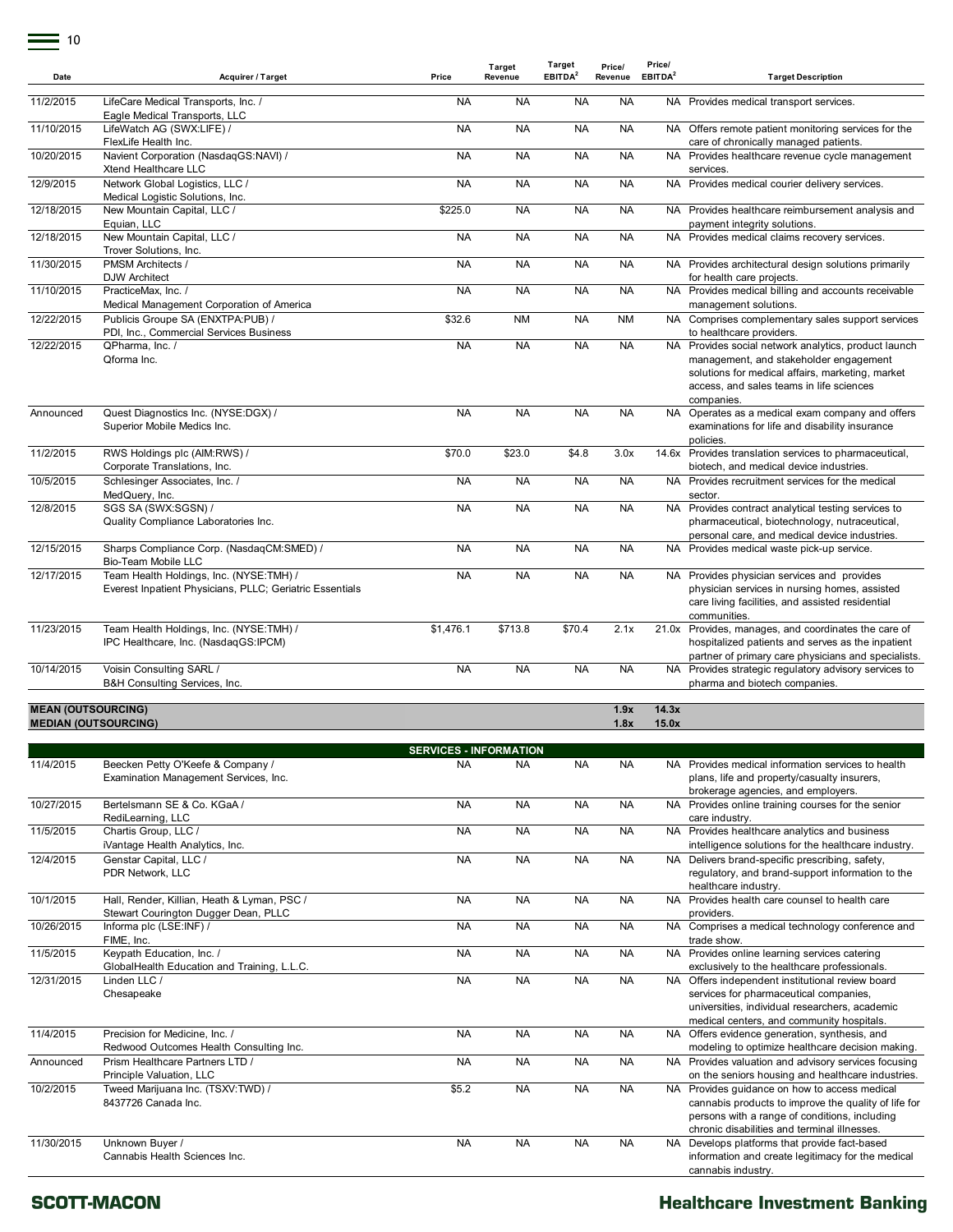$=$  11

| Date                                       | <b>Acquirer / Target</b>                                                                                                                | Price                                        | Target<br>Revenue       | <b>Target</b><br>EBITDA <sup>2</sup> | Price/<br>Revenue      | Price/<br>EBITDA <sup>2</sup> | <b>Target Description</b>                                                                                                                                                             |
|--------------------------------------------|-----------------------------------------------------------------------------------------------------------------------------------------|----------------------------------------------|-------------------------|--------------------------------------|------------------------|-------------------------------|---------------------------------------------------------------------------------------------------------------------------------------------------------------------------------------|
| 10/16/2015                                 | Vivere Health, LLC /<br>Reconceived, LLC                                                                                                | NA                                           | <b>NA</b>               | <b>NA</b>                            | NA                     |                               | NA Provides workshops for fertility and medical<br>practices.                                                                                                                         |
| <b>MEAN (INFORMATION)</b>                  | <b>MEDIAN (INFORMATION)</b>                                                                                                             |                                              |                         |                                      | <b>NA</b><br><b>NA</b> | <b>NA</b><br><b>NA</b>        |                                                                                                                                                                                       |
| <b>MEAN (SERVICES)</b>                     |                                                                                                                                         |                                              |                         |                                      | 2.3x                   | 15.5x                         |                                                                                                                                                                                       |
| <b>MEDIAN (SERVICES)</b>                   |                                                                                                                                         |                                              |                         |                                      | 2.1x                   | 14.6x                         |                                                                                                                                                                                       |
|                                            |                                                                                                                                         |                                              | <b>PROVIDERS - LABS</b> |                                      |                        |                               |                                                                                                                                                                                       |
| 10/29/2015                                 | Aurora Diagnostics Holdings, LLC /<br>Consultants in Laboratory Medicine of Greater Toledo, Inc.                                        | <b>NA</b>                                    | <b>NA</b>               | <b>NA</b>                            | <b>NA</b>              |                               | NA Provides anatomic laboratory medicine<br>professional pathology services.                                                                                                          |
| 10/9/2015                                  | HOYA Vision Care North America Inc.<br>Optics Plus, Inc.                                                                                | <b>NA</b>                                    | <b>NA</b>               | <b>NA</b>                            | <b>NA</b>              |                               | NA Operates an optical lab and supplies prescription<br>lenses.                                                                                                                       |
| Announced                                  | Laboratory Corp. of America Holdings (NYSE:LH) /<br>Pathology, Inc.                                                                     | <b>NA</b>                                    | <b>NA</b>               | <b>NA</b>                            | <b>NA</b>              |                               | NA Operates women's health laboratories that<br>engage in the specimen preparation and testing<br>of patient samples.                                                                 |
| 12/30/2015                                 | Neogenomics Inc. (NasdaqCM:NEO) /<br>Clarient, Inc.                                                                                     | \$299.7                                      | \$127.3                 | <b>NM</b>                            | 2.4x                   |                               | NM Provides oncology testing and diagnostic services.                                                                                                                                 |
| 12/16/2015                                 | NRL Investment Group, LLC /<br>National Reference Laboratory for Breast Health, Inc.                                                    | \$10.1                                       | <b>NA</b>               | <b>NA</b>                            | <b>NA</b>              |                               | NA Provides laboratory testing services that focus on<br>breast health.                                                                                                               |
| Announced                                  | Quest Diagnostics Inc. (NYSE:DGX) /<br>Clinical Laboratory Partners, LLC, Outreach Laboratory Service<br><b>Business in Connecticut</b> | <b>NA</b>                                    | <b>NA</b>               | <b>NA</b>                            | <b>NA</b>              |                               | NA Provides testing and research services to area<br>hospitals and physicians.                                                                                                        |
| 12/1/2015                                  | Titan Partners, LLC /<br>Dermatopathology Institute of New Jersey, LLC                                                                  | NA                                           | <b>NA</b>               | <b>NA</b>                            | <b>NA</b>              |                               | NA Provides biopsy diagnosis services.                                                                                                                                                |
| 10/1/2015                                  | Unknown /<br>Strata Pathology Services Inc.                                                                                             | NA                                           | <b>NA</b>               | <b>NA</b>                            | <b>NA</b>              | NA.                           | Operates an anatomic pathology laboratory that<br>provides diagnostic services to physicians,<br>patients, and hospitals.                                                             |
| <b>MEAN (LABS)</b><br><b>MEDIAN (LABS)</b> |                                                                                                                                         |                                              |                         |                                      | 2.4x<br>2.4x           | <b>NA</b><br><b>NA</b>        |                                                                                                                                                                                       |
|                                            |                                                                                                                                         | <b>PROVIDERS - HOME HEALTH &amp; HOSPICE</b> |                         |                                      |                        |                               |                                                                                                                                                                                       |
| 12/21/2015                                 | ABILITY Network Inc. /<br>National Research Corporation, OCS HomeCare and Hospice                                                       | NA.                                          | NA                      | NA                                   | NA.                    |                               | NA Comprises hospice facilities.                                                                                                                                                      |
| 11/9/2015                                  | <b>Analytics Division</b><br>Addus HomeCare Corporation (NasdaqGS:ADUS) /                                                               | <b>NA</b>                                    | <b>NA</b>               | <b>NA</b>                            | <b>NA</b>              |                               | NA Provides home healthcare services for                                                                                                                                              |
| 11/3/2015                                  | BestCare Home Care<br>Almost Family Inc. (NasdaqGS:AFAM) /                                                                              | \$40.0                                       | \$46.7                  | <b>NA</b>                            | 0.9x                   |                               | seniors/elderly and rehabilitation patients.<br>NA Provides in-home care for elderly and disabled                                                                                     |
| Announced                                  | Black Stone Of Cincinnati, LLC<br>Amedisys Inc. (NasdaqGS:AMED) /<br>Infinity HomeCare, L.L.C.                                          | \$63.0                                       | \$50.0                  | \$6.4                                | 1.3x                   |                               | persons.<br>9.8x Provides home health care services for Medicare<br>patients.                                                                                                         |
| 12/9/2015                                  | Audax Group, Inc. /<br>Senior Care Centers of America, Inc.                                                                             | <b>NA</b>                                    | <b>NA</b>               | <b>NA</b>                            | <b>NA</b>              |                               | NA Owns and operates a network of adult day health<br>centers that provides adult day health services<br>and in-home personal care services to frail,<br>elderly, or disabled adults. |
| 10/28/2015                                 | Grace Harbor Group /<br>Peace Inc.                                                                                                      | <b>NA</b>                                    | <b>NA</b>               | <b>NA</b>                            | <b>NA</b>              |                               | NA Offers home health care services.                                                                                                                                                  |
| 11/2/2015                                  | HEALTHSOUTH Corp. (NYSE:HLS) /<br>CareSouth Health System, Inc.                                                                         | \$170.0                                      | \$104.0                 | <b>NA</b>                            | 1.6x                   |                               | NA Provides home health and other non-acute health<br>services.                                                                                                                       |
| 10/7/2015                                  | Hospice Compassus, Inc. /<br>Hospice Advantage, Inc.                                                                                    | <b>NA</b>                                    | <b>NA</b>               | <b>NA</b>                            | <b>NA</b>              |                               | NA Provides end-of-life care services.                                                                                                                                                |
| 12/7/2015                                  | Hospice for Vermont and New Hampshire, Inc.; Visiting Nurse /<br>Kathy's Caregivers, Inc.                                               | <b>NA</b>                                    | <b>NA</b>               | <b>NA</b>                            | <b>NA</b>              |                               | NA Provides non-medical personal care services.                                                                                                                                       |
| 10/2/2015                                  | LHC Group, Inc. (NasdaqGS:LHCG) /<br>Halcyon Home Health, LLC                                                                           | \$58.5                                       | \$41.0                  | <b>NA</b>                            | 1.4x                   |                               | NA Provides hospice and home health services.                                                                                                                                         |
| 12/3/2015                                  | LHC Group, Inc. (NasdaqGS:LHCG) /<br>Visiting Nurse Association of Greater Cincinnati and Northern                                      | <b>NA</b>                                    | <b>NA</b>               | <b>NA</b>                            | <b>NA</b>              |                               | NA Provides home healthcare and personal services.                                                                                                                                    |
| Announced                                  | Kentucky<br>Linde Aktiengesellschaft (DB:LIN) /<br>American HomePatient, Inc.                                                           | <b>NA</b>                                    | <b>NA</b>               | <b>NA</b>                            | <b>NA</b>              |                               | NA Provides home medical products and services.                                                                                                                                       |
| Announced                                  | Missouri Delta Medical Center Auxiliary, Inc. /<br>Four Oaks Hospice, Inc.                                                              | <b>NA</b>                                    | <b>NA</b>               | <b>NA</b>                            | <b>NA</b>              |                               | NA Provides hospice care services to patients and<br>caregivers.                                                                                                                      |
| 11/2/2015                                  | New Century Hospice, Inc. /<br>AutumnBridge Hospice, L.L.C                                                                              | <b>NA</b>                                    | <b>NA</b>               | <b>NA</b>                            | <b>NA</b>              |                               | NA Provides hospice services to help terminally ill<br>patients and their families.                                                                                                   |
| 11/30/2015                                 | New Century Hospice, Inc. /<br>Family Hospice, LLC                                                                                      | <b>NA</b>                                    | <b>NA</b>               | <b>NA</b>                            | <b>NA</b>              |                               | NA Provides hospice and palliative care services.                                                                                                                                     |
| 11/30/2015                                 | Salo, Inc. /                                                                                                                            | <b>NA</b>                                    | <b>NA</b>               | <b>NA</b>                            | <b>NA</b>              |                               | NA Offers home care services.                                                                                                                                                         |
| 12/7/2015                                  | Interim Healthcare of SE Ohio, Inc.<br>Sutter Health Network /<br>Alliance Home Health Inc.                                             | <b>NA</b>                                    | <b>NA</b>               | <b>NA</b>                            | <b>NA</b>              |                               | NA Offers home health care services.                                                                                                                                                  |
|                                            | <b>MEAN (HOME HEALTH &amp; HOSPICE)</b><br><b>MEDIAN (HOME HEALTH &amp; HOSPICE)</b>                                                    |                                              |                         |                                      | 1.3x<br>1.3x           | 9.8x<br>9.8x                  |                                                                                                                                                                                       |
|                                            |                                                                                                                                         | <b>PROVIDERS - NON-ACUTE</b>                 |                         |                                      |                        |                               |                                                                                                                                                                                       |
| Announced                                  | AAC Holdings, Inc. (NYSE:AAC) /<br>Solutions Recovery, Inc.                                                                             | \$13.0                                       | NA.                     | <b>NA</b>                            | <b>NA</b>              |                               | NA Offers residential treatment and detoxification for<br>drug and alcohol addiction.                                                                                                 |
| Announced                                  | AAC Holdings, Inc. (NYSE:AAC) /                                                                                                         | \$21.1                                       | <b>NA</b>               | <b>NA</b>                            | <b>NA</b>              |                               | NA Operates a network of addition treatment centers.                                                                                                                                  |

**SCOTT-MACON** 

Wetsman Forensic Medicine, L.L.C.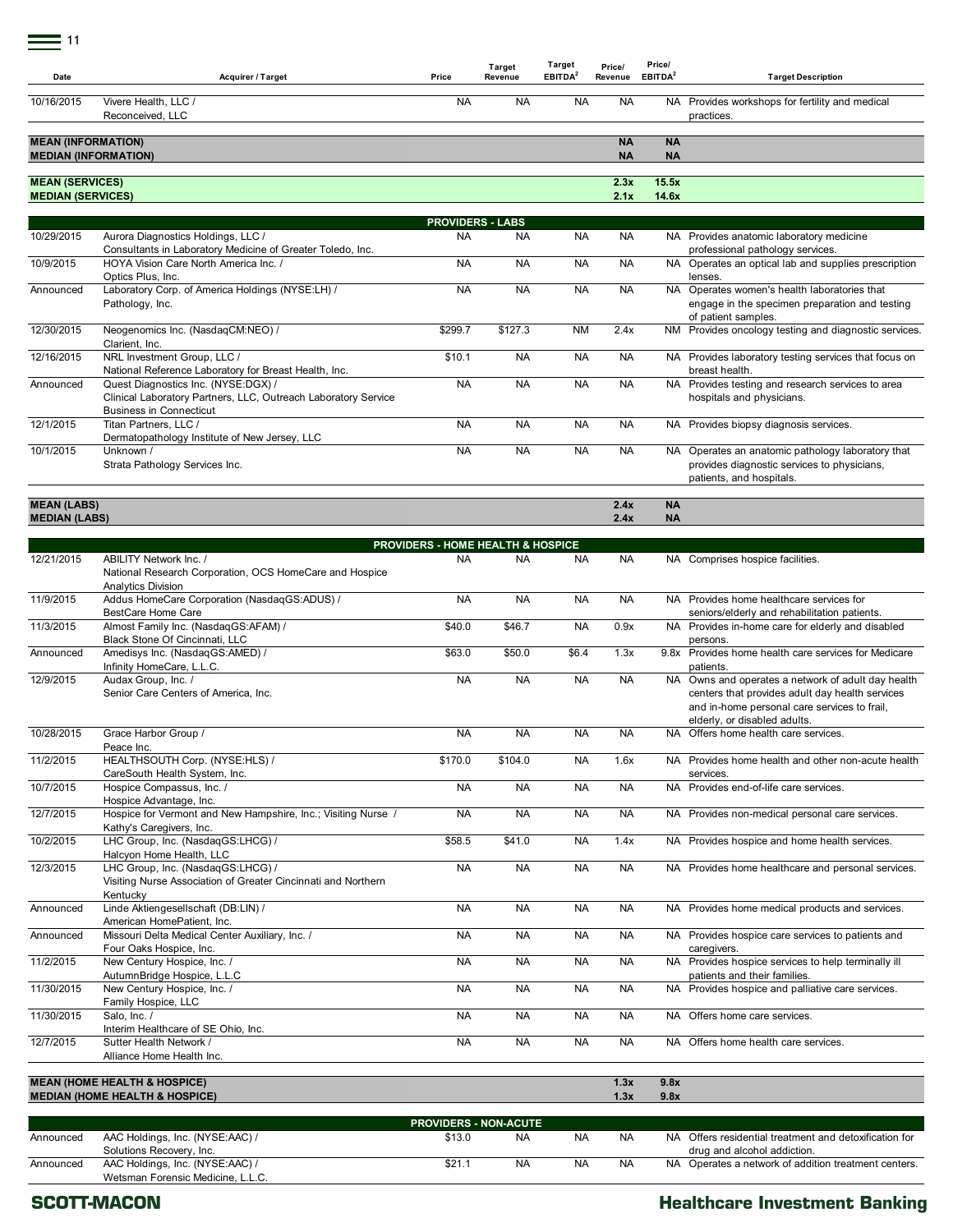| Date       | <b>Acquirer / Target</b>                                                                                                           | Price     | Target<br>Revenue | Target<br>EBITDA <sup>2</sup> | Price/<br>Revenue | Price/<br>EBITDA <sup>2</sup> | <b>Target Description</b>                                                                                                                                                                                                  |
|------------|------------------------------------------------------------------------------------------------------------------------------------|-----------|-------------------|-------------------------------|-------------------|-------------------------------|----------------------------------------------------------------------------------------------------------------------------------------------------------------------------------------------------------------------------|
| 12/2/2015  | Acadia Healthcare Company, Inc. (NasdaqGS:ACHC) /<br>Medical Management Options, Inc.                                              | <b>NA</b> | <b>NA</b>         | <b>NA</b>                     | <b>NA</b>         |                               | NA Provides behavioral healthcare services.                                                                                                                                                                                |
| 10/15/2015 | Addiction Research and Treatment, Inc. /<br>MedMark Services, Inc.                                                                 | <b>NA</b> | <b>NA</b>         | <b>NA</b>                     | <b>NA</b>         |                               | NA Specializes in substance abuse treatment and<br>primary health care services.                                                                                                                                           |
| Announced  | Alliance For Lupus Research, Inc. /<br>Lupus Research Institute, Inc.; S.L.E. Lupus Foundation                                     | <b>NA</b> | <b>NA</b>         | <b>NA</b>                     | <b>NA</b>         |                               | NA Offers lupus research and patient services.                                                                                                                                                                             |
| Announced  | Alliance Oncology, LLC /<br>Pacific Cancer Institute                                                                               | <b>NA</b> | <b>NA</b>         | <b>NA</b>                     | <b>NA</b>         |                               | NA Offers bladder, bone metastases, brain, brain<br>metastases, breast, colorectal, gynecology,<br>head/neck, lung, lymphoma, prostate, and skin<br>treatments, as well as noninvasive radiosurgery<br>treatment services. |
| 10/1/2015  | American Addiction Centers, Inc. /<br>Sunrise House Foundation, Inc.                                                               | \$7.1     | <b>NA</b>         | <b>NA</b>                     | NA                |                               | NA Owns and operates a drug and alcohol<br>detoxification, rehabilitation, and addiction<br>treatment center.                                                                                                              |
| 12/15/2015 | American Caresource Holdings, Inc. (NasdaqCM:ANCI) /<br>Medac Health Services, P.A.                                                | \$5.6     | <b>NA</b>         | <b>NA</b>                     | <b>NA</b>         |                               | NA Operates an urgent care center.                                                                                                                                                                                         |
| 12/4/2015  | American Realty Capital Healthcare Trust III, Inc.; American<br>Realty Capital VII, LLC /<br>Beaumont Medical Building-Warren, LLC | \$13.7    | <b>NA</b>         | <b>NA</b>                     | <b>NA</b>         |                               | NA Owns and operates medical centers that provides<br>healthcare services.                                                                                                                                                 |
| 12/4/2015  | AmSurg Corp. (NasdaqGS:AMSG) /                                                                                                     | <b>NA</b> | <b>NA</b>         | <b>NA</b>                     | <b>NA</b>         |                               | NA Offers emergency physician services.                                                                                                                                                                                    |
| 12/16/2015 | Chandler Emergency Medical Group PLC<br>AmSurg Corp. (NasdagGS:AMSG) /                                                             | <b>NA</b> | <b>NA</b>         | <b>NA</b>                     | <b>NA</b>         |                               | NA Offers anesthesia and pain management services.                                                                                                                                                                         |
| 11/3/2015  | Northside Anesthesiology Consultants, LLC<br>AmSurg Corp. (NasdaqGS:AMSG) /<br>Valley Anesthesiology Consultants, Ltd.             | <b>NA</b> | <b>NA</b>         | <b>NA</b>                     | <b>NA</b>         |                               | NA Provides anesthesia and pain management<br>services for patients, health care providers, and<br>institutions.                                                                                                           |
| 12/14/2015 | ATI Holdings LLC /<br>Newtown Physical Therapy, Inc.                                                                               | <b>NA</b> | <b>NA</b>         | <b>NA</b>                     | <b>NA</b>         |                               | NA Provides orthopedic rehabilitation and sports<br>medicine services.                                                                                                                                                     |
| 11/30/2015 | ATI Physical Therapy Holdings, LLC /<br>Performance Rehabilitation of Western New England, LLC                                     | <b>NA</b> | <b>NA</b>         | <b>NA</b>                     | <b>NA</b>         |                               | NA Offers rehabilitation services.                                                                                                                                                                                         |
| Announced  | Audax Group, Inc. /<br>Active Health Services Ltd.; Community Advantage<br>Rehabilitation, Inc.                                    | <b>NA</b> | <b>NA</b>         | <b>NA</b>                     | <b>NA</b>         |                               | NA Comprises physiotherapy, rehabilitation, and<br>assessment services.                                                                                                                                                    |
| Announced  | Audax Group, Inc. /<br>Centric Health Rehabilitation Inc.                                                                          | <b>NA</b> | <b>NA</b>         | <b>NA</b>                     | <b>NA</b>         |                               | NA Offers physiotherapy, occupational therapy,<br>psychology, physician services, nursing services,                                                                                                                        |
| 12/7/2015  | Audax Group, Inc. /<br>Meridian Behavioral Health LLC                                                                              | <b>NA</b> | <b>NA</b>         | <b>NA</b>                     | <b>NA</b>         |                               | massage therapy, and rehabilitation gym services.<br>NA Provides chemical and behavioral healthcare<br>treatment programs.                                                                                                 |
| 10/1/2015  | Barnabas Health, Inc. /<br>RadNet, Inc., 10 New Jersey Imaging Centers                                                             | \$35.5    | <b>NA</b>         | <b>NA</b>                     | <b>NA</b>         |                               | NA Comprises ten diagnostic imaging centers.                                                                                                                                                                               |
| Announced  | Blackstone Real Estate Advisors /<br>BioMed Realty Trust Inc. (NYSE:BMR)                                                           | \$7,848.3 | <b>NM</b>         | \$393.4                       | <b>NM</b>         |                               | 20.0x Focuses on providing real estate to the life<br>science industry.                                                                                                                                                    |
| 12/16/2015 | Broyhill Asheboro ASC LLC; Flagship Capital Partners, LLC /<br>Central Piedmont Surgery Center in Asheboro                         | \$3.3     | <b>NA</b>         | <b>NA</b>                     | <b>NA</b>         |                               | NA Comprises a healthcare facility.                                                                                                                                                                                        |
| 10/27/2015 | Capital Square Holdings, LLC /<br>19,855-Square-Foot Medical Rehabilitation Facility                                               | <b>NA</b> | <b>NA</b>         | <b>NA</b>                     | <b>NA</b>         |                               | NA Comprises 19,855-square-foot medical<br>rehabilitation facility.                                                                                                                                                        |
| 12/3/2015  | Crestview Capital Funds /<br>Sherman Consulting, LLC                                                                               | <b>NA</b> | <b>NA</b>         | <b>NA</b>                     | <b>NA</b>         | NA.                           | Operates outpatient mental health facilities for the<br>treatment of individual adults, families, and<br>children.                                                                                                         |
| 12/8/2015  | CRH Healthcare, LLC /<br>MD Minor Emergency and Family Medicine                                                                    | <b>NA</b> | <b>NA</b>         | <b>NA</b>                     | NA                |                               | NA Comprises two healthcare centers.                                                                                                                                                                                       |
| 12/11/2015 | CRH Medical Corporation (TSX:CRH) /<br>Macon Gastroenterology Anesthesia Associates, LLC                                           | <b>NA</b> | <b>NA</b>         | <b>NA</b>                     | <b>NA</b>         |                               | NA Provides anesthesia services to an ambulatory<br>surgical centre.                                                                                                                                                       |
| 10/8/2015  | Dermatology Associates of Central Texas /<br>Lone Star Dermatology                                                                 | <b>NA</b> | <b>NA</b>         | <b>NA</b>                     | <b>NA</b>         |                               | NA Provides services in the areas of acne, eczema,<br>psoriasis, rosacea, and other skin conditions.                                                                                                                       |
| 12/18/2015 | Dignity Health /<br>Immediate Medical Care Inc.                                                                                    | <b>NA</b> | <b>NA</b>         | <b>NA</b>                     | <b>NA</b>         |                               | NA Operates an occupational and urgent care center.                                                                                                                                                                        |
| Announced  | DuPage Medical Group, Ltd. /<br>Pronger Smith Medical Care, LLP                                                                    | <b>NA</b> | <b>NA</b>         | <b>NA</b>                     | <b>NA</b>         |                               | NA Offers primary care services in the areas of family<br>medicine, internal medicine, and pediatrics.                                                                                                                     |
| 10/21/2015 | Eating Recovery Center LLC /<br>Eating Recovery Center, The Carolinas                                                              | <b>NA</b> | <b>NA</b>         | <b>NA</b>                     | <b>NA</b>         |                               | NA Provides eating disorder treatment for female and<br>male children, adolescents, and adults.                                                                                                                            |
| 11/23/2015 | ExamWorks Group, Inc. (NYSE:EXAM) /                                                                                                | \$53.0    | \$27.0            | <b>NA</b>                     | 2.0x              |                               | NA Comprises traffic accident investigation and                                                                                                                                                                            |
| 10/23/2015 | Argent Investigation Services; Argent Rehabilitation Ltd.<br>Extremity Healthcare, Inc. /<br>Advanced Foot Care Centers, LLP       | <b>NA</b> | <b>NA</b>         | <b>NA</b>                     | <b>NA</b>         |                               | physical rehabilitation therapy services.<br>NA Provides podiatric services.                                                                                                                                               |
| Announced  | Eyecarrot Innovations Corp. (TSXV:EYC) /                                                                                           | \$2.1     | <b>NA</b>         | <b>NA</b>                     | <b>NA</b>         |                               | NA Comprises a healthcare clinic.                                                                                                                                                                                          |
| 12/13/2015 | Guelph Vision Therapy Center<br>Fairview Health Services, Inc. /                                                                   | <b>NA</b> | <b>NA</b>         | <b>NA</b>                     | <b>NA</b>         |                               | NA Provides pediatric services.                                                                                                                                                                                            |
| 12/18/2015 | Capernaum Pediatric Therapy, Inc.<br>FastMed Urgent Care /<br>Texan Urgent Care PLLC                                               | <b>NA</b> | <b>NA</b>         | <b>NA</b>                     | <b>NA</b>         |                               | NA Owns and operates urgent care centers.                                                                                                                                                                                  |
| 12/21/2015 | Foot Health Centers, P.A. /                                                                                                        | <b>NA</b> | <b>NA</b>         | <b>NA</b>                     | <b>NA</b>         |                               | NA Provides podiatric medical care services.                                                                                                                                                                               |
| 11/20/2015 | Moorestown Foot Specialists LLC<br>Forefront Dermatology /                                                                         | <b>NA</b> | <b>NA</b>         | <b>NA</b>                     | <b>NA</b>         |                               | NA Provides dermatology services.                                                                                                                                                                                          |
| 10/13/2015 | Premier Dermatology, Ltd.<br>GHO Capital Partners LLP /<br>DNA Diagnostics Center, Inc.                                            | \$118.4   | <b>NA</b>         | <b>NA</b>                     | <b>NA</b>         |                               | NA Provides deoxyribonucleic acid paternity and other<br>family relationship and forensic DNA testing<br>services.                                                                                                         |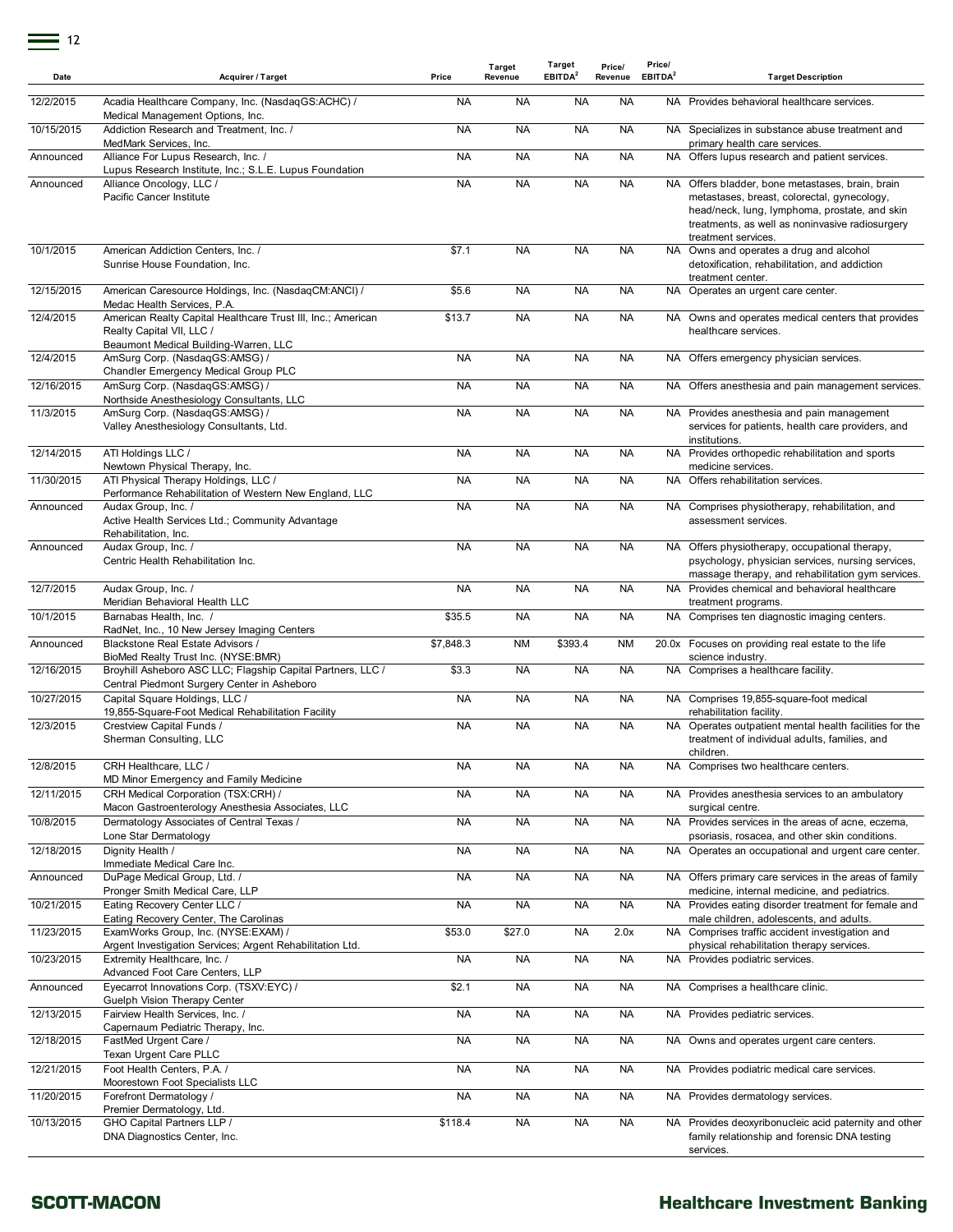| Date       | Acquirer / Target                                                                                                      | Price     | Target<br>Revenue | Target<br>EBITDA <sup>2</sup> | Price/<br>Revenue | Price/<br>EBITDA <sup>2</sup> | <b>Target Description</b>                                                                                      |
|------------|------------------------------------------------------------------------------------------------------------------------|-----------|-------------------|-------------------------------|-------------------|-------------------------------|----------------------------------------------------------------------------------------------------------------|
| Announced  | Grays Harbor Public Hospital District 2 /<br>Gray Harbor Imaging LLC                                                   | \$1.0     | <b>NA</b>         | <b>NA</b>                     | <b>NA</b>         |                               | NA Offers magnetic resonance imaging,<br>mammograms, bone density scanning,<br>ultrasound, and X-ray services. |
| Announced  | Greenestone Healthcare Corporation (OTCPK:GRST) /<br>Aurora Recovery Center LP                                         | \$13.0    | <b>NA</b>         | <b>NA</b>                     | <b>NA</b>         |                               | NA Operates addiction treatment facility.                                                                      |
| 11/2/2015  | HCA Holdings, Inc. (NYSE:HCA) /<br>Urgent Care Extra LLC, Nevada Operations                                            | <b>NA</b> | <b>NA</b>         | <b>NA</b>                     | <b>NA</b>         |                               | NA Comprises healthcare facilities.                                                                            |
| 10/1/2015  | HEALTHSOUTH Corp. (NYSE:HLS) /<br>Reliant Hospital Partners, LLC                                                       | \$730.0   | \$249.0           | \$82.0                        | 2.9x              |                               | 8.9x Owns and operates rehabilitation hospitals.                                                               |
| 11/5/2015  | IASIS Healthcare Corporation /                                                                                         | <b>NA</b> | <b>NA</b>         | <b>NA</b>                     | <b>NA</b>         |                               | NA Comprises an outpatient department of the                                                                   |
| 11/13/2015 | St. Joseph Cancer Centers<br>IPC Healthcare, Inc. (NasdaqGS:IPCM) /                                                    | <b>NA</b> | <b>NA</b>         | <b>NA</b>                     | <b>NA</b>         |                               | hospital.<br>NA Provides post-acute services.                                                                  |
| 11/19/2015 | Amity Health, LLC<br>IPC Healthcare, Inc. (NasdaqGS:IPCM) /                                                            | <b>NA</b> | <b>NA</b>         | <b>NA</b>                     | <b>NA</b>         |                               | NA Provides healthcare and medical services through                                                            |
| 10/22/2015 | Heartland Geriatrics, LLC<br>IPC Healthcare, Inc. (NasdaqGS:IPCM) /                                                    | <b>NA</b> | <b>NA</b>         | <b>NA</b>                     | <b>NA</b>         |                               | physicians, doctors, nurse practitioners.<br>NA Comprise a group practice.                                     |
| 10/1/2015  | Hospital Medicine Consultants, LLC<br>IPC Healthcare, Inc. (NasdaqGS:IPCM) /                                           | <b>NA</b> | <b>NA</b>         | <b>NA</b>                     | <b>NA</b>         |                               | NA Provides healthcare services.                                                                               |
|            | Hospitalists of Ocala, LLC; Ocala Geriatric Services; Ocala<br>Hospital Group, PA                                      |           |                   |                               |                   |                               |                                                                                                                |
| Announced  | Kansas City Vascular, PC /<br>Vascular Surgery Associates, P.A.                                                        | <b>NA</b> | <b>NA</b>         | <b>NA</b>                     | <b>NA</b>         |                               | NA Provides treatments for a range of arterial and<br>peripheral vascular disorders.                           |
| Announced  | Marian Health System, Inc. /                                                                                           | <b>NA</b> | <b>NA</b>         | <b>NA</b>                     | <b>NA</b>         |                               | NA Provides a team of surgeons specializing in                                                                 |
|            | Lake Side Surgical Associates, S.C.                                                                                    |           |                   |                               |                   |                               | general surgery, breast care, gastroenterology,<br>and vein care.                                              |
| 12/8/2015  | Marquee Dental Partners, LLC /<br>Bohle Family Dentistry, PSC                                                          | <b>NA</b> | <b>NA</b>         | <b>NA</b>                     | <b>NA</b>         |                               | NA Provides dental care services.                                                                              |
| 10/28/2015 | Marquee Dental Partners, LLC /<br>Embassy Dental Professionals, P.C.                                                   | <b>NA</b> | <b>NA</b>         | <b>NA</b>                     | <b>NA</b>         |                               | NA Provides dental care services.                                                                              |
| 11/9/2015  | Marshall County Health Care Authority /                                                                                | <b>NA</b> | <b>NA</b>         | <b>NA</b>                     | <b>NA</b>         |                               | NA Comprises a healthcare center.                                                                              |
| 11/18/2015 | Avera St. Luke's Hospital, Medical Clinic in Britton<br>Marshfield Clinic, Inc. /                                      | <b>NA</b> | <b>NA</b>         | <b>NA</b>                     | <b>NA</b>         |                               | NA Provides customized health screenings and                                                                   |
| 12/15/2015 | <b>Concert Health Resources LTD</b><br>Medical Mutual of Ohio /                                                        | <b>NA</b> | <b>NA</b>         | <b>NA</b>                     | <b>NA</b>         |                               | coaching based on biometric tests.<br>NA Offers orthopedic services for bone and joint                         |
| 11/2/2015  | Orthopaedic and Sports Medicine Consultants and Associates<br>Molina Healthcare, Inc. (NYSE:MOH) /                     | \$200.0   | <b>NA</b>         | <b>NA</b>                     | <b>NA</b>         |                               | health.<br>NA Owns and operates mental health facilities for                                                   |
|            | Providence Community Services, LLC; Providence Human<br>Services, LLC                                                  |           |                   |                               |                   |                               | children and also behavioral and mental health<br>services.                                                    |
| 10/7/2015  | MOTION PT Holdings, Inc. /                                                                                             | <b>NA</b> | <b>NA</b>         | <b>NA</b>                     | <b>NA</b>         |                               | NA Provides physical therapy, massage, and                                                                     |
| 12/12/2015 | Bradley & Monson Physical Therapy, LLP<br>MOTION PT Holdings, Inc. /                                                   | <b>NA</b> | <b>NA</b>         | <b>NA</b>                     | <b>NA</b>         |                               | independent fitness work-out services.<br>NA Offer outpatient physical therapy services.                       |
|            | Dynamic Care Physical Therapy, Inc.; Greco Physical Therapy<br>and Sports Performance, PLLC; ProActive Physical & Hand |           |                   |                               |                   |                               |                                                                                                                |
| Announced  | Therapy<br>MyLife Recovery Centers, Inc. /                                                                             | <b>NA</b> | <b>NA</b>         | <b>NA</b>                     | <b>NA</b>         |                               | NA Provides drug and alcohol addiction treatment                                                               |
|            | Start Fresh Private Management, Inc.                                                                                   |           |                   |                               |                   |                               | services for patients.                                                                                         |
| 11/30/2015 | Orthology, Inc. /<br>All Seasons Orthopedics and Sports Physical Therapy                                               | <b>NA</b> | <b>NA</b>         | <b>NA</b>                     | <b>NA</b>         |                               | NA Provides out patient physical therapy services.                                                             |
| 11/16/2015 | PhyMed Healthcare Group /<br>Anesthesia Services Associates, PLLC                                                      | <b>NA</b> | <b>NA</b>         | <b>NA</b>                     | <b>NA</b>         |                               | NA Provides pain management services to patients.                                                              |
| 10/5/2015  | PhysicianOne Urgent Care /<br>ASAP Urgent Care, Medical Facility in Hamden                                             | <b>NA</b> | <b>NA</b>         | <b>NA</b>                     | <b>NA</b>         |                               | NA Comprises a healthcare facility.                                                                            |
| 10/6/2015  | Physiotherapy Corporation /<br>Hammonds Centre, LLC                                                                    | <b>NA</b> | <b>NA</b>         | <b>NA</b>                     | <b>NA</b>         |                               | NA Provides physical therapy services.                                                                         |
| 12/17/2015 | Pivot Physical Therapy /                                                                                               | <b>NA</b> | <b>NA</b>         | <b>NA</b>                     | <b>NA</b>         |                               | NA Provides physical therapy services.                                                                         |
| 10/5/2015  | Central Maryland Rehabilitation Services, Inc.<br>Premier Health Specialists, Inc. /                                   | <b>NA</b> | <b>NA</b>         | <b>NA</b>                     | <b>NA</b>         |                               | NA Provides obstetric and gynecology services.                                                                 |
| Announced  | Lifestages Centers for Women<br>Prime A Investments, LLC /                                                             | <b>NA</b> | <b>NA</b>         | <b>NA</b>                     | <b>NA</b>         | NA                            | Provides healthcare services.                                                                                  |
| 10/7/2015  | River Valley Health Partners<br>Providence Health & Services /                                                         | <b>NA</b> | <b>NA</b>         | <b>NA</b>                     | <b>NA</b>         | NA                            | Provides dermatology and other healthcare                                                                      |
| 11/4/2015  | South Kingston Internal Medicine<br>Quindell Plc (AIM:QPP) /                                                           | \$28.8    | <b>NA</b>         | <b>NA</b>                     | <b>NA</b>         |                               | services.<br>NA Operates physiotherapy and rehabilitation clinics.                                             |
|            | PT Healthcare Solutions Corp.                                                                                          |           |                   |                               |                   |                               |                                                                                                                |
| 10/16/2015 | RadNet, Inc. (NasdaqGM:RDNT) /<br>Diagnostic Imaging Group, LLC                                                        | \$65.4    | <b>NA</b>         | <b>NA</b>                     | <b>NA</b>         |                               | NA Owns and operates radiological imaging centers.                                                             |
| Announced  | Regional Women's Health Group, LLC /<br>OB/GYN of East Brunswick                                                       | <b>NA</b> | <b>NA</b>         | <b>NA</b>                     | <b>NA</b>         |                               | NA Provides obstetrical care and gynecological<br>procedures and treatments for women.                         |
| 11/30/2015 | Rejuv Medical /<br>Skin Fusion Clinic L. L. C.                                                                         | <b>NA</b> | <b>NA</b>         | <b>NA</b>                     | <b>NA</b>         |                               | NA Offers medical grade skin care and<br>dermatological services.                                              |
| 12/15/2015 | Revelstoke Capital Partners LLC /<br>Upstream Rehabilitation Inc.                                                      | <b>NA</b> | <b>NA</b>         | <b>NA</b>                     | <b>NA</b>         |                               | NA Owns and manages rehabilitation clinics that offer<br>rehabilitation therapy services.                      |
| 10/22/2015 | Rhode Island Medical Imaging, Inc. /<br>Radiology Associates, Inc.                                                     | <b>NA</b> | <b>NA</b>         | <b>NA</b>                     | <b>NA</b>         | NA                            | Provides radiology services.                                                                                   |
| 10/15/2015 | Roswell Park Cancer Institute (SUNY) /                                                                                 | <b>NA</b> | <b>NA</b>         | <b>NA</b>                     | <b>NA</b>         |                               | NA Specializes in the diagnosis and treatment of<br>cancer and blood disorders.                                |
| Announced  | Cancer Care & Hematology of Niagara<br>Rothman Institute /                                                             | <b>NA</b> | <b>NA</b>         | <b>NA</b>                     | <b>NA</b>         |                               | NA Provides orthopedic care services.                                                                          |
| 12/4/2015  | Orthopaedicare Ventures, LLC<br>Salinas Valley Memorial Health Care System, Inc. /                                     | <b>NA</b> | <b>NA</b>         | <b>NA</b>                     | <b>NA</b>         |                               | NA Operates primary care/specialty medical facilities.                                                         |
|            | Salinas Valley PrimeCare Medical Group Incorporated                                                                    |           |                   |                               |                   |                               |                                                                                                                |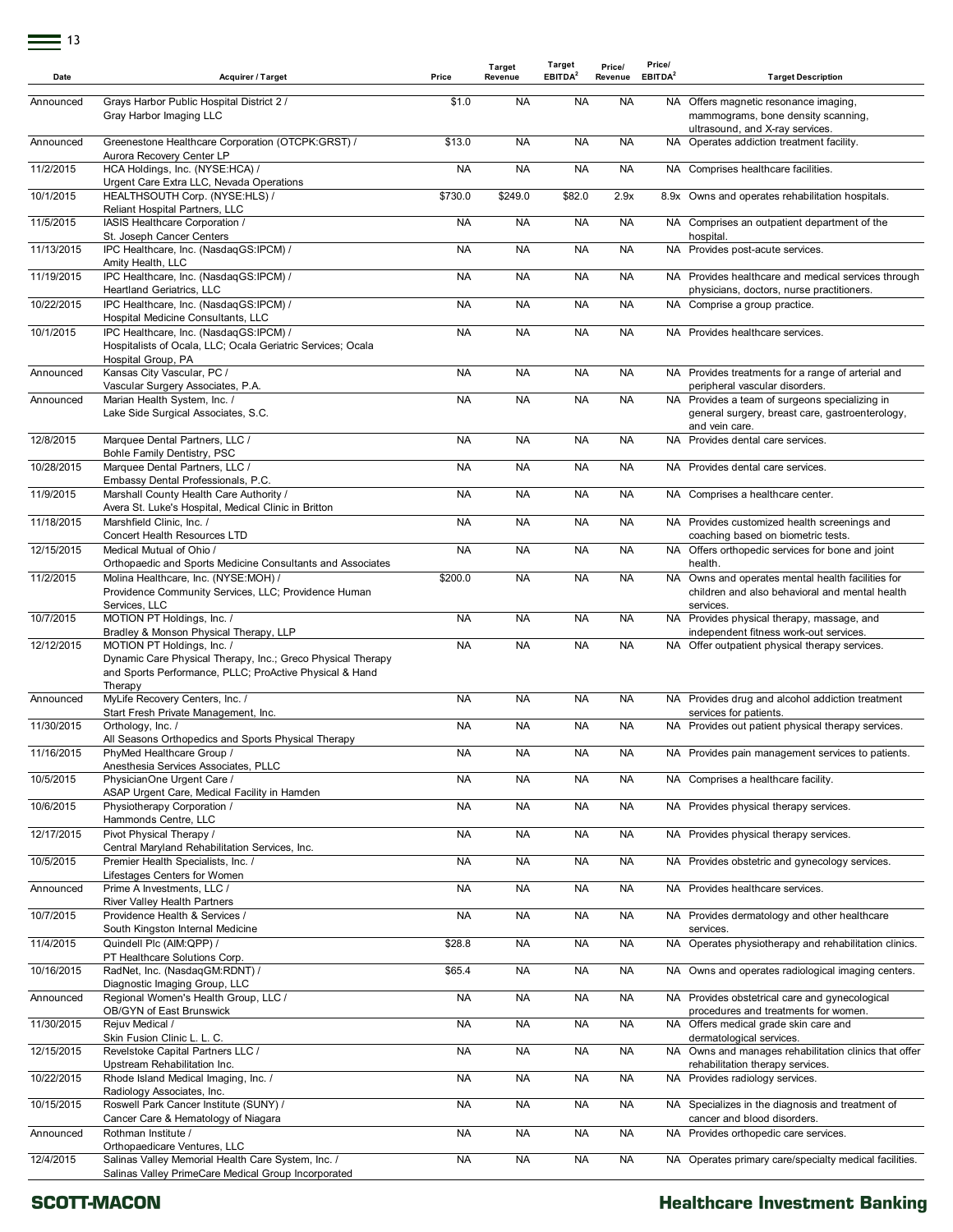| Date       | Acquirer / Target                                                                                                           | Price     | Target<br>Revenue | Target<br>EBITDA <sup>2</sup> | Price/<br>Revenue | Price/<br>EBITDA <sup>2</sup> | <b>Target Description</b>                                                                                                                                            |
|------------|-----------------------------------------------------------------------------------------------------------------------------|-----------|-------------------|-------------------------------|-------------------|-------------------------------|----------------------------------------------------------------------------------------------------------------------------------------------------------------------|
| 12/23/2015 | Schryver Medical Sales And Marketing, Inc. /<br>Community Portable X-Ray, Inc.; MetroStat Clinical Laboratory,<br>Inc.      | <b>NA</b> | <b>NA</b>         | <b>NA</b>                     | <b>NA</b>         |                               | NA Provide clinical laboratory, mobile X-ray, and<br>imaging services.                                                                                               |
| 11/30/2015 | S-Corp./<br>Symbria, Inc.                                                                                                   | <b>NA</b> | <b>NA</b>         | <b>NA</b>                     | <b>NA</b>         |                               | NA Provides rehabilitation and wellness, and<br>pharmacy services.                                                                                                   |
| 10/15/2015 | South Bay Mental Health Center, Inc. /<br>Northstar Psychological Services, Inc.                                            | <b>NA</b> | <b>NA</b>         | <b>NA</b>                     | <b>NA</b>         |                               | NA Offers counseling services to individuals.                                                                                                                        |
| Announced  | Springfield Clinic /<br>Marshall Clinic Effingham S.C.                                                                      | <b>NA</b> | <b>NA</b>         | <b>NA</b>                     | <b>NA</b>         |                               | NA Offers prenatal care, geriatrics, general surgery,<br>and dermatology services.                                                                                   |
| 10/9/2015  | St. John Health System, Inc. /<br>Steven A. Smith, M.D., Dermatology, P.C.                                                  | \$2.2     | <b>NA</b>         | <b>NA</b>                     | <b>NA</b>         |                               | NA Provides skin care services.                                                                                                                                      |
| 12/21/2015 | Summit Behavioral Healthcare. LLC /<br>Seabrook House, Inc., Seabrook West Facility Located in Tioga<br>County Pennsylvania | <b>NA</b> | <b>NA</b>         | <b>NA</b>                     | <b>NA</b>         |                               | NA Comprises an addiction treatment center.                                                                                                                          |
| 12/18/2015 | United Medical Systems (DE), Inc. /<br>U.S. Lithotripsy, L.P.; USGP, LLC                                                    | \$19.8    | <b>NA</b>         | <b>NA</b>                     | <b>NA</b>         |                               | NA Operate lithotripsy centers.                                                                                                                                      |
| 10/28/2015 | Universal Health Services Inc. (NYSE:UHS) /<br>Foundations Recovery Network, LLC                                            | \$350.0   | <b>NA</b>         | <b>NA</b>                     | <b>NA</b>         |                               | NA Provides an integrated treatment for co-occurring<br>mental health and substance use disorders<br>through clinical services, education, and research.             |
| 12/2/2015  | Unknown Buyer /<br>8,700-Square-Foot Dialysis Clinic in Fairfield                                                           | \$5.2     | <b>NA</b>         | <b>NA</b>                     | <b>NA</b>         |                               | NA Comprises a dialysis clinic.                                                                                                                                      |
| Announced  | US Acute Care Solutions. LLC /<br>Tampa Bay Emergency Physicians, PL                                                        | <b>NA</b> | <b>NA</b>         | <b>NA</b>                     | <b>NA</b>         |                               | NA Operates as a healthcare facility.                                                                                                                                |
| 10/13/2015 | Vision Group Holdings, LLC /<br>Global Laser Vision San Diego Lasik Center                                                  | <b>NA</b> | <b>NA</b>         | <b>NA</b>                     | <b>NA</b>         |                               | NA Operates a laser eye surgery facility.                                                                                                                            |
| 10/15/2015 | Webster Capital /<br>Addiction Research and Treatment, Inc.                                                                 | <b>NA</b> | <b>NA</b>         | <b>NA</b>                     | <b>NA</b>         |                               | NA Provides drug treatment services.                                                                                                                                 |
| 11/23/2015 | Wellspring Capital Management LLC /<br>AdvoServ. Inc.                                                                       | <b>NA</b> | <b>NA</b>         | <b>NA</b>                     | <b>NA</b>         |                               | NA Behavioral healthcare provider that specializes in<br>services for children and adults with intellectual<br>and developmental disabilities and dual<br>diagnoses. |

#### **MEAN (NON-ACUTE) 2.5x 14.5x MEDIAN (NON-ACUTE) 2.5x 14.5x**

|            | <b>PROVIDERS - LONG-TERM CARE</b>                                 |                |           |           |           |  |                                                         |  |  |  |
|------------|-------------------------------------------------------------------|----------------|-----------|-----------|-----------|--|---------------------------------------------------------|--|--|--|
| 12/17/2015 | BayBridge Seniors Housing Inc. /                                  | \$835.9        | <b>NM</b> | \$32.2    | <b>NM</b> |  | 27.6x Provides independent living, assisted living, and |  |  |  |
|            | Amica Mature Lifestyles Inc. (TSX:ACC)                            |                |           |           |           |  | long-term care facilities.                              |  |  |  |
| 12/24/2015 | Best Years, LLC /                                                 | \$4.9          | <b>NA</b> | <b>NA</b> | <b>NA</b> |  | NA Four companies own assisted living facilities.       |  |  |  |
|            | 90% Stakes in Four Companies                                      |                |           |           |           |  |                                                         |  |  |  |
| 11/16/2015 | Bridge Investment Group Partners, LLC /                           | <b>NA</b>      | <b>NA</b> | <b>NA</b> | <b>NA</b> |  | NA Comprises a 6-property seniors housing portfolio.    |  |  |  |
|            | 6 Property Seniors Housing Portfolio in Southern California,      |                |           |           |           |  |                                                         |  |  |  |
|            | Michigan, Philadelphia and Washington                             |                |           |           |           |  |                                                         |  |  |  |
| Announced  | Chartwell Retirement Residences (TSX:CSH.UN) /                    | \$192.9        | <b>NA</b> | <b>NA</b> | <b>NA</b> |  | NA Comprises retirement housing properties.             |  |  |  |
|            | <b>Five Premier Ontario Residences</b>                            |                |           |           |           |  |                                                         |  |  |  |
| Announced  | CPF Senior Living Acquisitions LLC /                              | <b>NA</b>      | <b>NA</b> | <b>NA</b> | <b>NA</b> |  | NA Provides cottages, independent living apartments,    |  |  |  |
|            | Dirigo Pines Retirement Community, LLC                            |                |           |           |           |  | assisted living, specialized care, and memory loss      |  |  |  |
|            |                                                                   |                |           |           |           |  | neighborhood services.                                  |  |  |  |
| 10/1/2015  | CTR Partnership, L.P. /                                           | <b>NA</b>      | <b>NA</b> | <b>NA</b> | <b>NA</b> |  | NA Comprises assisted and senior living facilities.     |  |  |  |
|            | Washington Manor, Inc., Portfolio of Liberty Nursing Centers      |                |           |           |           |  |                                                         |  |  |  |
| 11/2/2015  | Diversicare Healthcare Services Inc. (NasdaqCM:DVCR) /            | \$3.9          | <b>NA</b> | <b>NA</b> | <b>NA</b> |  | NA Comprises 60 bed skilled nursing facilities.         |  |  |  |
|            | Haws Fulton Investors, LLC, 60-Bed Skilled Nursing Center In      |                |           |           |           |  |                                                         |  |  |  |
|            | Fulton, Kentucky                                                  |                |           |           |           |  |                                                         |  |  |  |
| 11/2/2015  | Ensign Group, Inc. (NasdaqGS:ENSG) /                              | \$8.3          | <b>NA</b> | <b>NA</b> | <b>NA</b> |  | NA Comprises three nursing facilities and a real        |  |  |  |
|            | 3 Skilled Nursing Facilities                                      |                |           |           |           |  | estate property.                                        |  |  |  |
| 12/1/2015  | Extendicare Inc. (TSX:EXE) /                                      | \$37.9         | <b>NA</b> | <b>NA</b> | <b>NA</b> |  | NA Comprises senior living communities.                 |  |  |  |
|            | Brightwater Senior Living of Riverbend; Brightwater Senior Living |                |           |           |           |  |                                                         |  |  |  |
|            | of Stonebridge                                                    |                |           |           |           |  |                                                         |  |  |  |
| 12/1/2015  | Extendicare Inc. (TSX:EXE) /                                      | \$21.4         | <b>NA</b> | <b>NA</b> | <b>NA</b> |  | NA Owns and operates a retirement community that        |  |  |  |
|            | Harvest Retirement Community, Inc.                                |                |           |           |           |  | provides senior living facilities.                      |  |  |  |
| 12/1/2015  | Griffin-American Healthcare REIT III, Inc.; Northstar Asset       | \$1,148.5      | <b>NA</b> | <b>NA</b> | <b>NA</b> |  | NA Owns and operates purpose-built integrated           |  |  |  |
|            | Management Group Inc. (NYSE:NSAM) /                               |                |           |           |           |  | senior healthcare campuses.                             |  |  |  |
|            | Trilogy Investors LLC                                             |                |           |           |           |  |                                                         |  |  |  |
| 10/1/2015  | Humana Inc. (NYSE:HUM) /                                          | \$15.3         | <b>NA</b> | <b>NA</b> | <b>NA</b> |  | NA Comprises a 64 suite independent and assisted        |  |  |  |
|            | <b>Empire Crossing Retirement Community</b>                       |                |           |           |           |  | living community center.                                |  |  |  |
| 10/30/2015 | Independence Healthcare Management /                              | \$14.4         | <b>NA</b> | <b>NA</b> | <b>NA</b> |  | NA Owns and operates a 175-bed nursing facility.        |  |  |  |
|            | LifeHOUSE Maclay Healthcare Center                                |                |           |           |           |  |                                                         |  |  |  |
| 12/3/2015  | Innovation Management Associates, Inc. /                          | \$17.0         | <b>NA</b> | <b>NA</b> | <b>NA</b> |  | NA Owns and operates retirement communities.            |  |  |  |
|            | Windsor Estates of St. Charles                                    |                |           |           |           |  |                                                         |  |  |  |
| 12/4/2015  | Kayne Anderson Capital Advisors, L.P. /                           | \$7.0          | <b>NA</b> | <b>NA</b> | <b>NA</b> |  | NA Provides Alzheimer's and dementia care services      |  |  |  |
|            | Rittenhouse Senior Living of Hoover LLC                           |                |           |           |           |  | to seniors.                                             |  |  |  |
| 12/1/2015  | LTC Properties Inc. (NYSE:LTC) /                                  | \$23.0         | <b>NA</b> | <b>NA</b> | <b>NA</b> |  | NA Comprises nursing centers.                           |  |  |  |
|            | Two Skilled Nursing Centers In Texas                              |                |           |           |           |  |                                                         |  |  |  |
| Announced  | Mainstreet Investment Company, LLC /                              | N <sub>A</sub> | <b>NA</b> | <b>NM</b> | <b>NA</b> |  | NM Owns, operates, and manages independent and          |  |  |  |
|            | Kingsway Arms Retirement Residences Inc. (TSXV:KWA)               |                |           |           |           |  | assisted living retirement housing properties.          |  |  |  |
| 12/21/2015 | Mid-Atlantic Health Care, LLC /                                   | <b>NA</b>      | <b>NA</b> | <b>NA</b> | <b>NA</b> |  | NA Comprises nursing facilities.                        |  |  |  |
|            | Devlin Manor, Julia Manor Health Care Centers, Moran Manor        |                |           |           |           |  |                                                         |  |  |  |
|            | Health Care Center and Northampton Manor                          |                |           |           |           |  |                                                         |  |  |  |
| Announced  | Mid-Atlantic Health Care, LLC /                                   | <b>NA</b>      | <b>NA</b> | <b>NA</b> | <b>NA</b> |  | NA Comprises skilled nursing facilities.                |  |  |  |
|            | Magnolia Management, Inc., Four Nursing Homes                     |                |           |           |           |  |                                                         |  |  |  |

**SCOTT-MACON**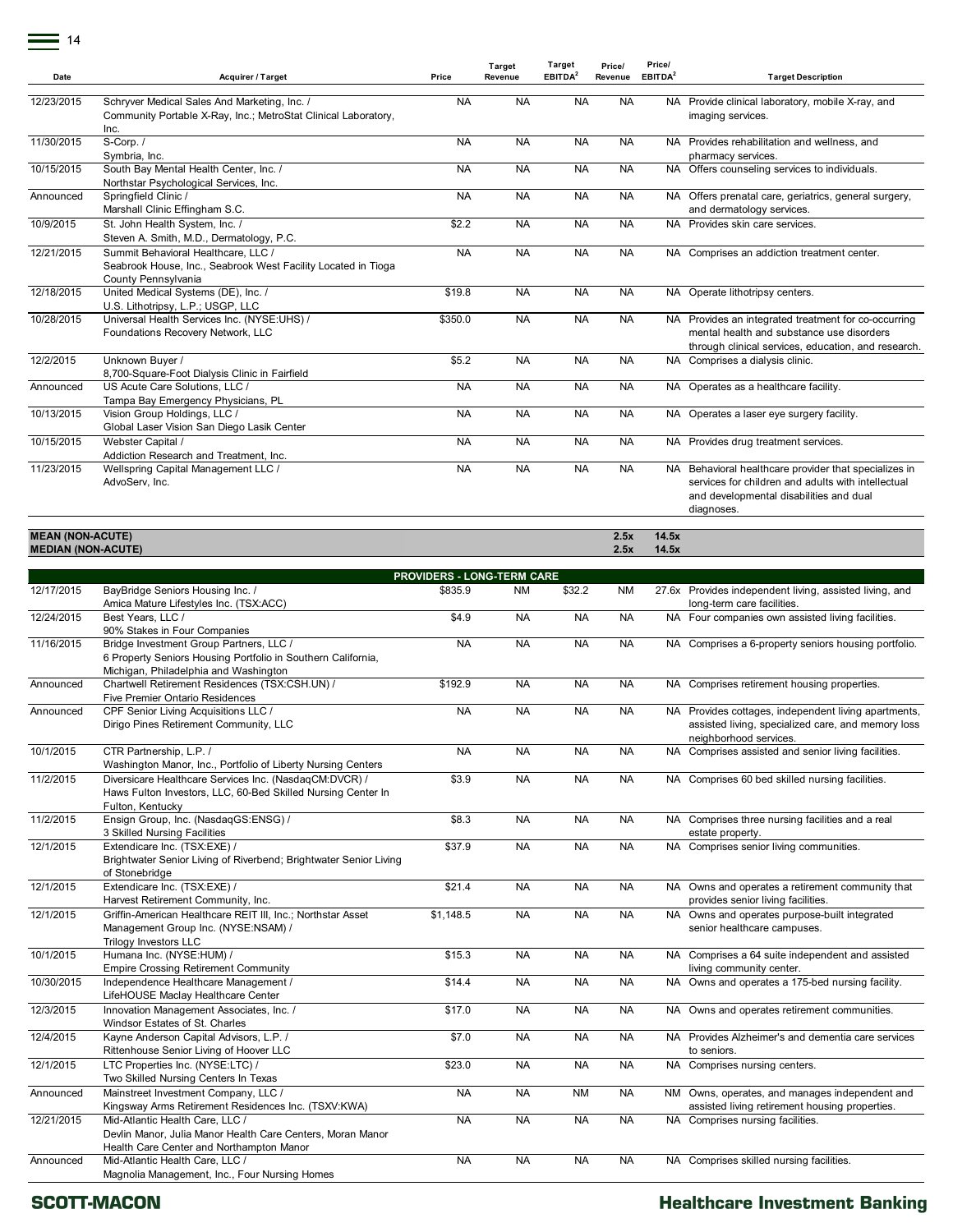| Date       | <b>Acquirer / Target</b>                                                                                                                                               | Price                    | Target<br>Revenue | Target<br>EBITDA <sup>2</sup> | Price/<br>Revenue      | Price/<br>EBITDA <sup>2</sup> | <b>Target Description</b>                                                                                                                                        |
|------------|------------------------------------------------------------------------------------------------------------------------------------------------------------------------|--------------------------|-------------------|-------------------------------|------------------------|-------------------------------|------------------------------------------------------------------------------------------------------------------------------------------------------------------|
| 12/22/2015 | NewCourtland Elder Services /<br><b>Adult Day Center</b>                                                                                                               | <b>NA</b>                | <b>NA</b>         | <b>NA</b>                     | <b>NA</b>              |                               | NA Owns and operates senior care community.                                                                                                                      |
| 11/20/2015 | Omega Communities, LLC /<br>Riverchase Village ADK, LLC, Riverchase Village Facility                                                                                   | \$6.9                    | <b>NA</b>         | <b>NA</b>                     | <b>NA</b>              |                               | NA Comprises an assisted living facility.                                                                                                                        |
| 10/29/2015 | Oxford Capital Group, LLC /<br>Viera Manor Assisted Living Facility                                                                                                    | <b>NA</b>                | <b>NA</b>         | <b>NA</b>                     | <b>NA</b>              |                               | NA Comprises an assisted living facility.                                                                                                                        |
| 12/1/2015  | Oxton Senior Living LLC /<br>Cambridge Place in Opelika                                                                                                                | <b>NA</b>                | <b>NA</b>         | <b>NA</b>                     | <b>NA</b>              |                               | NA Comprises a senior living community.                                                                                                                          |
| 12/1/2015  | Oxton Senior Living LLC /<br>Oxton Court at Opelika                                                                                                                    | <b>NA</b>                | <b>NA</b>         | <b>NA</b>                     | <b>NA</b>              |                               | NA Comprises a senior living community.                                                                                                                          |
| 11/19/2015 | Oxton Senior Living LLC /<br>Senior Living Community in Montgomery, Alabama at 3300<br>Lynchburg Dr.                                                                   | <b>NA</b>                | <b>NA</b>         | <b>NA</b>                     | <b>NA</b>              |                               | NA Comprises a retirement community.                                                                                                                             |
| 10/9/2015  | Senior Care Centers of America, Inc. /<br>ElderWatch Plus, Inc., Adult Day Health Services Center                                                                      | <b>NA</b>                | <b>NA</b>         | <b>NA</b>                     | <b>NA</b>              |                               | NA Comprises an assisted care center for the elderly.                                                                                                            |
| 12/2/2015  | Senior Care Centers, LLC /<br>Holland Lake Nursing Center Ltd.; Stonegate Nursing Center,<br>Ltd.                                                                      | <b>NA</b>                | <b>NA</b>         | <b>NA</b>                     | <b>NA</b>              |                               | NA Own and operate nursing centers.                                                                                                                              |
| 12/31/2015 | Sienna Senior Living Inc. (TSX:SIA) /<br>Durham Retirement Residence Limited Partnership                                                                               | \$27.3                   | <b>NA</b>         | <b>NA</b>                     | <b>NA</b>              |                               | NA Owns and operates a retirement community.                                                                                                                     |
| 12/2/2015  | Signature HealthCARE, LLC /<br>Elmcroft Assisted Living, Skilled-Nursing Division                                                                                      | <b>NA</b>                | <b>NA</b>         | <b>NA</b>                     | <b>NA</b>              |                               | NA Comprises nursing and rehabilitation centers<br>operations.                                                                                                   |
| 11/3/2015  | Summit Healthcare REIT, Inc. /<br>4 Assisted Living and Memory Care Facilities Totaling 125 Units                                                                      | \$18.4                   | <b>NA</b>         | <b>NA</b>                     | <b>NA</b>              |                               | NA Comprises 4 assisted living and memory care<br>facilities totaling 125 Units.                                                                                 |
| 11/17/2015 | in Green Bay and Appleton, Wisconsin<br>Summit Healthcare REIT, Inc. /<br>50-Unit/59-Bed Assisted Living Facility in Littleton, New<br>Hampshire                       | \$13.2                   | <b>NA</b>         | <b>NA</b>                     | <b>NA</b>              |                               | NA Comprises an assisted living facility.                                                                                                                        |
| 12/9/2015  | TL Management /<br>Spring Creek Rehabilitation and Healthcare Center                                                                                                   | <b>NA</b>                | <b>NA</b>         | <b>NA</b>                     | <b>NA</b>              |                               | NA Operates a long-term nursing care facility.                                                                                                                   |
| 11/5/2015  | Unknown Buyer /<br>Kindred Healthcare Inc., Approximately 150 Nursing Centers<br>and Long-Term Acute Care Hospitals                                                    | <b>NA</b>                | <b>NA</b>         | <b>NA</b>                     | <b>NA</b>              |                               | NA Comprises nursing centers and long-term acute<br>care healthcare facilities.                                                                                  |
| 12/4/2015  | Unknown Buyer /<br>Williamsville Suburban LLC                                                                                                                          | \$5.8                    | <b>NA</b>         | <b>NA</b>                     | <b>NA</b>              |                               | NA Owns ands operates a nursing home.                                                                                                                            |
| 11/4/2015  | Welltower Inc. (NYSE:HCN) /<br>Aston Gardens Senior Living Community in Parkland                                                                                       | \$78.6                   | <b>NA</b>         | <b>NA</b>                     | <b>NA</b>              |                               | NA Comprises a real estate property that includes a<br>325 unit retirement community.                                                                            |
| 10/26/2015 | Welltower Inc. (NYSE:HCN); Revera Inc. /<br>Regal Lifestyle Communities Inc. (TSX:RLC)                                                                                 | \$624.3                  | <b>NM</b>         | \$31.3                        | <b>NM</b>              |                               | 19.2x Owns, operates, and manages retirement<br>communities from independent serviced living to a<br>full range of assisted living programs.                     |
|            | <b>MEAN (LONG-TERM CARE)</b><br><b>MEDIAN (LONG-TERM CARE)</b>                                                                                                         |                          |                   |                               | <b>NA</b><br><b>NA</b> | 23.4x<br>23.4x                |                                                                                                                                                                  |
|            |                                                                                                                                                                        | <b>PROVIDERS - ACUTE</b> |                   |                               |                        |                               |                                                                                                                                                                  |
| Announced  | Apollo Global Management, LLC (NYSE:APO) /<br>RegionalCare Hospital Partners, Inc.                                                                                     | <b>NA</b>                | <b>NA</b>         | <b>NA</b>                     | <b>NA</b>              |                               | NA Operates a chain of community hospitals that<br>provides healthcare services to inpatients,<br>outpatients, and their families.                               |
| Announced  | Ascension /<br>Wheaton Franciscan Services, Inc., Southeast Wisconsin<br>operations and related Corporate Services                                                     | NA                       | <b>NA</b>         | NA                            | <b>NA</b>              |                               | NA Comprises health care and housing services<br>including hospitals, housing ministries, clinics,<br>assisted living homes, and other healthcare<br>facilities. |
| 12/31/2015 | BayCare Health System, Inc. /<br>Bartow HMA, LLC                                                                                                                       | <b>NA</b>                | <b>NA</b>         | <b>NA</b>                     | <b>NA</b>              |                               | NA Operates an acute care medical facility.                                                                                                                      |
| 11/4/2015  | BridgePoint Healthcare LLC /<br>Specialty Hospital of Washington LLC                                                                                                   | <b>NA</b>                | <b>NA</b>         | NA                            | <b>NA</b>              |                               | NA Provides long-term intensive medical care services<br>for critical care patients.                                                                             |
| 10/2/2015  | Brookwood Health Services, Inc. /<br>Baptist Health System, Inc.                                                                                                       | <b>NA</b>                | <b>NA</b>         | NA                            | NA                     |                               | NA Engages in the ownership and management of<br>hospitals and health-related facilities.                                                                        |
| 11/19/2015 | Carlyle Group LP (NasdaqGS:CG) /<br>Hunter Valley Private Hospital Pty Ltd.                                                                                            | \$51.7                   | <b>NA</b>         | NA                            | NА                     |                               | NA Owns and operates a hospital.                                                                                                                                 |
| 12/11/2015 | Carlyle Group LP (NasdaqGS:CG); UnitedHealth Group<br>Incorporated (NYSE:UNH) /                                                                                        | \$344.3                  | <b>NA</b>         | NA                            | NА                     |                               | NA Provides clinical and surgical services.                                                                                                                      |
| Announced  | Sociedade Hospital Samaritano Ltda.<br>Community Health Systems, Inc. (NYSE:CYH) /<br>80% in Indiana University Health La Porte Hospital Inc and                       | <b>NA</b>                | <b>NA</b>         | <b>NA</b>                     | NA                     |                               | NA Operate hospitals.                                                                                                                                            |
| Announced  | Indiana University Health Starke Hospital<br>Duke University; LifePoint Health, Inc. (NasdaqGS:LPNT) /<br>Tenet Healthcare Corp., North Carolina Hospitals And Related | <b>NA</b>                | <b>NA</b>         | NA                            | <b>NA</b>              |                               | NA Comprises healthcare facilities.                                                                                                                              |
| 12/31/2015 | Operations<br>Foundation Healthcare Affiliates, LLC /<br>University General Hospital, LP                                                                               | \$33.0                   | \$70.0            | NA                            | 0.5x                   |                               | NA Operates a specialty surgical hospital.                                                                                                                       |
| Announced  | Global Medical REIT, Inc. /<br>Lancaster Regional Hospital, L.P.                                                                                                       | \$20.5                   | <b>NA</b>         | NA                            | NA                     |                               | NA Owns and operates a hospital and offers health<br>care services.                                                                                              |
| Announced  | Jefferson Health System, Inc. /<br>Aria Health System                                                                                                                  | <b>NA</b>                | <b>NA</b>         | NA                            | NA                     |                               | NA Operates acute care hospitals, a network of<br>outpatient centers and primary care physicians to<br>provide advanced medicine and personal care to            |
| 11/1/2015  | KishHealth System /<br>Ben Gordon Center                                                                                                                               | <b>NA</b>                | <b>NA</b>         | <b>NA</b>                     | NA                     |                               | patients.<br>NA Comprises a community-owned health system.                                                                                                       |

#### **SCOTT-MACON**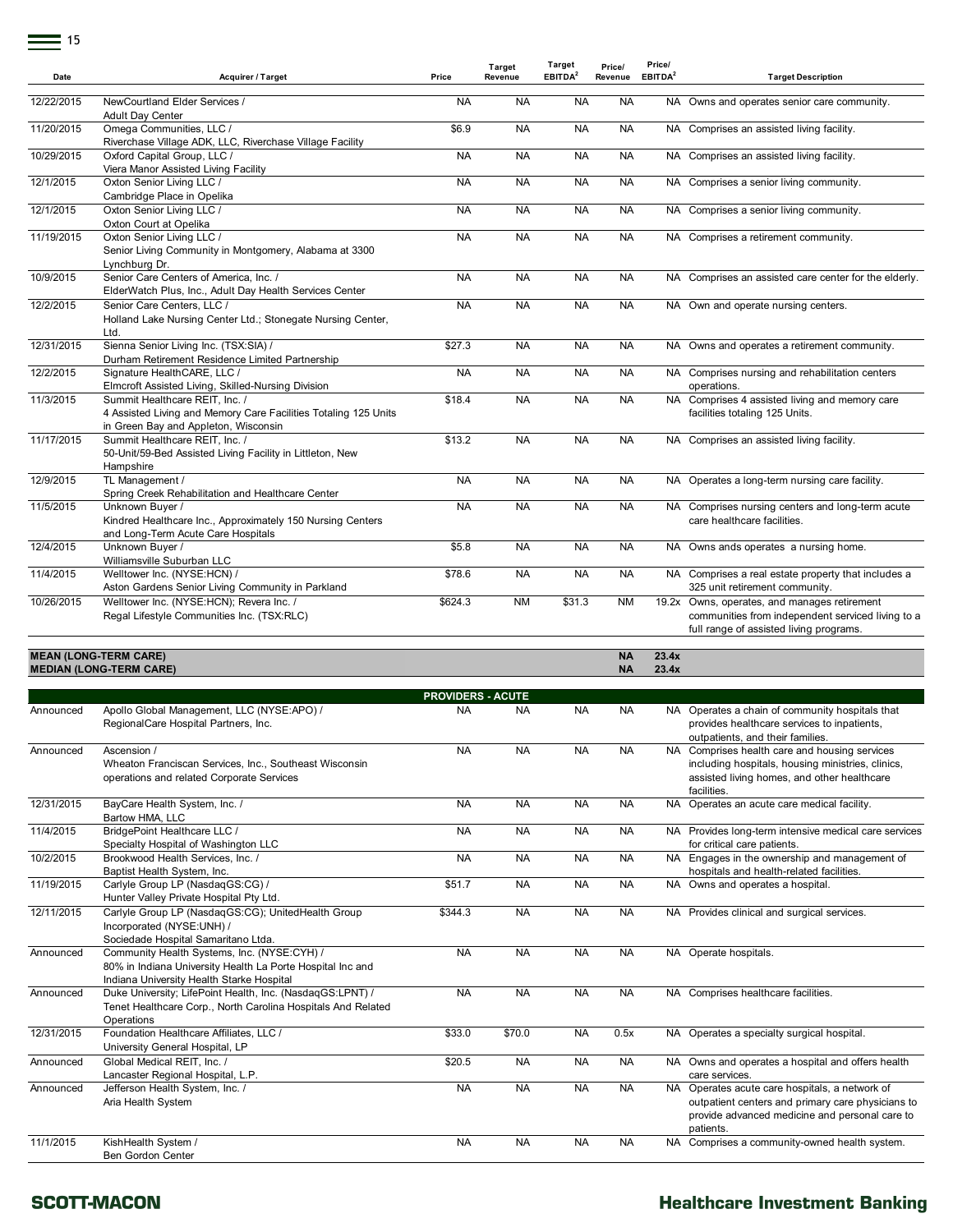$=$  16

| Date                                         | <b>Acquirer / Target</b>                                                                                                       | Price     | Target<br>Revenue                               | Target<br>EBITDA <sup>2</sup> | Price/<br>Revenue | Price/<br>EBITDA <sup>2</sup> | <b>Target Description</b>                                                                                                                             |
|----------------------------------------------|--------------------------------------------------------------------------------------------------------------------------------|-----------|-------------------------------------------------|-------------------------------|-------------------|-------------------------------|-------------------------------------------------------------------------------------------------------------------------------------------------------|
| 11/6/2015                                    | Lafayette General Health System, Inc. /<br>Regional Medical Center of Acadiana                                                 | <b>NA</b> | <b>NA</b>                                       | <b>NA</b>                     | <b>NA</b>         |                               | NA Operates as an acute care hospital.                                                                                                                |
| Announced                                    | LECOM Health /<br>Corry Memorial Hospital                                                                                      | <b>NA</b> | <b>NA</b>                                       | <b>NA</b>                     | <b>NA</b>         | NA.                           | Provides healthcare services.                                                                                                                         |
| 10/28/2015                                   | LTC Properties Inc. (NYSE:LTC) /<br>Behavioral Health Care Hospital In Nevada                                                  | \$9.3     | <b>NA</b>                                       | <b>NA</b>                     | <b>NA</b>         |                               | NA Comprises a hospital with 116 medical hospital<br>beds and two skilled nursing beds.                                                               |
| Announced                                    | Montefiore Health System, Inc. /<br>St. Luke's Cornwall Hospital                                                               | <b>NA</b> | <b>NA</b>                                       | <b>NA</b>                     | <b>NA</b>         |                               | NA Comprises a hospital.                                                                                                                              |
| Announced                                    | Prime Healthcare Services, Inc. /<br>Salem Hospital Corporation                                                                | <b>NA</b> | <b>NA</b>                                       | <b>NA</b>                     | <b>NA</b>         |                               | NA 140-bed acute care healthcare facility that offers<br>orthopedic, emergency care, obstetric, and<br>rehabilitation services.                       |
| Announced                                    | Prospect Medical Holdings, Inc. /<br>Crozer-Keystone Health System Inc.                                                        | <b>NA</b> | <b>NA</b>                                       | <b>NA</b>                     | <b>NA</b>         |                               | NA Operates a chain of hospitals.                                                                                                                     |
| 10/1/2015                                    | Trinity Health Corporation /<br>Saint Francis Care, Inc.                                                                       | <b>NA</b> | <b>NA</b>                                       | <b>NA</b>                     | <b>NA</b>         |                               | NA Operates a teaching hospital.                                                                                                                      |
| Announced                                    | University of Chicago /<br>Ingalls Health System                                                                               | <b>NA</b> | <b>NA</b>                                       | <b>NA</b>                     | <b>NA</b>         |                               | NA Operates a hospital and related clinics.                                                                                                           |
| Announced                                    | University of Minnesota Physicians /<br>Fairview Health Services, Inc.                                                         | <b>NA</b> | <b>NA</b>                                       | <b>NA</b>                     | <b>NA</b>         |                               | NA Not-for-profit health care system which operates<br>hospitals, specialty and urgent care clinics, and<br>pharmacies.                               |
| Announced                                    | University of Pittsburgh Medical Center /<br><b>WCA Hospital</b>                                                               | <b>NA</b> | <b>NA</b>                                       | <b>NA</b>                     | <b>NA</b>         |                               | NA Focuses on offering a range of inpatient and<br>outpatient acute and rehabilitation services.                                                      |
| Announced                                    | Virginia Mason Medical Center Corporation /<br>Memorial Family of Services                                                     | NA        | <b>NA</b>                                       | <b>NA</b>                     | <b>NA</b>         |                               | NA Comprises a hospital and several clinics and other<br>outpatient centers.                                                                          |
| Announced                                    | Wellstar Health System, Inc. /<br>Tenet Healthcare Corp., Five Atlanta Area Hospitals and Certain<br><b>Related Facilities</b> | \$661.0   | <b>NA</b>                                       | <b>NA</b>                     | <b>NA</b>         |                               | NA Comprises hospitals and related facilities.                                                                                                        |
| <b>MEAN (ACUTE)</b><br><b>MEDIAN (ACUTE)</b> |                                                                                                                                |           |                                                 |                               | 0.5x<br>0.5x      | <b>NA</b><br><b>NA</b>        |                                                                                                                                                       |
| <b>MEAN (PROVIDERS)</b>                      |                                                                                                                                |           |                                                 |                               | 1.6x<br>1.5x      | 17.1x<br>19.2x                |                                                                                                                                                       |
| <b>MEDIAN (PROVIDERS)</b>                    |                                                                                                                                |           |                                                 |                               |                   |                               |                                                                                                                                                       |
| 12/1/2015                                    | Acelity L.P. Inc. /                                                                                                            | NA        | <b>PRODUCTS - CLINICAL DEVICES</b><br><b>NA</b> | <b>NA</b>                     | <b>NA</b>         |                               | NA Comprises a medical device that provides                                                                                                           |
| 10/19/2015                                   | Spiracur Inc., SNaP® Therapy System<br>Allergan plc (NYSE:AGN) /<br>AqueSys, Inc.                                              | \$300.0   | <b>NA</b>                                       | <b>NA</b>                     | <b>NA</b>         |                               | negative pressure wound therapy.<br>NA Focuses on innovating and commercializing<br>implantable devices that improves the treatment<br>of glaucoma.   |
| Announced                                    | Allergan plc (NYSE:AGN) /<br>Northwood Medical Innovation Ltd.                                                                 | <b>NA</b> | <b>NA</b>                                       | <b>NA</b>                     | <b>NA</b>         |                               | NA Manufactures medical devices for the correction of<br>prominent ears, with or without asymmetry.                                                   |
| 12/17/2015                                   | ALPHAEON Corporation /<br>LENSAR, Inc.                                                                                         | \$59.0    | <b>NA</b>                                       | <b>NA</b>                     | <b>NA</b>         |                               | NA Develops and commercializes femtosecond laser<br>and imaging, measurement, and 3D modeling<br>technology for refractive cataract surgery.          |
| 10/16/2015                                   | Antibe Therapeutics Inc. (TSXV:ATE) /<br>Citagenix Inc.                                                                        | <b>NA</b> | <b>NA</b>                                       | <b>NA</b>                     | <b>NA</b>         |                               | NA Operates as a medical device company that<br>provides bone grafting products, membranes, and<br>dental instruments.                                |
| 10/13/2015                                   | AtriCure, Inc. (NasdaqGM:ATRC) /<br>nContact, Inc.                                                                             | \$132.2   | <b>NA</b>                                       | <b>NA</b>                     | NA                |                               | NA Offers ablation system devices to ensure<br>consistent and predictable contact with cardiac<br>tissue during the creation of linear lesions.       |
| Announced                                    | Bausch & Lomb Incorporated /<br>Doctors Allergy Formula, LLC                                                                   | NA        | <b>NA</b>                                       | <b>NA</b>                     | <b>NA</b>         |                               | NA Provides ocular allergy diagnostic systems.                                                                                                        |
| 10/8/2015                                    | BCP Group /<br>Rocky Mountain Artificial Limb and Brace, Inc.                                                                  | <b>NA</b> | <b>NA</b>                                       | <b>NA</b>                     | <b>NA</b>         |                               | NA Manufactures prosthetic and orthotic devices.                                                                                                      |
| 10/23/2015                                   | Berkshire Partners LLC /<br>Affordable Care, Inc.                                                                              | <b>NA</b> | <b>NA</b>                                       | <b>NA</b>                     | <b>NA</b>         |                               | NA Provides denture-retention implant and other<br>dental services for patient's treatment needs.                                                     |
| 11/30/2015                                   | Bioventus LLC /<br>BioStructures, LLC                                                                                          | <b>NA</b> | <b>NA</b>                                       | <b>NA</b>                     | <b>NA</b>         |                               | NA Develops and commercializes synthetic and<br>allograft implants for improving bone regeneration<br>and remodeling for related clinical procedures. |
| Announced                                    | Boston Scientific Corporation (NYSE:BSX) /<br>CeloNova Biosciences Inc., Interventional Radiology Business                     | \$70.0    | <b>NA</b>                                       | <b>NA</b>                     | <b>NA</b>         |                               | NA Comprises interventional cardiology technologies.                                                                                                  |
| 11/23/2015                                   | BSN medical GmbH /<br>Wright Therapy Products, Inc.                                                                            | <b>NA</b> | <b>NA</b>                                       | <b>NA</b>                     | <b>NA</b>         |                               | NA Manufactures pneumatic compression medical<br>devices for the lymphedema, venous insufficiency,<br>and sports medicine markets.                    |
| 10/9/2015                                    | Cancer Genetics, Inc. (NasdaqCM:CGIX) /<br>Response Genetics, Inc., Substantially All Assets and<br>Operations                 | \$13.8    | <b>NA</b>                                       | <b>NA</b>                     | <b>NA</b>         |                               | NA Comprises tests for measuring predictive factors<br>for therapy response in tumor tissue samples and<br>testing services for various cancers.      |
| 10/1/2015                                    | Cardiac Insight, Inc. /<br>Cardea Associates, Inc.                                                                             | <b>NA</b> | <b>NA</b>                                       | <b>NA</b>                     | <b>NA</b>         |                               | NA Develops and manufactures heart health<br>products.                                                                                                |
| 10/4/2015                                    | Cardinal Health, Inc. (NYSE:CAH) /<br>Ethicon, Inc., Certain Assets of Cordis Business                                         | \$1,944.0 | \$780.0                                         | NA                            | 2.5x              |                               | NA Comprises the business that develops,<br>manufactures, and distributes medical devices.                                                            |
| Announced                                    | CareDx, Inc (NasdaqGM:CDNA) /<br>Allenex AB (publ) (OM:ALNX)                                                                   | \$45.2    | \$15.8                                          | \$2.5                         | 2.9x              |                               | 18.3x Develops, manufactures, markets, and sells<br>products that facilitate transplantation of blood<br>stem cells and organs worldwide.             |
| Announced                                    | CONMED Corporation (NasdaqGS:CNMD) /<br>SurgiQuest, Inc.                                                                       | \$346.3   | <b>NM</b>                                       | <b>NM</b>                     | NM                | NM                            | Manufactures and markets medical devices for<br>minimally invasive surgery.                                                                           |
| 12/17/2015                                   | Cooper Companies Inc. (NYSE:COO) /<br>Research Instruments Limited                                                             | \$51.0    | \$17.0                                          | <b>NA</b>                     | 3.0x              | NA                            | Develops micromanipulation systems technology<br>and medical devices for the fertility field.                                                         |

#### **SCOTT-MACON**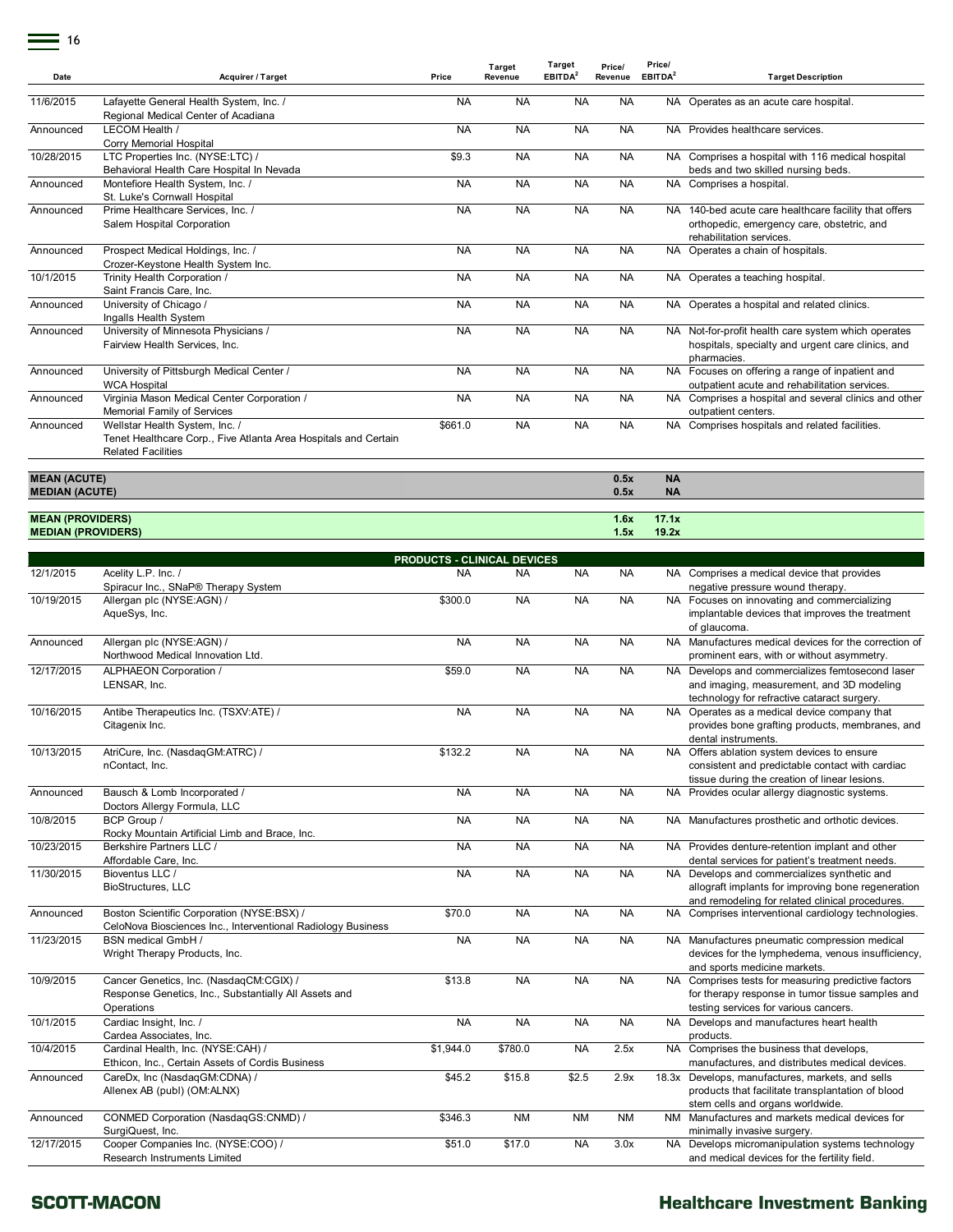| Date       | Acquirer / Target                                                                                                                         | Price     | Target<br>Revenue | Target<br>EBITDA <sup>2</sup> | Price/<br>Revenue | Price/<br>EBITDA <sup>2</sup> | <b>Target Description</b>                                                                                                                                                                                                                                                                                 |
|------------|-------------------------------------------------------------------------------------------------------------------------------------------|-----------|-------------------|-------------------------------|-------------------|-------------------------------|-----------------------------------------------------------------------------------------------------------------------------------------------------------------------------------------------------------------------------------------------------------------------------------------------------------|
| Announced  | CryoLife Inc. (NYSE:CRY) /<br>On-X Life Technologies Holdings, Inc.                                                                       | \$128.5   | \$143.2           | <b>NA</b>                     | 3.9x              |                               | NA Develops mechanical heart valve replacements.                                                                                                                                                                                                                                                          |
| 10/19/2015 | Cyberonics Inc. /<br>Sorin SpA (BIT:SRN)                                                                                                  | \$1,512.2 | \$966.9           | \$106.1                       | 1.7x              |                               | 15.4x Researches, develops, and delivers various<br>therapeutic solutions to treat cardiovascular<br>pathologies.                                                                                                                                                                                         |
| Announced  | Endologix Inc. (NasdaqGS:ELGX) /<br>TriVascular Technologies, Inc. (NasdaqGS:TRIV)                                                        | <b>NA</b> | <b>NA</b>         | <b>NM</b>                     | <b>NA</b>         |                               | NM Develops and commercializes technologies to<br>advance minimally invasive treatment of<br>abdominal aortic aneurysms.                                                                                                                                                                                  |
| 12/25/2015 | Field Management Capital /<br>Cue Inc.                                                                                                    | <b>NA</b> | <b>NA</b>         | <b>NA</b>                     | <b>NA</b>         |                               | NA Develops and manufactures diagnostic screening<br>devices for the home.                                                                                                                                                                                                                                |
| Announced  | Generex Biotechnology Corp. (OTCPK:GNBT) /<br>Alfa Rhythm Ltd.                                                                            | \$9.8     | <b>NA</b>         | <b>NA</b>                     | <b>NA</b>         |                               | NA Develops electric products for medical and<br>paramedical uses in the human brain field.                                                                                                                                                                                                               |
| Announced  | Generex Biotechnology Corp. (OTCPK:GNBT) /<br>MediTemp, Ltd.                                                                              | \$9.8     | <b>NA</b>         | <b>NA</b>                     | <b>NA</b>         |                               | NA Develops proprietary cooling technology designed<br>to improve sperm quality in men rendered infertile<br>due to varicoceles.                                                                                                                                                                          |
| 10/27/2015 | Greatbatch, Inc. (NYSE:GB) /<br>Accellent Inc.                                                                                            | \$1,730.0 | <b>NA</b>         | <b>NA</b>                     | <b>NA</b>         |                               | NA Engages in the design, development,<br>manufacture, and supply of medical devices for<br>cardio, vascular, and advanced surgical markets.                                                                                                                                                              |
| 12/17/2015 | Halma plc (LSE:HLMA) /<br>Visiometrics, S.L.; Visual Performance Diagnostics, Inc.                                                        | \$94.1    | <b>NA</b>         | <b>NA</b>                     | <b>NA</b>         |                               | NA Manufactures and provides optical measuring<br>system that evaluates the optics of the entire eye<br>by measuring on the retina directly and<br>manufactures and provides analyzing equipment<br>that allows a doctor to evaluate the optics of the<br>entire eye by measuring on the retina directly. |
| 10/26/2015 | ImpediMed Limited (ASX:IPD) /<br>Intersection Medical, Inc., Key Assets and Intellectual Property                                         | <b>NA</b> | <b>NA</b>         | <b>NA</b>                     | <b>NA</b>         |                               | NA Comprises bioimpedance spectroscopy and other<br>associated technology.                                                                                                                                                                                                                                |
| 10/2/2015  | Integra LifeSciences Holdings Corporation (NasdaqGS:IART) /<br>Tornier, Ankle and Toe Replacement Products Portfolios                     | <b>NA</b> | <b>NA</b>         | <b>NA</b>                     | <b>NA</b>         |                               | NA Comprises ankle and toe replacement medical<br>products.                                                                                                                                                                                                                                               |
| 11/20/2015 | Johnson & Johnson (NYSE:JNJ) /<br>Coherex Medical, Inc.                                                                                   | <b>NA</b> | <b>NA</b>         | <b>NA</b>                     | <b>NA</b>         |                               | NA Designs, develops, and markets catheter-based<br>technologies for the treatment of structural heart<br>defects.                                                                                                                                                                                        |
| Announced  | Life Care Medical Devices Limited /<br>BioFusionary Corporation, Bebe                                                                     | <b>NA</b> | <b>NA</b>         | <b>NA</b>                     | <b>NA</b>         |                               | NA Comprises a non-invasive system that uses<br>electromagnetic induction to generate and deliver<br>focused energy to the collagen-rich dermis and<br>subcutaneous tissues.                                                                                                                              |
| 12/1/2015  | Magee Rehabilitation Hospital, PA /<br>Equipois, LLC                                                                                      | \$1.9     | <b>NA</b>         | <b>NA</b>                     | <b>NA</b>         |                               | NA Designs and manufactures exoskeletal<br>technologies that support the musculoskeletal<br>system while allowing full spatial and rotational<br>freedom of motion.                                                                                                                                       |
| 10/2/2015  | Medtronic plc (NYSE:MDT) /<br>Twelve, Inc.                                                                                                | \$458.0   | <b>NA</b>         | <b>NA</b>                     | <b>NA</b>         |                               | NA Develops devices for the treatment of chronic<br>cardiovascular diseases such as valve<br>replacement.                                                                                                                                                                                                 |
| 11/4/2015  | Michigan Critical Care Consultants, Inc. /<br>Terumo Cardiovascular Systems Corporation, Surgical Cannula<br><b>Product Assets</b>        | <b>NA</b> | <b>NA</b>         | <b>NA</b>                     | <b>NA</b>         |                               | NA Comprises cardiac surgery medical device<br>manufacturing facility.                                                                                                                                                                                                                                    |
| Announced  | Opto Circuits (India) Ltd. (BSE:532391) /<br>Criticare Systems, Inc.                                                                      | \$3.2     | <b>NA</b>         | <b>NA</b>                     | <b>NA</b>         |                               | NA Develops, manufactures, and markets patient<br>monitoring systems and accessories used in<br>anesthesia, critical care, medical transport, and<br>outpatient care settings.                                                                                                                            |
| Announced  | PositiveID Corporation (OTCPK:PSID) /<br>Thermomedics, Inc.                                                                               | \$0.5     | NA                | NA                            | <b>NA</b>         |                               | NA Designs, develops, manufactures, and markets<br>medical diagnostic equipment for healthcare<br>providers.                                                                                                                                                                                              |
| 10/7/2015  | ResMed Inc. (NYSE:RMD) /<br>Curative Medical Inc.                                                                                         | <b>NA</b> | <b>NA</b>         | <b>NA</b>                     | <b>NA</b>         |                               | NA Designs and manufactures medical devices for<br>the diagnosis and treatment of cardiopulmonary<br>diseases and sleep disorders.                                                                                                                                                                        |
| 10/20/2015 | Rio Grande Neurosciences Inc. /<br>Cervel Neurotech, Inc., Multi-Coil Transcranial Magnetic<br>Stimulation Technology And Related Patents | <b>NA</b> | <b>NA</b>         | <b>NA</b>                     | <b>NA</b>         |                               | NA Comprises transcranial magnetic stimulation<br>technology that provides therapy for the treatment<br>of drug resistant major depressive disorder.                                                                                                                                                      |
| Announced  | Sinocare Inc. (SZSE:300298) /<br>Nipro Diagnostics, Inc.                                                                                  | \$272.5   | <b>NA</b>         | <b>NA</b>                     | <b>NA</b>         |                               | NA Develops blood glucose management systems<br>and other diabetes products for the healthcare<br>community.                                                                                                                                                                                              |
| Announced  | Smith & Nephew plc (LSE:SN.) /<br>Blue Belt Technologies, Inc.                                                                            | \$275.0   | <b>NA</b>         | <b>NA</b>                     | <b>NA</b>         |                               | NA Develops and manufactures surgical instruments<br>for use in orthopedic procedure.                                                                                                                                                                                                                     |
| 11/3/2015  | SomnoMed Limited (ASX:SOM) /<br>Strong Dental Inc.                                                                                        | \$0.5     | <b>NA</b>         | <b>NA</b>                     | <b>NA</b>         |                               | NA Develops and manufactures a dental sleep<br>appliance for the treatment of snoring and<br>obstructive sleep apnea levels.                                                                                                                                                                              |
| 10/8/2015  | St. Jude Medical Inc. (NYSE:STJ) /<br>Thoratec Corp. (NasdaqGS:THOR)                                                                      | \$3,422.4 | <b>NM</b>         | <b>NM</b>                     | <b>NM</b>         | ΝM                            | Develops, manufactures, and markets proprietary<br>medical devices used for mechanical circulatory<br>support for the treatment of heart failure patients.                                                                                                                                                |
| 11/20/2015 | SurModics, Inc. (NasdaqGS:SRDX) /<br>Creagh Medical Ltd.                                                                                  | \$32.0    | <b>NA</b>         | <b>NA</b>                     | <b>NA</b>         |                               | NA Designs, develops, manufactures medical device<br>products primarily focusing on peripheral vascular<br>products, including PTA balloon catheters.                                                                                                                                                     |
| 12/1/2015  | Symmetry Surgical Inc. (NasdaqGM:SSRG) /<br>Insightra Medical, Inc., ReeTrakt                                                             | \$0.4     | <b>NA</b>         | <b>NA</b>                     | <b>NA</b>         |                               | NA Comprises an ultra-low profile, soft-tissue<br>retraction device and related product portfolio,<br>customer relationships, and other assets.                                                                                                                                                           |
| Announced  | Theragenics Corp. /<br>BrachySciences, Inc.                                                                                               | <b>NA</b> | <b>NA</b>         | <b>NA</b>                     | <b>NA</b>         |                               | NA Develops, markets, sells, and distributes<br>radioactive seeds, and delivery systems and<br>ancillary equipment used in brachytherapy<br>implants.                                                                                                                                                     |

#### **SCOTT-MACON**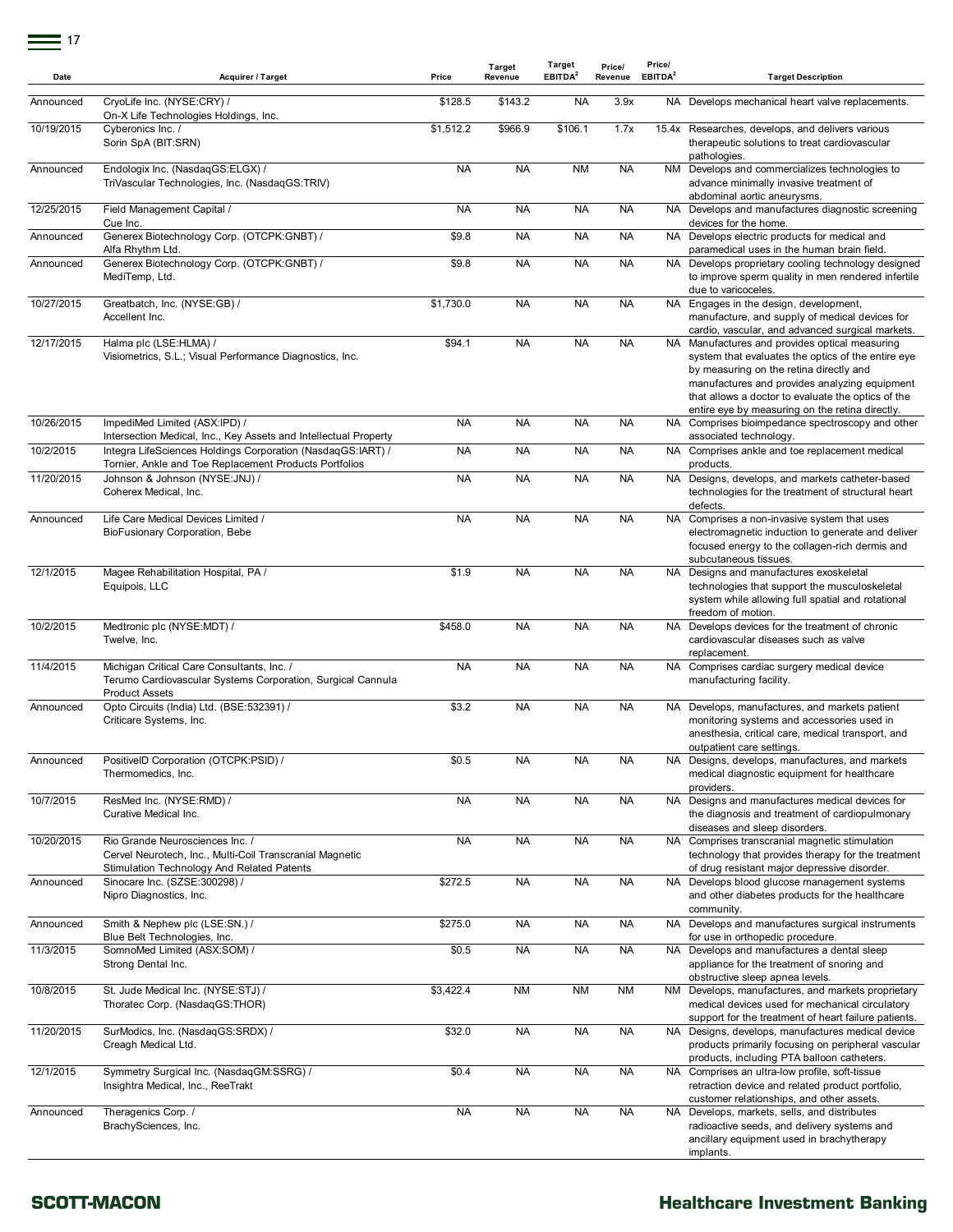÷

| ט ו                       |                                                                                                                                                      |                                 |                   |                               |                        |                               |                                                                                                                                                                                                                                                                                          |
|---------------------------|------------------------------------------------------------------------------------------------------------------------------------------------------|---------------------------------|-------------------|-------------------------------|------------------------|-------------------------------|------------------------------------------------------------------------------------------------------------------------------------------------------------------------------------------------------------------------------------------------------------------------------------------|
| Date                      | Acquirer / Target                                                                                                                                    | Price                           | Target<br>Revenue | Target<br>EBITDA <sup>2</sup> | Price/<br>Revenue      | Price/<br>EBITDA <sup>2</sup> | <b>Target Description</b>                                                                                                                                                                                                                                                                |
| Announced                 | Unknown Buyer /<br>m2m Imaging Corp.                                                                                                                 | <b>NA</b>                       | <b>NA</b>         | <b>NA</b>                     | <b>NA</b>              |                               | NA Manufactures and markets magnetic resonance<br>imaging products for life sciences applications.                                                                                                                                                                                       |
| 10/15/2015                | Valeant Pharmaceuticals International, Inc. (TSX:VRX) /<br>Synergetics USA, Inc. (NasdaqCM:SURG)                                                     | \$184.8                         | \$74.5            | \$10.0                        | 2.5x                   |                               | 18.5x Provides precision surgical devices, surgical<br>equipment, and consumables primarily for the<br>ophthalmology and neurosurgery markets.                                                                                                                                           |
| 11/16/2015                | Vector Capital /<br>Freedom Scientific, Inc.                                                                                                         | <b>NA</b>                       | <b>NA</b>         | <b>NA</b>                     | <b>NA</b>              |                               | NA Manufactures and sells assistive technology<br>products for those who are blind or have low<br>vision.                                                                                                                                                                                |
| 10/26/2015                | Zoe Medical, Incorporated /<br>CAS Medical Systems, 740 SELECT Product Line                                                                          | \$0.9                           | <b>NA</b>         | <b>NA</b>                     | <b>NA</b>              |                               | NA Comprises the business operations for<br>manufacturing vital signs monitors.                                                                                                                                                                                                          |
|                           | <b>MEAN (CLINICAL DEVICES)</b><br><b>MEDIAN (CLINICAL DEVICES)</b>                                                                                   |                                 |                   |                               | 2.8x<br>2.7x           | 17.4x<br>18.3x                |                                                                                                                                                                                                                                                                                          |
|                           |                                                                                                                                                      | PRODUCTS - NON-CLINICAL DEVICES |                   |                               |                        |                               |                                                                                                                                                                                                                                                                                          |
| Announced                 | 800 Commerce, Inc. (OTCPK:ETHG) /<br>BioSense Medical Devices, LLC                                                                                   | <b>NA</b>                       | <b>NA</b>         | <b>NA</b>                     | <b>NA</b>              |                               | NA Designs, develops, and markets medical devices.                                                                                                                                                                                                                                       |
| 12/1/2015                 | ADSTEC Corporation /<br>Transgenomic Inc., Genetic Assays and Platforms business<br><b>Segment And Facilities</b>                                    | <b>NA</b>                       | <b>NA</b>         | <b>NA</b>                     | <b>NA</b>              |                               | NA Comprises the business segment manufacturing<br>genetic variation detection systems in molecular<br>genetic research and molecular diagnostics.                                                                                                                                       |
| 11/2/2015                 | Agilent Technologies Inc. (NYSE:A) /<br>Seahorse Bioscience, Inc.                                                                                    | \$235.0                         | <b>NA</b>         | <b>NA</b>                     | <b>NA</b>              |                               | NA Engages in the design, development,<br>manufacture, and supply of analytical<br>instruments, biomanufacturing systems, and<br>consumable labware products.                                                                                                                            |
| 10/19/2015                | Anzu Partners /<br>AXSUN Technologies Inc.                                                                                                           | <b>NA</b>                       | <b>NA</b>         | <b>NA</b>                     | <b>NA</b>              |                               | NA Designs, develops, manufactures, and<br>commercializes photonic components and micro-<br>electrical-mechanical-systems-based optical<br>engines for medical imaging, ophthalmic,<br>endoscopic, and other imaging applications.                                                       |
| 11/2/2015                 | Carrus Capital Corporation (TSXV:CHQ) /<br>Edison Vape Co. Ltd.                                                                                      | \$1.0                           | <b>NA</b>         | <b>NA</b>                     | <b>NA</b>              |                               | NA Designs, develops, patents, manufactures, and<br>distributes systems for consuming herbal<br>materials using vaporizer technology with<br>disposable herbal cartridges.                                                                                                               |
| 10/1/2015                 | Enhanced Medical Services, LLC /<br>Star Ophthalmic Instruments, Inc.                                                                                | <b>NA</b>                       | <b>NA</b>         | <b>NA</b>                     | <b>NA</b>              |                               | NA Sells and services ophthalmic equipment.                                                                                                                                                                                                                                              |
| 11/16/2015                | Lgc Science Group Ltd. /<br>Maine Standards Company, LLC                                                                                             | <b>NA</b>                       | <b>NA</b>         | <b>NA</b>                     | <b>NA</b>              |                               | NA Develops and manufactures calibration<br>verification/linearity products for clinical<br>laboratories and physician office laboratories.                                                                                                                                              |
| 11/2/2015                 | Machine Solutions Inc. /<br>PlasticWeld Systems, Inc.                                                                                                | <b>NA</b>                       | <b>NA</b>         | <b>NA</b>                     | <b>NA</b>              |                               | NA Manufactures precision engineered production<br>equipment for disposable medical products.                                                                                                                                                                                            |
| 11/18/2015                | Merck KGaA (DB:MRK) /<br>Sigma-Aldrich Corporation (NasdaqGS:SIAL)                                                                                   | \$16,495.2                      | <b>NM</b>         | \$834.0                       | <b>NM</b>              |                               | 19.8x Develops, manufactures, purchases, and<br>distributes products used in genomic and<br>proteomic research, biotechnology,<br>pharmaceutical development, and diagnosis of<br>disease and as key components in<br>pharmaceutical, diagnostics, and high technology<br>manufacturing. |
| 12/7/2015                 | Worthington Industries, Inc. (NYSE:WOR) /<br>Taylor-Wharton, CryoScience Business And Certain Other<br>Intellectual Property And Manufacturing Asset | \$31.4                          | <b>NA</b>         | <b>NA</b>                     | <b>NA</b>              |                               | NA Comprises product line including cryogenic<br>biologic specimen storage devices for global<br>biomedical research and development,<br>healthcare, bio-banking, pharmaceutical, and<br>other industries.                                                                               |
|                           | <b>MEAN (NON-CLINICAL DEVICES)</b><br><b>MEDIAN (NON-CLINICAL DEVICES)</b>                                                                           |                                 |                   |                               | <b>NA</b><br><b>NA</b> | 19.8x<br>19.8x                |                                                                                                                                                                                                                                                                                          |
|                           |                                                                                                                                                      | <b>PRODUCTS - DISPOSABLES</b>   |                   |                               |                        |                               |                                                                                                                                                                                                                                                                                          |
| Announced                 | ICU Medical, Inc. (NasdaqGS:ICUI) /<br><b>Excelsior Medical Corporation</b>                                                                          | \$59.5                          | NA                | <b>NA</b>                     | <b>NA</b>              |                               | NA Manufactures, markets, and sells pre-filled<br>catheter flush syringes and syringe pump<br>systems for customers throughout the world.                                                                                                                                                |
| 10/15/2015                | SCP Medical Products, LLC /<br>Shippert Enterprises, Ltd.                                                                                            | <b>NA</b>                       | <b>NA</b>         | <b>NA</b>                     | <b>NA</b>              |                               | NA Manufactures disposable medical and surgical<br>products for surgeons.                                                                                                                                                                                                                |
| <b>MEAN (DISPOSABLES)</b> | <b>MEDIAN (DISPOSABLES)</b>                                                                                                                          |                                 |                   |                               | <b>NA</b><br><b>NA</b> | <b>NA</b><br><b>NA</b>        |                                                                                                                                                                                                                                                                                          |
|                           |                                                                                                                                                      | <b>PRODUCTS - COMMERCIAL</b>    |                   |                               |                        |                               |                                                                                                                                                                                                                                                                                          |
| 12/11/2015                | Abzena plc (AIM:ABZA) /<br>Chemistry Research Solution LLC                                                                                           | \$13.8                          | \$4.2             | <b>NA</b>                     | 3.3x                   |                               | NA Offers services in the areas of bioconjugation and<br>antibody-drug conjugates; custom synthesis;<br>medicinal chemistry; scale-up and GMP<br>manufacturing; protein NMR; process                                                                                                     |
| 11/24/2015                | Bioplast Manufacturing, L.L.C. /<br>Akro-Mils, Inc., Kord-Valmark                                                                                    | <b>NA</b>                       | <b>NA</b>         | <b>NA</b>                     | <b>NA</b>              |                               | development; and biological services.<br>NA Manufactures petri dishes and other essential<br>laboratory and healthcare products.                                                                                                                                                         |
| Announced                 | Capsugel Inc. /<br>100% in Xcelience, LLC and Remaining Stake in PowderSize,<br>Inc.                                                                 | <b>NA</b>                       | <b>NA</b>         | <b>NA</b>                     | <b>NA</b>              |                               | NA Provides formulation development and<br>manufacturing solutions for small molecule-<br>focused pharmaceutical companies and also<br>provides contract dry powder sizing services to                                                                                                   |

**SCOTT-MACON** 

# **Healthcare Investment Banking**

the pharmaceutical, food, and cosmetic

industries.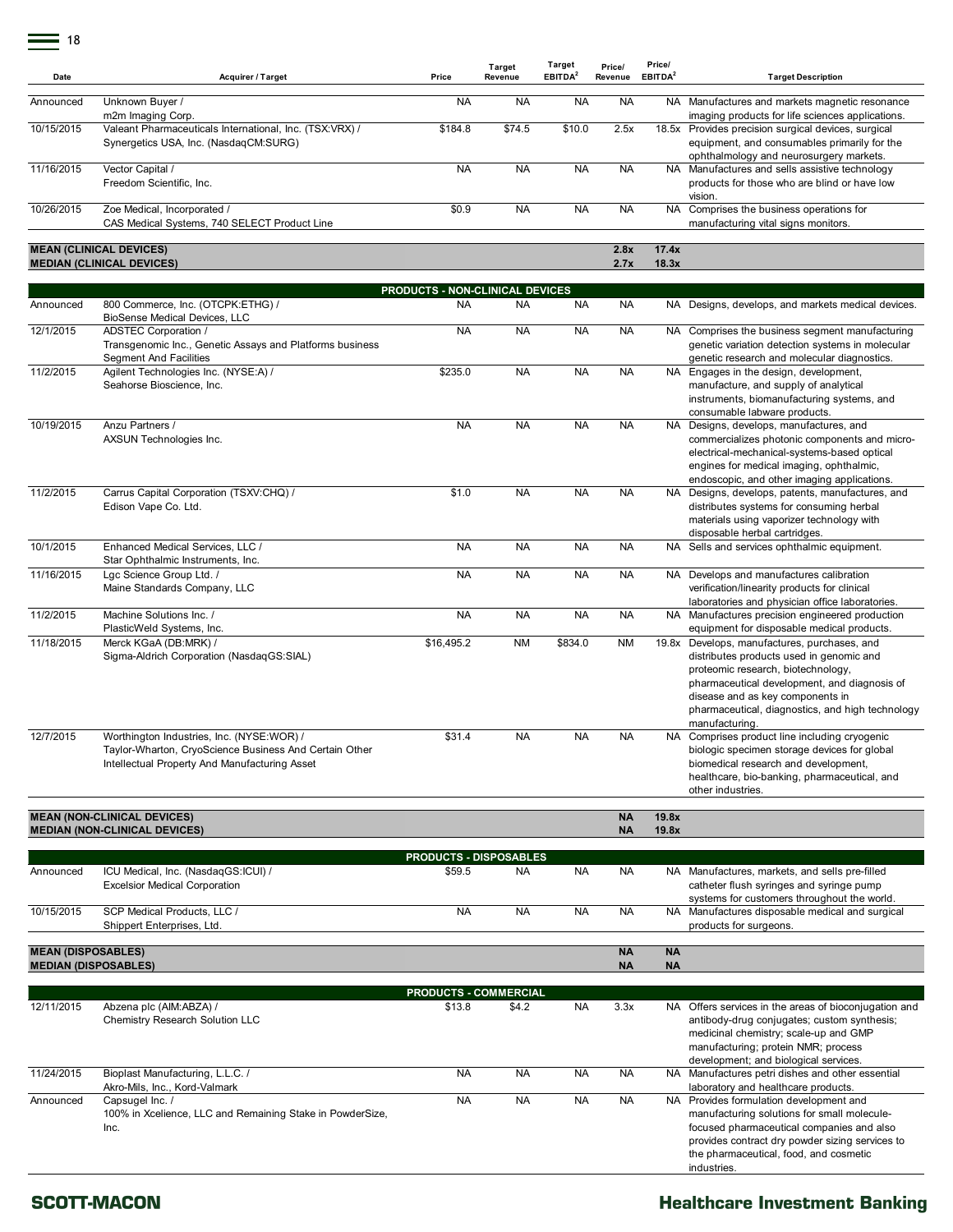| Date                     | <b>Acquirer / Target</b>                                                                                  | Price                               | Target<br>Revenue | <b>Target</b><br>EBITDA <sup>2</sup> | Price/<br>Revenue | Price/<br>EBITDA <sup>2</sup> | <b>Target Description</b>                                                                                                                                                                                                                               |
|--------------------------|-----------------------------------------------------------------------------------------------------------|-------------------------------------|-------------------|--------------------------------------|-------------------|-------------------------------|---------------------------------------------------------------------------------------------------------------------------------------------------------------------------------------------------------------------------------------------------------|
| Announced                | Centurion Service Group, LLC /<br>Victory Medical Center Mid-Cities, LP, Certain Assets                   | \$0.3                               | <b>NA</b>         | <b>NA</b>                            | <b>NA</b>         |                               | NA Comprises healthcare equipment and supplies.                                                                                                                                                                                                         |
| 11/19/2015               | Exponent Private Equity LLP /<br><b>BBI Group</b>                                                         | \$164.0                             | <b>NA</b>         | <b>NA</b>                            | <b>NA</b>         |                               | NA Develops and manufactures immunoassay, and a<br>portfolio of products and technologies.                                                                                                                                                              |
| 12/9/2015                | Harbour Group /<br>SP Industries, Inc.                                                                    | <b>NA</b>                           | <b>NA</b>         | <b>NA</b>                            | <b>NA</b>         |                               | NA Designs and manufactures laboratory equipment,<br>biological drug manufacturing solutions,<br>laboratory supplies, and specialty glassware for<br>pharmaceutical, biotechnology, healthcare, and<br>other markets.                                   |
| 12/15/2015               | Honeywell International Inc. (NYSE:HON) /<br>Fluka, Hydranal and Chromasolv Brand Solvents and Inorganics | \$119.1                             | <b>NA</b>         | <b>NA</b>                            | <b>NA</b>         |                               | NA Comprises reagents and research chemicals used<br>in new drug discovery, medical diagnostic testing,<br>and other laboratory applications.                                                                                                           |
| 12/7/2015                | IFH Group, Inc. /<br>Bowman Manufacturing Company, Inc.                                                   | <b>NA</b>                           | <b>NA</b>         | <b>NA</b>                            | <b>NA</b>         |                               | NA Engaged in the design, engineering,<br>manufacture, and distribution of personal<br>protective equipment storage and dispensing<br>products that include gloves, masks, and gown<br>dispensers to hospitals, doctor offices, dental<br>offices, etc. |
| 11/4/2015                | Insight Equity A. P. X, L.P. /<br>Daemyung Optical Co., Ltd.                                              | <b>NA</b>                           | <b>NA</b>         | <b>NA</b>                            | <b>NA</b>         |                               | NA Offers DAGAS lenses; single vision lenses; RX<br>lenses consisting of single vision, bifocal,<br>progressive, photochromic, color, omega,<br>bonding, and polarizing lenses; and semi-finished<br>lenses.                                            |
| 12/8/2015                | Pexco LLC /<br>Precision Extrusion, Inc.                                                                  | <b>NA</b>                           | <b>NA</b>         | <b>NA</b>                            | <b>NA</b>         |                               | NA Manufactures thermoplastic tubing for the medical<br>device industry.                                                                                                                                                                                |
| 11/3/2015                | QuVa Pharma, Inc. /<br>Unique Pharmaceuticals, Ltd.                                                       | <b>NA</b>                           | <b>NA</b>         | <b>NA</b>                            | <b>NA</b>         |                               | NA Provides outsourced manufacturing services for<br>sterile and non-sterile drug formulations.                                                                                                                                                         |
| 10/1/2015                | Richards Packaging, Inc. /<br><b>Healthmark Services LTD</b>                                              | \$12.7                              | <b>NA</b>         | <b>NA</b>                            | <b>NA</b>         |                               | NA Manufactures and distributes medical and<br>pharmacy products.                                                                                                                                                                                       |
| 12/8/2015                | Technimark LLC /                                                                                          | <b>NA</b>                           | <b>NA</b>         | <b>NA</b>                            | <b>NA</b>         |                               | NA Manufactures injection-molded components that                                                                                                                                                                                                        |
| Announced                | Ci Medical Technologies, Inc.<br>Valiant Co., Ltd. (SZSE:002643) /<br>MP Biomedicals, LLC                 | \$142.5                             | \$387.3           | <b>NA</b>                            | 0.4x              |                               | are used in medical and pharmaceutical devices.<br>NA Manufactures, markets, and distributes life<br>science reagents, fine chemicals, and diagnostic<br>products for laboratory research.                                                              |
| <b>MEAN (COMMERCIAL)</b> | <b>MEDIAN (COMMERCIAL)</b>                                                                                |                                     |                   |                                      | 1.8x<br>1.8x      | <b>NA</b><br><b>NA</b>        |                                                                                                                                                                                                                                                         |
|                          |                                                                                                           | <b>PRODUCTS - CONSUMER</b>          |                   |                                      |                   |                               |                                                                                                                                                                                                                                                         |
| 12/21/2015               | Etac AB /<br>Convaid, Inc.                                                                                | <b>NA</b>                           | <b>NA</b>         | NA                                   | <b>NA</b>         |                               | NA Manufactures and sells custom mobility products<br>for children, adults, and geriatrics with special<br>needs.                                                                                                                                       |
| 12/1/2015                | Grandvision B.V. (ENXTAM:GVNV) /<br>For Eyes Optical Company, Inc.                                        | <b>NA</b>                           | <b>NA</b>         | <b>NA</b>                            | <b>NA</b>         |                               | NA Manufactures and sells eyeglasses, sunglasses,<br>contact lenses, and accessories.                                                                                                                                                                   |
| Announced                | Marine Nutriceutical Corp. /<br>Swiss Caps USA Inc.                                                       | <b>NA</b>                           | <b>NA</b>         | <b>NA</b>                            | <b>NA</b>         | NA.                           | Develops, manufactures, and markets vitamins,<br>over the counter medications, and nutritional<br>supplements.                                                                                                                                          |
| 11/19/2015               | Morningbell Wellness, LLC /<br>Calroy Health Sciences, LLC                                                | <b>NA</b>                           | <b>NA</b>         | <b>NA</b>                            | <b>NA</b>         |                               | NA Develops healthcare supplements.                                                                                                                                                                                                                     |
| Announced                | New Look Vision Group Inc. (TSX:BCI) /<br>Forward Vision Group Inc.                                       | \$9.3                               | NA                | NA                                   | NA                |                               | NA Designs, manufactures, and retails optical<br>products.                                                                                                                                                                                              |
| 12/14/2015               | OluKai Inc. /                                                                                             | <b>NA</b>                           | <b>NA</b>         | <b>NA</b>                            | <b>NA</b>         |                               | NA Offers prescription eyewear, sunglasses, apparel,                                                                                                                                                                                                    |
| 12/16/2015               | Kaenon, Inc.<br>PF Hospitality Group, Inc. (OTCPK:KHGT.D) /<br>EXO, Inc.                                  | \$1.9                               | <b>NA</b>         | NA                                   | <b>NA</b>         | NA.                           | and accessories.<br>Develops and manufactures knee sleeves for<br>athletes and sports professionals which offer<br>support and relief from arthritis, bursitis, and<br>tendonitis.                                                                      |
| Announced                | Pinnacle Foods Inc. (NYSE:PF) /<br>Boulder Brands, Inc. (NasdaqGS:BDBD)                                   | \$967.5                             | \$508.2           | \$43.9                               | 1.9x              |                               | 22.1x Provides health and wellness food solutions.                                                                                                                                                                                                      |
| 12/16/2015               | Riverside Company /<br>Marena Group, Inc.                                                                 | <b>NA</b>                           | <b>NA</b>         | <b>NA</b>                            | <b>NA</b>         |                               | NA Offers surgical compression garments, girdles,<br>body suits, bras, vests and sleeves, binders, face<br>masks, and shapewear.                                                                                                                        |
| 11/16/2015               | Synergy CHC Corp. (OTCBB:SNYR) /<br>Breakthrough Products, Inc.                                           | <b>NA</b>                           | <b>NA</b>         | NA                                   | <b>NA</b>         |                               | NA Develops and sells over-the-counter medications.                                                                                                                                                                                                     |
| 11/18/2015               | TC Group, LLC /<br>Dr. Organic Limited                                                                    | \$85.8                              | <b>NA</b>         | NA                                   | <b>NA</b>         |                               | NA Develops and produces hair, body, and oral care<br>products.                                                                                                                                                                                         |
| 11/13/2015               | Unknown Buyer /<br>Macular Health, LLC                                                                    | <b>NA</b>                           | <b>NA</b>         | NA                                   | <b>NA</b>         |                               | NA Manufactures ophthalmic nutrition supplement<br>products for patients.                                                                                                                                                                               |
| 11/16/2015               | Vector Capital /<br>Optelec B.V.                                                                          | <b>NA</b>                           | <b>NA</b>         | <b>NA</b>                            | <b>NA</b>         |                               | NA Designs, manufactures, and distributes assistive<br>technologies for visually impaired and dyslexic<br>people worldwide.                                                                                                                             |
| 12/4/2015                | WellSpring Pharmaceutical Corporation /<br>FDS Inc.                                                       | <b>NA</b>                           | <b>NA</b>         | NA                                   | <b>NA</b>         |                               | NA Provides feminine hygiene products.                                                                                                                                                                                                                  |
|                          | <b>MEAN (CONSUMER PRODUCTS)</b><br><b>MEDIAN (CONSUMER PRODUCTS)</b>                                      |                                     |                   |                                      | 1.9x<br>1.9x      | 22.1x<br>22.1x                |                                                                                                                                                                                                                                                         |
|                          |                                                                                                           |                                     |                   |                                      |                   |                               |                                                                                                                                                                                                                                                         |
| Announced                | Alta Vista Ventures Ltd. (OTCPK:YRLL.F) /                                                                 | PRODUCTS - PHARMACEUTICALS<br>\$7.6 | <b>NA</b>         | <b>NA</b>                            | <b>NA</b>         |                               | NA Produces and distributes medical                                                                                                                                                                                                                     |
|                          | 9037136 Canada Inc.                                                                                       |                                     |                   |                                      |                   |                               | cannabis/marijuana.                                                                                                                                                                                                                                     |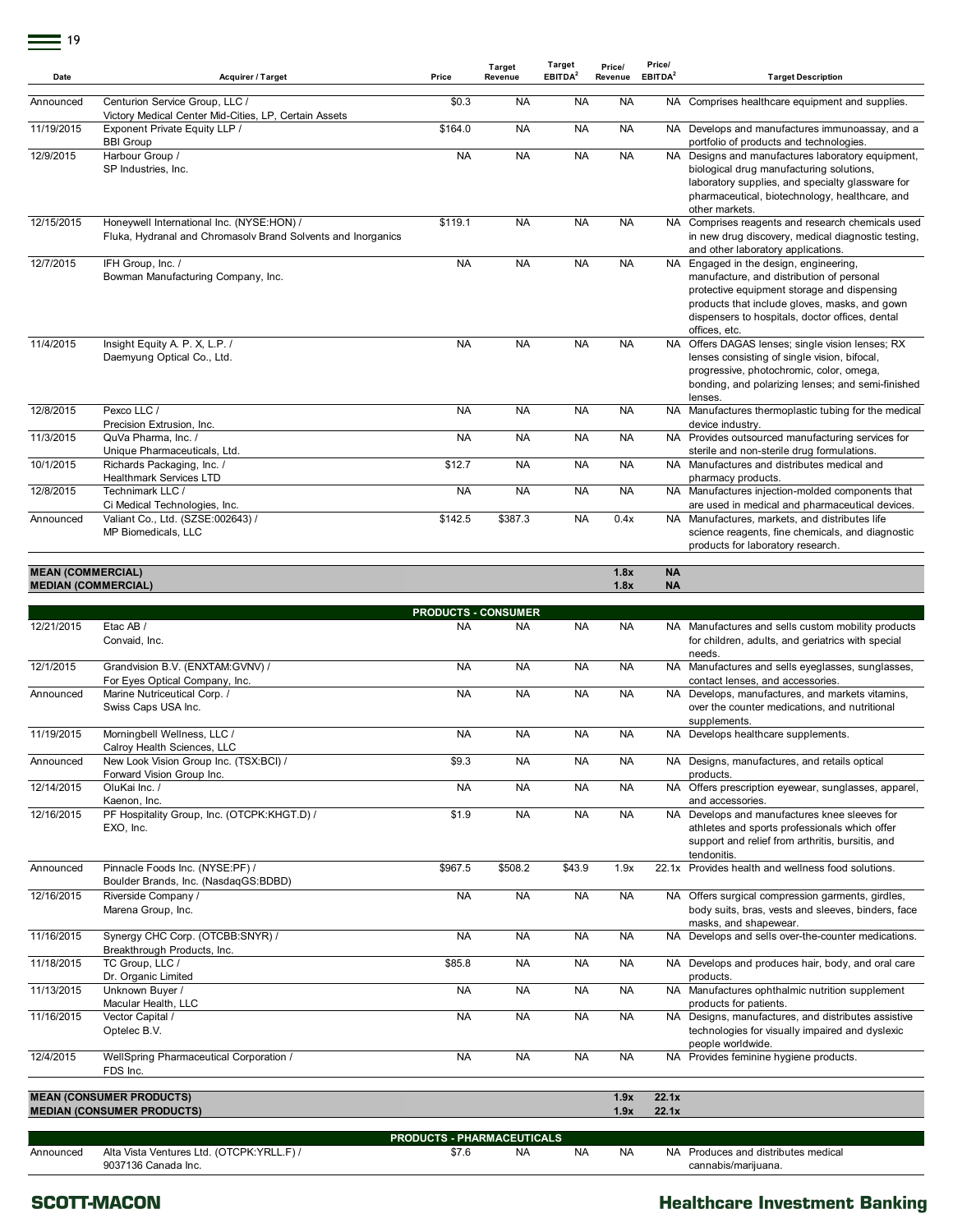| Date       | <b>Acquirer / Target</b>                                                                                                               | Price     | Target<br>Revenue | Target<br>EBITDA <sup>2</sup> | Price/<br>Revenue | Price/<br>EBITDA <sup>2</sup> | <b>Target Description</b>                                                                                                                                                                        |
|------------|----------------------------------------------------------------------------------------------------------------------------------------|-----------|-------------------|-------------------------------|-------------------|-------------------------------|--------------------------------------------------------------------------------------------------------------------------------------------------------------------------------------------------|
| Announced  | Alvogen, Inc. /<br>Mylan N.V., Seven Generic Drugs                                                                                     | <b>NA</b> | NA                | <b>NA</b>                     | <b>NA</b>         |                               | NA Comprises seven generic drugs.                                                                                                                                                                |
| Announced  | Amgen Inc. (NasdaqGS:AMGN) /<br>Catherex, Inc.                                                                                         | \$10.5    | NA                | <b>NA</b>                     | <b>NA</b>         |                               | NA Developing Oncolytic Herpes Simplex Viruses<br>program to be used for the treatment of cancer.                                                                                                |
| Announced  | Amgen Inc. (NasdaqGS:AMGN) /<br>GlaxoSmithKline plc, All Product Rights To Prolia®, XGEVA®<br>And Vectibix®                            | <b>NA</b> | <b>NA</b>         | <b>NA</b>                     | <b>NA</b>         |                               | NA Comprises all the rights for three drugs.                                                                                                                                                     |
| 10/8/2015  | Astellas Pharma, Inc. (TSE:4503) /<br>Immunomic Therapeutics, Inc., Worldwide License to LAMP-vax<br>Products                          | \$300.0   | <b>NA</b>         | <b>NA</b>                     | <b>NA</b>         |                               | NA Comprises worldwide rights to research, develop,<br>manufacture and commercialize any potential<br>LAMP-vax products designed to treat or prevent<br>human allergic diseases.                 |
| 12/16/2015 | AstraZeneca PLC (LSE:AZN) /<br>ZS Pharma, Inc. (NasdaqGM:ZSPH)                                                                         | \$2,077.4 | <b>NA</b>         | <b>NM</b>                     | <b>NA</b>         |                               | NM Focuses on the development and<br>commercialization of non-absorbed drugs to treat<br>renal, cardiovascular, liver, and metabolic<br>diseases.                                                |
| 10/5/2015  | Aytu BioScience, Inc. (OTCPK:AYTU) /<br>FSC Laboratories, Inc., Primsol Business                                                       | \$1.8     | <b>NA</b>         | <b>NA</b>                     | <b>NA</b>         |                               | NA Comprises oral antibiotic containing trimethoprim<br>hydrochloride.                                                                                                                           |
| 11/11/2015 | BioDuro, LLC /<br>Formex, LLC                                                                                                          | <b>NA</b> | <b>NA</b>         | <b>NA</b>                     | <b>NA</b>         |                               | NA Operates as a specialty contract pharmaceutical<br>development and manufacturing organization<br>focusing on oral and topical dosage forms.                                                   |
| 12/21/2015 | Bionpharma Inc. /<br>Banner Life Sciences, LLC, Portfolio of 25 Products                                                               | <b>NA</b> | <b>NA</b>         | <b>NA</b>                     | <b>NA</b>         |                               | NA Comprises pharmaceutical products.                                                                                                                                                            |
| 11/22/2015 | BioStem Technologies, Inc. /<br>Centerforce Industries, Inc., Dr. Daves Best                                                           | \$0.5     | <b>NA</b>         | <b>NA</b>                     | <b>NA</b>         |                               | NA Comprises an anti-aging nutracutical product.                                                                                                                                                 |
| 10/5/2015  | Biscayne Pharmaceuticals, Inc. /<br>Insero Health, Inc.                                                                                | <b>NA</b> | <b>NA</b>         | <b>NA</b>                     | <b>NA</b>         |                               | NA Engages in discovery, development and<br>commercialization of pharmaceuticals derived<br>from natural products for the treatment of epilepsy<br>and related conditions.                       |
| 10/20/2015 | Blue Moon Advertising Inc. /<br><b>BCBUD Producers Inc.</b>                                                                            | <b>NA</b> | <b>NA</b>         | <b>NA</b>                     | <b>NA</b>         |                               | NA Produces medical marijuana.                                                                                                                                                                   |
| 12/8/2015  | Bristol-Myers Squibb Company (NYSE:BMY) /<br>Cardioxyl Pharmaceuticals, Inc.                                                           | \$2,075.0 | NA                | <b>NA</b>                     | <b>NA</b>         |                               | NA Engages in the discovery and development of<br>nitroxyl therapeutics for the treatment of<br>cardiovascular diseases.                                                                         |
| Announced  | Canadian Cannabis Corp. (OTCPK:CCAN) /<br><b>Hydropothecary Corporation</b>                                                            | \$21.3    | <b>NA</b>         | <b>NA</b>                     | <b>NA</b>         |                               | NA Produces, possesses, and sells medical<br>marijuana products.                                                                                                                                 |
| 12/30/2015 | Cardax, Inc. (OTCBB:CDXI) /<br>Cardax Pharmaceuticals, Inc.                                                                            | <b>NA</b> | <b>NA</b>         | <b>NA</b>                     | <b>NA</b>         |                               | NA Develops anti-inflammatory drugs to combat<br>chronic illnesses including rheumatoid arthritis,<br>cardiovascular disease, and diabetes.                                                      |
| 10/21/2015 | Concordia Healthcare Corp. (TSX:CXR) /<br>Amdipharm Mercury Company Limited                                                            | \$3,531.2 | <b>NM</b>         | <b>NA</b>                     | <b>NM</b>         |                               | NA Manufactures and distributes prescription<br>pharmaceutical products and non-prescription<br>medicines.                                                                                       |
| 10/9/2015  | Eli Lilly and Company (NYSE:LLY) /<br>Locemia Solutions, LP                                                                            | <b>NA</b> | <b>NA</b>         | <b>NA</b>                     | <b>NA</b>         |                               | NA Developed a needle-free glucagon nasal powder<br>for the treatment of hypoglycemia.                                                                                                           |
| 10/7/2015  | Genzyme Corporation /<br>AstraZeneca PLC, Caprelsa                                                                                     | \$300.0   | <b>NM</b>         | <b>NA</b>                     | <b>NM</b>         |                               | NA Comprise global development and distribution<br>rights.                                                                                                                                       |
| 11/11/2015 | Geritrex Corporation /<br>Purine Pharma LLC                                                                                            | <b>NA</b> | NA                | <b>NA</b>                     | <b>NA</b>         |                               | NA Manufactures over the counter generic<br>pharmaceutical products.                                                                                                                             |
| Announced  | GlaxoSmithKline plc (LSE:GSK) /<br>Bristol-Myers Squibb, Late-Stage HIV R&D and Preclinical and<br>Discovery Stage HIV Research Assets | \$2,905.0 | <b>NA</b>         | <b>NA</b>                     | <b>NA</b>         |                               | NA Comprises preclinical and discovery stage human<br>immunodeficiency virus (HIV) research assets<br>which includes inhibitor and biologic.                                                     |
| Announced  | Horizon Pharma plc (NasdaqGS:HZNP) /<br>Crealta Pharmaceuticals LLC                                                                    | \$510.0   | <b>NA</b>         | <b>NA</b>                     | <b>NA</b>         |                               | NA Manufactures specialty pharmaceutical products<br>focusing on therapeutic areas to improve patient                                                                                            |
| 10/5/2015  | IGI Laboratories, Inc. (AMEX:IG) /<br>Concordia Pharmaceuticals Inc., Three Commercialized                                             | \$11.0    | <b>NA</b>         | <b>NA</b>                     | <b>NA</b>         |                               | outcomes.<br>NA Comprises the business operations of developing<br>three pharmaceutical drugs.                                                                                                   |
| 10/15/2015 | Injectable Products<br>Imprimis Pharmaceuticals, Inc. (NasdaqCM:IMMY) /<br>Thousand Oaks Holding Company                               | \$0.5     | <b>NA</b>         | <b>NA</b>                     | <b>NA</b>         |                               | NA Comprises specialty pharmacies focused on<br>compounded medications and proprietary delivery<br>options for the treatment of sinus conditions<br>including allergies, sinusitis and rhinitis. |
| 12/4/2015  | Johnson & Johnson (NYSE:JNJ) /<br>Novira Therapeutics, Inc.                                                                            | <b>NA</b> | <b>NA</b>         | <b>NA</b>                     | <b>NA</b>         |                               | NA Discovers and develops antiviral drugs for the<br>treatment of chronic hepatitis B infection.                                                                                                 |
| 11/25/2015 | Lannett Company, Inc. (NYSE:LCI) /<br>Kremers Urban Pharmaceuticals Inc.                                                               | \$1,230.0 | \$413.0           | \$133.0                       | 3.0x              |                               | 9.2x Manufactures generic pharmaceutical drugs.                                                                                                                                                  |
| Announced  | M Pharmaceutical Inc. (DB:T3F2) /<br>Chelatexx, LLC, Reformulated Orlistat For Weight Loss                                             | <b>NA</b> | <b>NA</b>         | <b>NA</b>                     | <b>NA</b>         | NA.                           | Comprises a weight loss pharmaceutical product.                                                                                                                                                  |
| Announced  | Mallinckrodt Public Limited Company (NYSE:MNK) /<br>Medicines Company, Global Portfolio of 3-Hemostasis Drugs                          | \$410.0   | <b>NA</b>         | <b>NA</b>                     | <b>NA</b>         |                               | NA Comprises three commercial-stage, global<br>specialty Hemostasis brands including, INOmax<br>and THERAKOS; specifically expands on current,<br>and OFIRMEV for surgical pain management.      |
| 12/4/2015  | Midatech Pharma Plc (AIM:MTPH) /<br>DARA BioSciences, Inc.                                                                             | \$20.8    | <b>NM</b>         | <b>NM</b>                     | <b>NM</b>         |                               | NM Provides healthcare professionals a portfolio of<br>medicines to help cancer patients adhere to their<br>therapy and manage side effects arising from their<br>cancer treatments.             |
| 12/24/2015 | Midatech Pharma Plc (AIM:MTPH) /<br>Galena Biopharma, Inc., Certain Assets                                                             | \$29.8    | <b>NA</b>         | <b>NA</b>                     | <b>NA</b>         |                               | NA Comprises a drug which prevents emetogenic<br>chemotherapy-induced nausea and vomiting.                                                                                                       |
| 12/14/2015 | Mylan N.V. (NasdaqGS:MYL) /<br>Sun Pharmaceutical Industries Ltd, US Factory in Bryan, Ohio                                            | <b>NA</b> | <b>NA</b>         | <b>NA</b>                     | <b>NA</b>         |                               | NA Manufactures generic pharmaceuticals.                                                                                                                                                         |
| Announced  | Perrigo Company Public Limited Company (NYSE:PRGO) /<br>Matawan Pharmaceuticals, LLC, Generic Retin-A® Portfolio                       | <b>NA</b> | <b>NA</b>         | <b>NA</b>                     | <b>NA</b>         |                               | NA Comprises drug portfolio which treats acne<br>vulgaris.                                                                                                                                       |

#### **SCOTT-MACON**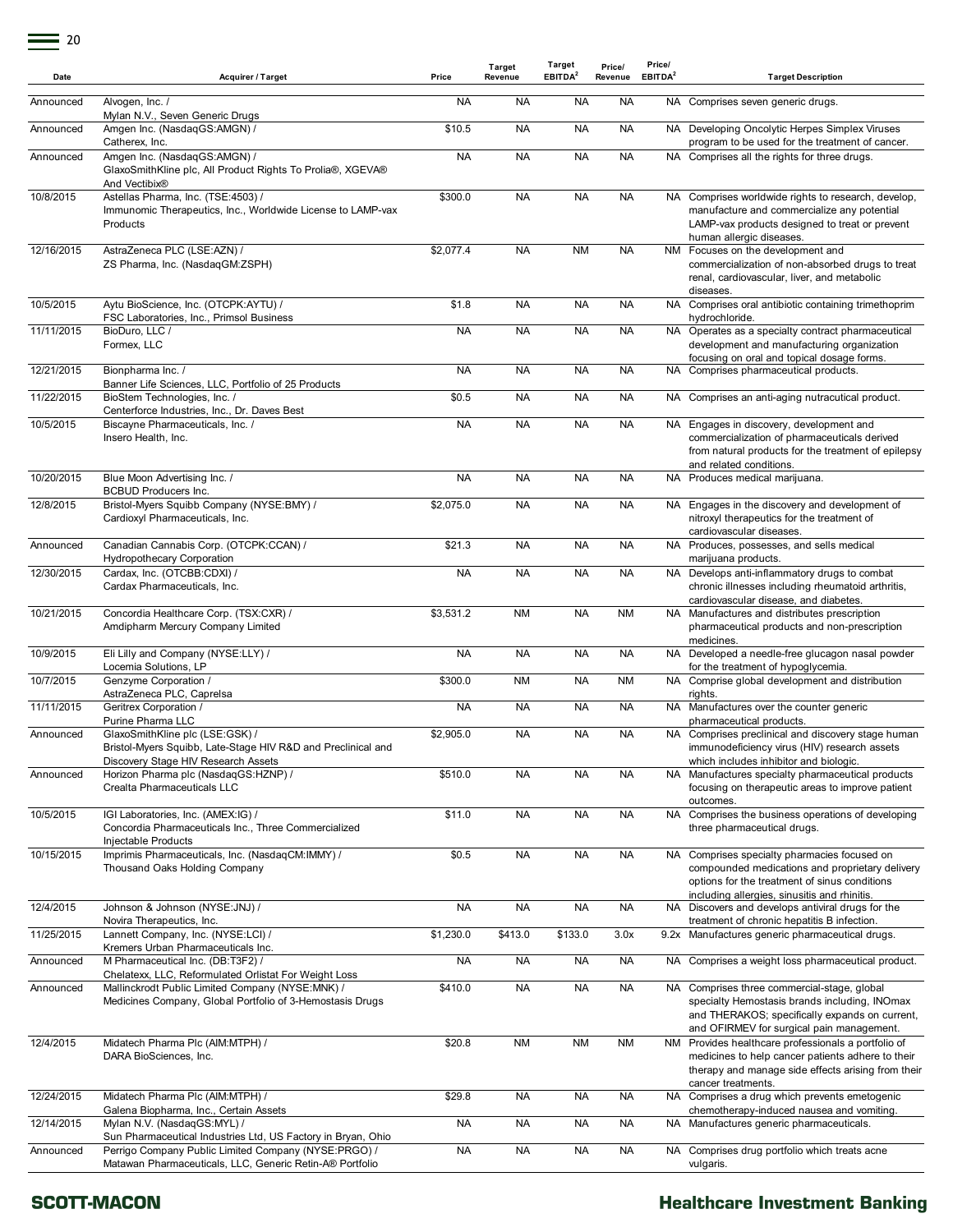| Date       | <b>Acquirer / Target</b>                                                                                                              | Price                          | Target<br>Revenue | Target<br>EBITDA <sup>2</sup> | Price/<br>Revenue | Price/<br>EBITDA <sup>2</sup> | <b>Target Description</b>                                                                                                                                                                                                                   |
|------------|---------------------------------------------------------------------------------------------------------------------------------------|--------------------------------|-------------------|-------------------------------|-------------------|-------------------------------|---------------------------------------------------------------------------------------------------------------------------------------------------------------------------------------------------------------------------------------------|
| Announced  | Pfizer Inc. (NYSE:PFE) /<br>Allergan plc (NYSE:AGN)                                                                                   | \$188,900.2                    | <b>NA</b>         | \$7,641.6                     | <b>NA</b>         |                               | 24.7x Develops, manufactures, and distributes generic,<br>branded, biosimilar, and over-the-counter (OTC)<br>pharmaceutical products.                                                                                                       |
| 10/1/2015  | Pfizer Inc. (NYSE:PFE) /<br>GlaxoSmithKline plc, Nimenrix and Mencevax                                                                | <b>NA</b>                      | <b>NA</b>         | <b>NA</b>                     | <b>NA</b>         |                               | NA Comprises meningitis vaccines Nimenrix and<br>Mencevax.                                                                                                                                                                                  |
| 11/20/2015 | Pivot Pharmaceuticals Inc. (OTCPK:PVOT.F) /<br>IndUS Pharmaceuticals Inc.                                                             | \$4.8                          | <b>NA</b>         | <b>NA</b>                     | <b>NA</b>         |                               | NA Engages in the discovery and development of<br>novel small molecule drugs for the treatment of<br>cancer, diabetes, and infectious diseases.                                                                                             |
| 10/5/2015  | Raptor Pharmaceuticals Corp. (NasdaqGM:RPTP) /<br>Tripex Pharmaceuticals, Quinsair                                                    | \$404.9                        | <b>NA</b>         | <b>NA</b>                     | <b>NA</b>         |                               | NA Comprises a drug which is an inhaled<br>fluoroquinolone for the management of chronic<br>pulmonary infections.                                                                                                                           |
| 10/31/2015 | Roche Holding AG (SWX:ROG) /<br>Adheron Therapeutics, Inc.                                                                            | \$580.0                        | <b>NA</b>         | <b>NA</b>                     | <b>NA</b>         |                               | NA Develops pharmaceuticals for the treatment of<br>rheumatoid arthritis and fibrotic diseases.                                                                                                                                             |
| 12/8/2015  | Ropack Pharma Solutions /<br>Forest Laboratories, LLC, Pharmaceutical Facilities in Long<br>Island, NY                                | <b>NA</b>                      | <b>NA</b>         | <b>NA</b>                     | <b>NA</b>         |                               | NA Comprises two pharmaceutical manufacturing<br>facilities.                                                                                                                                                                                |
| 10/13/2015 | S&R Technology Holdings, LLC /<br>R-Tech Ueno, Ltd.                                                                                   | \$261.1                        | \$65.5            | \$19.0                        | 4.0x              |                               | 13.7x Engages in the research, development,<br>manufacture, marketing, and sale of<br>pharmaceutical products for the treatment of<br>ophthalmology and dermatology.                                                                        |
| 11/19/2015 | Sentynl Therapeutics Inc. /<br>Galena Biopharma, Inc., Abstral (fentanyl) Sublingual Tablet                                           | \$12.0                         | <b>NA</b>         | <b>NA</b>                     | <b>NA</b>         |                               | NA Comprises a sublingual tablet for inadequately<br>controlled breakthrough cancer pain.                                                                                                                                                   |
| 10/27/2015 | Sun Pharmaceutical Industries Limited (NSEI:SUNPHARMA) /<br>InSite Vision Incorporated (OTCPK:INSV)                                   | \$55.7                         | <b>NM</b>         | NM                            | ΝM                |                               | NM Engages in developing ophthalmic<br>pharmaceutical products to address unmet eye<br>care needs.                                                                                                                                          |
| Announced  | Vertical / Trigen Holdings LLC /<br>Osmotica Pharmaceutical Corp.                                                                     | <b>NA</b>                      | <b>NA</b>         | <b>NA</b>                     | <b>NA</b>         |                               | NA Specializes in drug delivery technologies and<br>neurology based therapies.                                                                                                                                                              |
| 12/17/2015 | WellSpring Pharmaceutical Corporation /<br><b>Bactine</b>                                                                             | <b>NA</b>                      | <b>NA</b>         | <b>NA</b>                     | NA                |                               | NA Comprises a first aid antiseptic.                                                                                                                                                                                                        |
| 11/25/2015 | Xellia Pharmaceuticals AS /<br>Hikma Pharmaceuticals PLC, Manufacturing Facilities in<br>Bedford, Ohio                                | <b>NA</b>                      | <b>NA</b>         | <b>NA</b>                     | <b>NA</b>         |                               | NA Manufactures pharmaceutical products including<br>sterile injectables.                                                                                                                                                                   |
|            | <b>MEAN (PHARMACEUTICALS)</b><br><b>MEDIAN (PHARMACEUTICALS)</b>                                                                      |                                |                   |                               | 3.5x<br>3.5x      | 15.9x<br>13.7x                |                                                                                                                                                                                                                                             |
|            |                                                                                                                                       | <b>PRODUCTS - DISTRIBUTION</b> |                   |                               |                   |                               |                                                                                                                                                                                                                                             |
| Announced  | A&D Engineering Co., Ltd. /<br>Auto Control Medical Inc.                                                                              | <b>NA</b>                      | <b>NA</b>         | <b>NA</b>                     | <b>NA</b>         |                               | NA Distributes healthcare equipment.                                                                                                                                                                                                        |
| Announced  | AEA Investors LP /<br>1-800 CONTACTS, Inc.                                                                                            | <b>NA</b>                      | <b>NA</b>         | <b>NA</b>                     | <b>NA</b>         |                               | NA Retails lenses online for consumers.                                                                                                                                                                                                     |
| 10/28/2015 | Aeroflow Inc. /<br>Abbeville County Memorial Center, Home Medical Equipment<br><b>Business</b>                                        | <b>NA</b>                      | <b>NA</b>         | <b>NA</b>                     | <b>NA</b>         |                               | NA Comprises healthcare equipment distribution<br>services.                                                                                                                                                                                 |
| 12/18/2015 | ALPHAEON Corporation /<br>Rocol S.A.                                                                                                  | <b>NA</b>                      | <b>NA</b>         | <b>NA</b>                     | <b>NA</b>         |                               | NA Markets and distributes medical equipment.                                                                                                                                                                                               |
| 11/6/2015  | AmerisourceBergen Corporation (NYSE:ABC) /<br>PharMEDium Healthcare Holdings, Inc.                                                    | \$3,060.8                      | <b>NM</b>         | NM                            | <b>NM</b>         |                               | NM Provides outsourced compounded sterile<br>preparations to acute care hospitals.                                                                                                                                                          |
| 12/7/2015  | ATLS Acquisition, LLC /<br>Medical Direct Club, LLC                                                                                   | <b>NA</b>                      | <b>NA</b>         | <b>NA</b>                     | <b>NA</b>         |                               | NA Provides catheter and urological supplies to<br>patients with chronic medical diagnoses, such as<br>spinal cord injuries, multiple sclerosis, transverse<br>myelitis, and spina bifida.                                                  |
| Announced  | Connecticut CVS Pharmacy LLC; CVS Albany, L.L.C.; New<br>Jersey CVS Pharmacy, L.L.C.; Pennsylvania CVS Pharmacy,<br>$L.L.C.$ /        | \$25.0                         | <b>NA</b>         | <b>NA</b>                     | <b>NA</b>         |                               | NA Comprises pharmaceutical assets at fifty-eight<br>store locations.                                                                                                                                                                       |
| Announced  | Pharmaceutical Assets at the Fifty-Eight Store Locations<br>CR Bard Inc. (NYSE:BCR) /<br>Liberator Medical Holdings, Inc. (AMEX:LBMH) | \$173.8                        | \$81.6            | \$13.1                        | 2.1x              |                               | 13.3x Distributes direct-to-consumer durable medical<br>supplies for seniors and others with chronic<br>illness.                                                                                                                            |
| Announced  | Digirad Corporation (NasdaqGM:DRAD) /<br>Project Rendezvous Holding Corporation                                                       | \$36.0                         | <b>NA</b>         | <b>NA</b>                     | <b>NA</b>         |                               | NA Distributes and sells medical equipment to the<br>healthcare industry.                                                                                                                                                                   |
| 10/20/2015 | Epic Health Services, Inc. /<br>Medco Respiratory Instruments, Incorporated                                                           | <b>NA</b>                      | <b>NA</b>         | <b>NA</b>                     | <b>NA</b>         |                               | NA Provider of medical supplies & services.                                                                                                                                                                                                 |
| Announced  | Green Swan Capital Corp. (TSXV:GSW) /<br>3284733 Nova Scotia Limited                                                                  | <b>NA</b>                      | <b>NA</b>         | NA.                           | NA.               |                               | NA Markets and distributes cannabis.                                                                                                                                                                                                        |
| Announced  | Henry Schein, Inc. (NasdaqGS:HSIC) /<br>Dental Trey s.r.l.                                                                            | \$50.2                         | \$45.7            | <b>NA</b>                     | 1.1x              |                               | NA Distributes healthcare products and software to<br>dental practices.                                                                                                                                                                     |
| 11/16/2015 | IGI Laboratories, Inc. (AMEX:IG) /<br>Alveda Pharmaceuticals Inc.                                                                     | \$36.2                         | <b>NA</b>         | <b>NA</b>                     | <b>NA</b>         |                               | NA Engages in sale and distribution of<br>pharmaceuticals and medical devices.                                                                                                                                                              |
| 11/3/2015  | Intricon Corp. (NasdaqGM:IIN) /<br>PC Werth Ltd                                                                                       | <b>NA</b>                      | <b>NA</b>         | <b>NA</b>                     | <b>NA</b>         |                               | NA Supplies specialist products to hearing healthcare<br>professionals.                                                                                                                                                                     |
| 10/1/2015  | JI Ventures, Inc. /<br>Global Medical Imaging, LLC                                                                                    | <b>NA</b>                      | <b>NA</b>         | <b>NA</b>                     | <b>NA</b>         |                               | NA Offers new, used, and refurbished ultrasound<br>systems and equipment for diagnostic needs in<br>cardiovascular, obstetrics/gynecology, 3D/4D,<br>radiology, ER, vascular/surgery, veterinarian,<br>urology, and breast imaging areas.   |
| 11/3/2015  | Jordan Industries International, LLC /<br>DRE Inc.                                                                                    | <b>NA</b>                      | <b>NA</b>         | <b>NA</b>                     | <b>NA</b>         |                               | NA Engages in the supply and distribution of new,<br>used, and refurbished anesthesia machines,<br>surgical tables, electrosurgical equipment, patient<br>monitors, surgery lights, surgical equipment, and<br>emergency medical equipment. |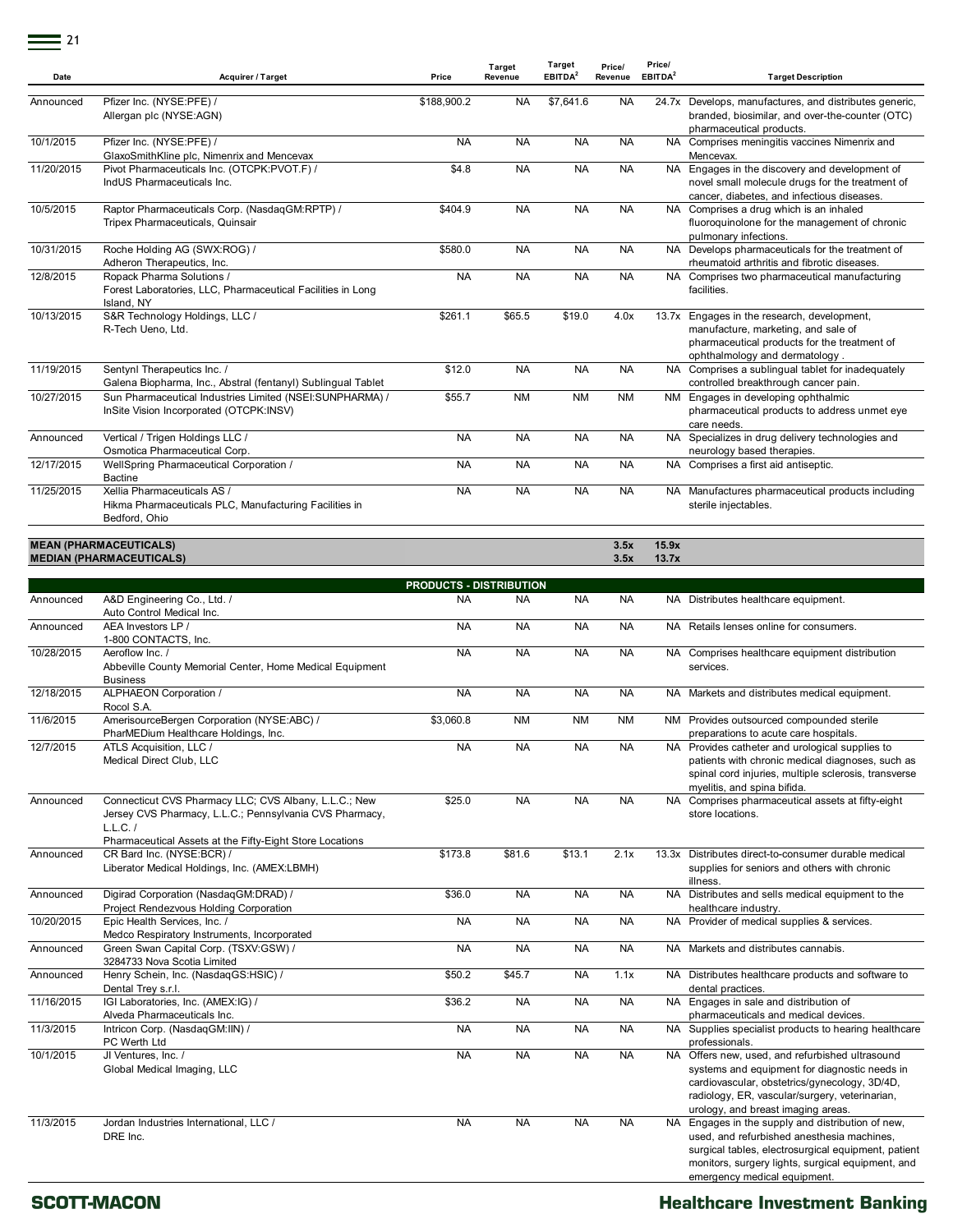|--|

| Date                                                       | <b>Acquirer / Target</b>                                                                                                               | Price      | Target<br>Revenue | Target<br>EBITDA <sup>2</sup> | Price/<br>Revenue | Price/<br>EBITDA <sup>2</sup> | <b>Target Description</b>                                                                                                                                                                    |
|------------------------------------------------------------|----------------------------------------------------------------------------------------------------------------------------------------|------------|-------------------|-------------------------------|-------------------|-------------------------------|----------------------------------------------------------------------------------------------------------------------------------------------------------------------------------------------|
| Announced                                                  | McKesson Corporation (NYSE:MCK) /<br><b>Belmedis NV</b>                                                                                | <b>NA</b>  | <b>NA</b>         | <b>NA</b>                     | <b>NA</b>         |                               | NA Distributes pharmaceuticals and medical<br>equipment.                                                                                                                                     |
| Announced                                                  | Patterson Companies, Inc. (NasdaqGS:PDCO) /<br>Kreisers, Inc.                                                                          | <b>NA</b>  | <b>NA</b>         | <b>NA</b>                     | <b>NA</b>         |                               | NA Distributes medical equipment and supplies.                                                                                                                                               |
| Announced                                                  | Patterson Companies, Inc. (NasdaqGS:PDCO) /<br>Midwest Medical Supply Company, Inc.                                                    | <b>NA</b>  | <b>NA</b>         | <b>NA</b>                     | <b>NA</b>         |                               | NA Operates as a healthcare distributor.                                                                                                                                                     |
| 12/15/2015                                                 | PharMerica Corporation (NYSE:PMC) /<br>Alternacare Infusion Pharmacy; Apothecary Shoppe<br>Pharmacies, LLC                             | <b>NA</b>  | <b>NA</b>         | <b>NA</b>                     | <b>NA</b>         |                               | NA Provides specialty home infusion services and<br>provides pharmacy services to long-term care and<br>other healthcare facilities.                                                         |
| 11/5/2015                                                  | PharMerica Corporation (NYSE:PMC) /<br>Luker Pharmacy Management, Inc.                                                                 | <b>NA</b>  | <b>NA</b>         | <b>NA</b>                     | <b>NA</b>         |                               | NA Provides pharmacy services.                                                                                                                                                               |
| 10/20/2015                                                 | PharMerica Corporation (NYSE:PMC) /<br>McGuire Group Pharmacy, Inc.                                                                    | <b>NA</b>  | <b>NA</b>         | <b>NA</b>                     | <b>NA</b>         |                               | NA Provides comprehensive pharmacy services to<br>long-term care facilities and other customers.                                                                                             |
| Announced                                                  | Sanomedics, Inc. (OTCPK:SIMH.D) /<br>Brace Shop, LLC                                                                                   | <b>NA</b>  | <b>NA</b>         | <b>NA</b>                     | <b>NA</b>         |                               | NA Owns and operates an online orthopedic brace<br>store.                                                                                                                                    |
| 12/1/2015                                                  | SMSA Ballinger Acquisition Corp. /<br>SMSA Ballinger Acquisition Corp., Prior to Reverse Merger with<br>Tiger Trade Technologies, Inc. | <b>NA</b>  | <b>NA</b>         | <b>NA</b>                     | <b>NA</b>         |                               | NA Focuses on marketing and selling healthcare<br>related consumer products.                                                                                                                 |
| 10/2/2015                                                  | Twinlab Consolidated Holdings, Inc. (OTCBB:TLCC) /<br>Organic Holdings, Inc.                                                           | \$37.0     | <b>NA</b>         | <b>NA</b>                     | <b>NA</b>         |                               | NA Distributes the nutritional supplement brand,<br>Reserveage™ Nutrition.                                                                                                                   |
| 11/17/2015                                                 | UnitedHealth Group Incorporated (NYSE:UNH) /<br>AxelaCare Health Solutions, LLC                                                        | <b>NA</b>  | <b>NA</b>         | <b>NA</b>                     | <b>NA</b>         |                               | NA Provides medications, pharmacy, treatment<br>management, insurance support, home infusion<br>nursing, and patient advocacy services for people<br>with complex and chronic medical needs. |
| 12/22/2015                                                 | Vertice Pharma. LLC /<br>VistaPharm, Inc.                                                                                              | <b>NA</b>  | <b>NA</b>         | <b>NA</b>                     | <b>NA</b>         |                               | NA Supplies pharmaceutical and OTC products.                                                                                                                                                 |
| Announced                                                  | Walgreens Boots Alliance, Inc. (NasdagGS:WBA) /<br>Rite Aid Corporation (NYSE:RAD)                                                     | \$17,047.5 | \$27,852.6        | \$1,301.3                     | 0.6x              |                               | 13.1x Operates a chain of retail drugstores.                                                                                                                                                 |
| 10/28/2015                                                 | WMK Inc. /<br>HASCO Medical, Inc. (OTCPK:HASC)                                                                                         | \$48.8     | \$93.5            | \$5.2                         | 0.5x              |                               | 9.3x Engages in the sale and rental of handicap<br>accessible vans, parts, and services.                                                                                                     |
| <b>MEAN (DISTRIBUTION)</b><br><b>MEDIAN (DISTRIBUTION)</b> |                                                                                                                                        |            |                   |                               | 1.1x<br>0.9x      | 11.9x<br>13.1x                |                                                                                                                                                                                              |
| <b>MEAN (PRODUCTS)</b><br><b>MEDIAN (PRODUCTS)</b>         |                                                                                                                                        |            |                   |                               | 2.2x<br>2.5x      | 16.1x<br>15.4x                |                                                                                                                                                                                              |

1) Source: Financial Information from SEC filings and other publicly-available sources

2) EBITDA: Earnings Before Interest, Taxes, Depreciation and Amortization

3) NA: Not Available

4) NM: Not Meaningful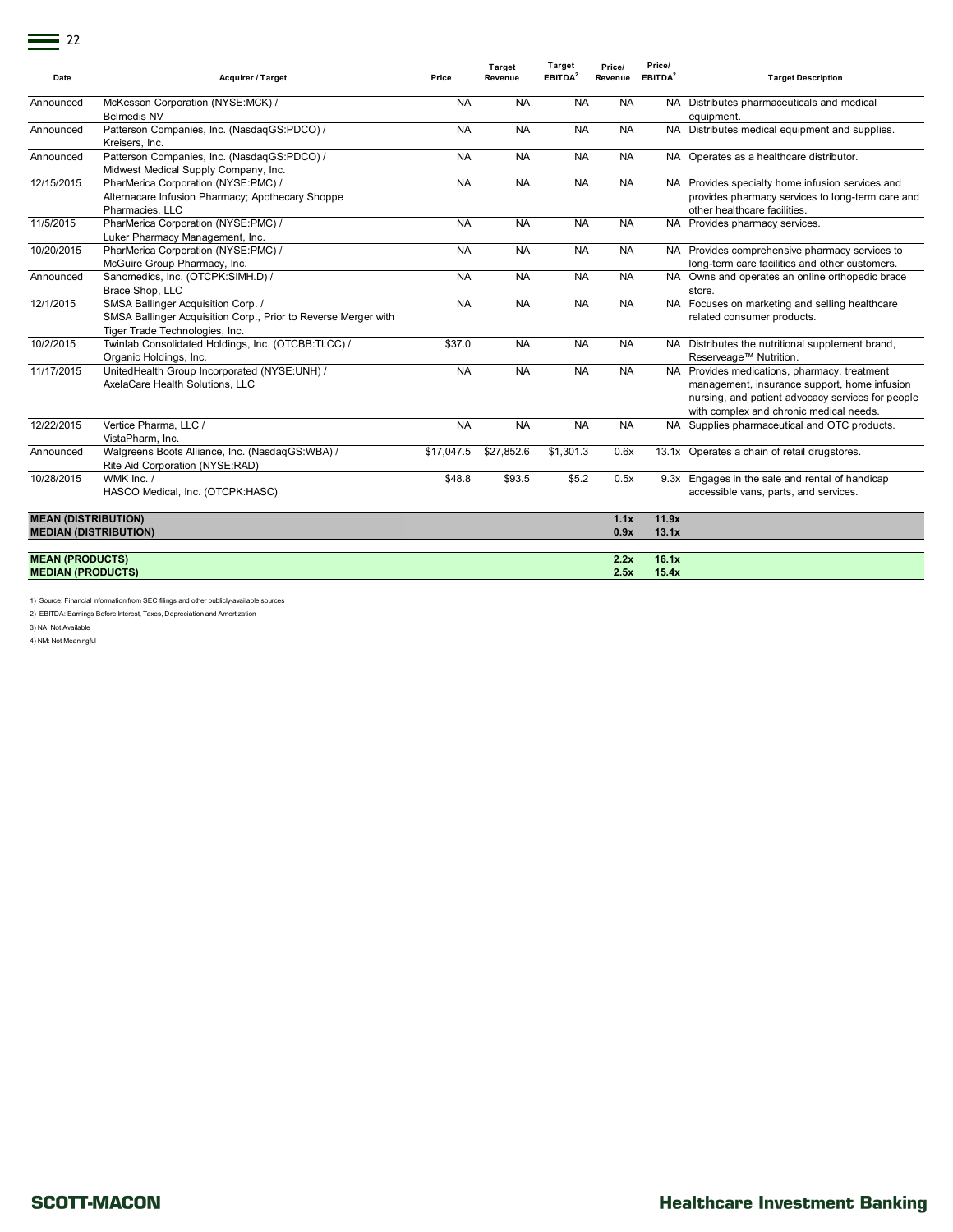# <sup>23</sup> **ANALYSIS OF SELECTED PUBLICLY-TRADED HEALTHCARE COMPANIES<sup>1</sup> FOURTH QUARTER (DECEMBER 31, 2015)**

| PUBLICLY-TRADED HEALTHCARE COMPANIES <sup>1</sup><br><b>FOURTH QUARTER (DECEMBER 31, 2015)</b> |                       |                         |                              |                             |                                         |                                           |                               |                                           |                            |  |  |  |
|------------------------------------------------------------------------------------------------|-----------------------|-------------------------|------------------------------|-----------------------------|-----------------------------------------|-------------------------------------------|-------------------------------|-------------------------------------------|----------------------------|--|--|--|
| (\$ Millions Except Per Share Data)<br>LTM <sup>4</sup><br>P/Diluted                           |                       |                         |                              |                             |                                         |                                           |                               |                                           |                            |  |  |  |
| Company Name (Ticker Symbol)                                                                   | <b>Stock</b><br>Price | Market Cap <sup>2</sup> | TEV <sup>3</sup>             | LTM <sup>4</sup><br>Revenue | LTM <sup>4</sup><br>EBITDA <sup>5</sup> | <b>Diluted EPS</b><br><b>Before Extra</b> | TEV <sup>3</sup> /<br>Revenue | TEV <sup>3</sup> /<br>EBITDA <sup>5</sup> | <b>EPS Before</b><br>Extra |  |  |  |
|                                                                                                |                       |                         | <b>SERVICES - INSURANCE</b>  |                             |                                         |                                           |                               |                                           |                            |  |  |  |
| Aetna Inc. (NYSE:AET)                                                                          | 108.12                | 37,701.44               | 43,806.84                    | 59.949.60                   | 5,221.50                                | 6.52                                      | 0.7x                          | 8.4x                                      | 16.6x                      |  |  |  |
| Amerisafe, Inc. (NasdaqGS:AMSF)                                                                | 50.90                 | 971.87                  | 871.98                       | 404.08                      | 92.51                                   | 3.37                                      | 2.2x                          | 9.4x                                      | 15.1x                      |  |  |  |
| Anthem, Inc. (NYSE:ANTM)                                                                       | 139.44                | 36,403.60               | 52,634.00                    | 77,952.90                   | 6,324.70                                | 10.44                                     | 0.7x                          | 8.3x                                      | 13.4x                      |  |  |  |
| Centene Corp. (NYSE:CNC)                                                                       | 65.81                 | 7,844.74                | 7,618.74                     | 19,854.00                   | 853.00                                  | 2.86                                      | 0.4x                          | 8.9x                                      | 23.0x                      |  |  |  |
| Cigna Corp. (NYSE:CI)                                                                          | 146.33                | 37,694.61               | 40,598.61                    | 37,276.00                   | 3,991.00                                | 8.17                                      | 1.1x                          | 10.2x                                     | 17.9x                      |  |  |  |
| CNO Financial Group, Inc. (NYSE:CNO)                                                           | 19.09                 | 3,550.00                | 6,847.20                     | 3,842.30                    | 684.20                                  | 1.07                                      | 1.8x                          | 10.0x                                     | 17.8x                      |  |  |  |
| Health Net, Inc. (NYSE:HNT)                                                                    | 68.46                 | 5,291.56                | 4,928.31                     | 15,965.58                   | 427.37                                  | 1.96                                      | 0.3x                          | 11.5x                                     | <b>NM</b>                  |  |  |  |
| Humana Inc. (NYSE:HUM)                                                                         | 178.51                | 26,459.45               | 28,991.45                    | 53,256.00                   | 2,697.00                                | 8.70                                      | 0.5x                          | 10.7x                                     | 20.5x                      |  |  |  |
| Independence Holding Co. (NYSE:IHC)                                                            | 13.85                 | 239.10                  | 272.89                       | 524.72                      | 38.05                                   | 1.66                                      | 0.5x                          | 7.2x                                      | 8.3x                       |  |  |  |
| Molina Healthcare, Inc. (NYSE:MOH)                                                             | 60.13                 | 3,372.21                | 2,135.25                     | 12,728.01                   | 489.89                                  | 2.76                                      | 0.2x                          | 4.4x                                      | 21.8x                      |  |  |  |
| ProAssurance Corporation (NYSE:PRA)                                                            | 48.53                 | 2,579.03                | 2,727.69                     | 804.18                      | 247.78                                  | 2.60                                      | 3.4x                          | 11.0x                                     | 18.7x                      |  |  |  |
| Triple-S Management Corporation (NYSE:GTS)                                                     | 23.91                 | 602.53                  | 469.70                       | 2,706.10                    | 80.26                                   | 2.45                                      | 0.2x                          | 5.9x                                      | 9.8x                       |  |  |  |
| Trupanion, Inc. (NYSE:TRUP)                                                                    | 9.76                  | 276.01                  | 254.33                       | 138.63                      | (15.71)                                 | (0.67)                                    | 1.8x                          | <b>NM</b>                                 | <b>NM</b>                  |  |  |  |
| UnitedHealth Group Incorporated (NYSE:UNH)                                                     | 117.64                | 112,123.63              | 137,502.63                   | 146.941.00                  | 12,486.00                               | 6.30                                      | 0.9x                          | 11.0x                                     | 18.7x                      |  |  |  |
| Universal American Corp (NYSE:UAM)                                                             | 7.00                  | 565.08                  | 433.85                       | 1,936.03                    | 18.19                                   | (0.09)                                    | 0.2x                          | 23.8x                                     | <b>NM</b>                  |  |  |  |
| WellCare Health Plans, Inc. (NYSE:WCG)                                                         | 78.21                 | 3,449.46                | 3,239.06                     | 13,808.20                   | 447.80                                  | 2.55                                      | 0.2x                          | 7.2x                                      | <b>NM</b>                  |  |  |  |
| <b>MEAN (INSURANCE)</b><br><b>MEDIAN (INSURANCE)</b>                                           |                       |                         |                              |                             |                                         |                                           | 0.9x<br>0.6x                  | 9.9x<br>9.4x                              | 16.8x<br>17.8x             |  |  |  |
|                                                                                                |                       |                         | <b>SERVICES - TECHNOLOGY</b> |                             |                                         |                                           |                               |                                           |                            |  |  |  |
| Approtive Hoolth Inc. (OTCDK:ACHI)                                                             | 2.OO                  | 220E                    | 1020                         | 06.25                       | (11615)                                 | (112)                                     | 20v                           | <b>NIM</b>                                | <b>NIM</b>                 |  |  |  |

|                                                       |       | <b>SERVICES - IECHNULUGT</b> |           |          |          |        |           |           |           |
|-------------------------------------------------------|-------|------------------------------|-----------|----------|----------|--------|-----------|-----------|-----------|
| Accretive Health, Inc. (OTCPK:ACHI)                   | 3.20  | 330.54                       | 192.82    | 96.35    | (146.45) | (1.12) | 2.0x      | <b>NM</b> | <b>NM</b> |
| Allscripts Healthcare Solutions, Inc. (NasdagNM:MDRX) | 15.38 | 2,907.05                     | 3,481.84  | 1,381.65 | 98.21    | (0.11) | 2.5x      | <b>NM</b> | <b>NM</b> |
| Castlight Health, Inc. (NYSE:CSLT)                    | 4.27  | 404.13                       | 256.94    | 68.49    | (79.05)  | (0.87) | 3.8x      | <b>NM</b> | <b>NM</b> |
| Cerner Corporation (NasdagNM:CERN)                    | 60.17 | 20,584.46                    | 20,750.59 | 4,103.40 | 1,133.04 | 1.48   | <b>NM</b> | 18.3x     | <b>NM</b> |
| CompuGroup Medical AG (DB:COP)                        | 36.80 | 1,830.03                     | 2,206.08  | 611.99   | 89.01    | 0.76   | 3.6x      | 24.8x     | <b>NM</b> |
| Computer Programs & Systems Inc. (NasdagNM:CPSI)      | 49.75 | 562.32                       | 523.86    | 184.21   | 35.28    | 1.92   | 2.8x      | 14.9x     | 25.9x     |
| Craneware plc (AIM:CRW)                               | 11.76 | 315.59                       | 276.36    | 44.82    | 13.37    | 0.35   | <b>NM</b> | 20.7x     | <b>NM</b> |
| Evolent Health, Inc. (NYSE:EVH)                       | 12.11 | 714.49                       | 793.70    | 151.71   | (72.56)  | 5.00   | <b>NM</b> | <b>NM</b> | 2.4x      |
| HealthEquity, Inc. (NasdaqGS:HQY)                     | 25.07 | 1,444.71                     | 1,319.59  | 115.77   | 31.24    | 0.25   | <b>NM</b> | <b>NM</b> | <b>NM</b> |
| Imprivata, Inc. (NYSE:IMPR)                           | 11.30 | 282.57                       | 231.40    | 113.91   | (15.02)  | (0.87) | 2.0x      | <b>NM</b> | <b>NM</b> |
| Inovalon Holdings, Inc. (NasdaqGS:INOV)               | 17.00 | 2,564.97                     | 2,136.24  | 406.63   | 136.80   | 0.45   | <b>NM</b> | 15.6x     | <b>NM</b> |
| Medidata Solutions, Inc. (NasdagGS:MDSO)              | 49.29 | 2,729.13                     | 2,691.56  | 382.85   | 40.13    | 0.21   | <b>NM</b> | <b>NM</b> | <b>NM</b> |
| Model N, Inc. (NYSE:MODN)                             | 11.16 | 297.60                       | 206.58    | 93.77    | (15.06)  | (0.75) | 2.2x      | <b>NM</b> | <b>NM</b> |
| Quality Systems Inc. (NasdaqGS:QSII)                  | 16.12 | 981.10                       | 870.33    | 499.35   | 57.19    | 0.53   | 1.7x      | 15.2x     | <b>NM</b> |
| RaySearch Laboratories AB (publ) (OM:RAY B)           | 14.51 | 497.49                       | 491.86    | 44.51    | 11.62    | 0.27   | <b>NM</b> | <b>NM</b> | <b>NM</b> |
| Simulations Plus, Inc. (NasdagCM:SLP)                 | 9.91  | 168.13                       | 159.58    | 18.31    | 7.38     | 0.23   | <b>NM</b> | 21.6x     | <b>NM</b> |

#### **SCOTT-MACON**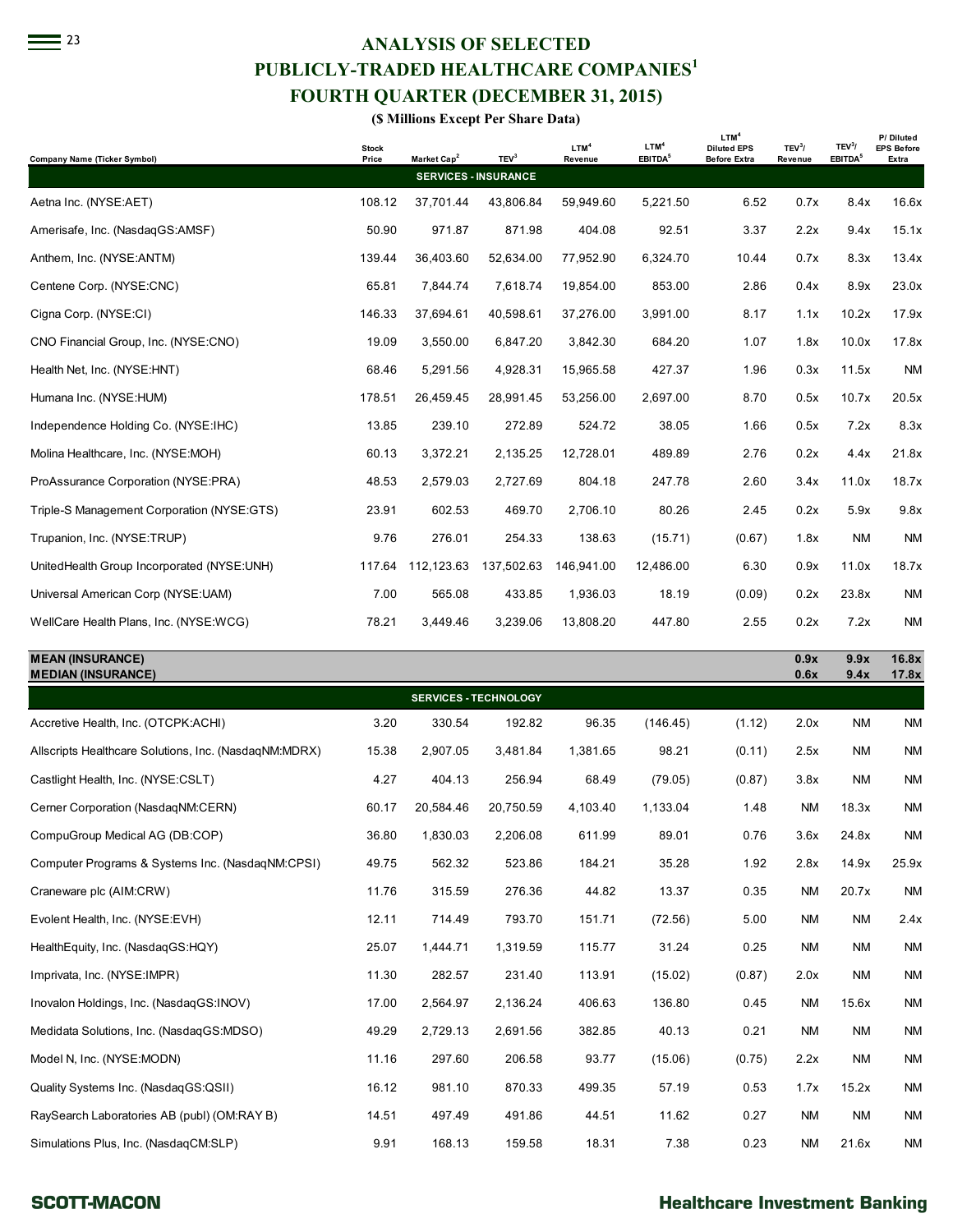| 24                                                     |                       |                               |                  |                             |                                         |                                                               |                               |                                           |                                         |
|--------------------------------------------------------|-----------------------|-------------------------------|------------------|-----------------------------|-----------------------------------------|---------------------------------------------------------------|-------------------------------|-------------------------------------------|-----------------------------------------|
| Company Name (Ticker Symbol)                           | <b>Stock</b><br>Price | Market Cap <sup>2</sup>       | TEV <sup>3</sup> | LTM <sup>4</sup><br>Revenue | LTM <sup>4</sup><br>EBITDA <sup>5</sup> | LTM <sup>4</sup><br><b>Diluted EPS</b><br><b>Before Extra</b> | TEV <sup>3</sup> /<br>Revenue | TEV <sup>3</sup> /<br>EBITDA <sup>5</sup> | P/Diluted<br><b>EPS Before</b><br>Extra |
| Veeva Systems Inc. (NYSE:VEEV)                         | 28.85                 | 3,836.92                      | 3,497.45         | 381.96                      | 90.90                                   | 0.35                                                          | ΝM                            | ΝM                                        | ΝM                                      |
| <b>MEAN (TECHNOLOGY)</b><br><b>MEDIAN (TECHNOLOGY)</b> |                       |                               |                  |                             |                                         |                                                               | 2.6x<br>2.4x                  | 18.7x<br>18.3x                            | 14.2x<br>14.2x                          |
|                                                        |                       | <b>SERVICES - OUTSOURCING</b> |                  |                             |                                         |                                                               |                               |                                           |                                         |
| Advisory Board Company (NasdaqGS:ABCO)                 | 49.61                 | 2,078.35                      | 2,581.89         | 722.29                      | 76.16                                   | (0.67)                                                        | 3.6x                          | ΝM                                        | ΝM                                      |
| Air Methods Corp. (NasdaqNM:AIRM)                      | 41.93                 | 1,647.96                      | 2,322.38         | 1,062.39                    | 284.49                                  | 2.77                                                          | 2.2x                          | 8.2x                                      | 15.1x                                   |
| Albany Molecular Research Inc. (NasdaqGS:AMRI)         | 19.85                 | 704.71                        | 984.75           | 362.54                      | 44.29                                   | (0.18)                                                        | 2.7x                          | 22.2x                                     | ΝM                                      |
| AMN Healthcare Services Inc. (NYSE:AHS)                | 31.05                 | 1,480.90                      | 1,683.83         | 1,340.16                    | 134.81                                  | 1.47                                                          | 1.3x                          | 12.5x                                     | 21.1x                                   |
| athenahealth, Inc. (NasdaqGS:ATHN)                     | 160.97                | 6,250.46                      | 6,432.50         | 880.41                      | 68.30                                   | 0.38                                                          | ΝM                            | ΝM                                        | ΝM                                      |
| BioScrip, Inc. (NasdagNM:BIOS)                         | 1.75                  | 120.31                        | 600.56           | 1,039.62                    | (30.21)                                 | (5.11)                                                        | 0.6x                          | ΝM                                        | ΝM                                      |
| Cegedim SA (ENXTPA:CGM)                                | 34.75                 | 485.11                        | 681.88           | 563.69                      | 77.09                                   | (0.31)                                                        | 1.2x                          | 8.8x                                      | <b>NM</b>                               |
| CorVel Corporation (NasdaqNM:CRVL)                     | 43.92                 | 864.77                        | 839.89           | 495.95                      | 63.24                                   | 1.35                                                          | 1.7x                          | 13.3x                                     | ΝM                                      |
| Cross Country Healthcare, Inc. (NasdaqNM:CCRN)         | 16.39                 | 533.89                        | 581.78           | 762.41                      | 30.64                                   | (0.31)                                                        | 0.8x                          | 19.0x                                     | ΝM                                      |
| eHealth, Inc. (NasdaqGS:EHTH)                          | 9.98                  | 180.81                        | 118.80           | 184.38                      | 4.97                                    | (0.66)                                                        | 0.6x                          | 23.9x                                     | ΝM                                      |
| Envision Healthcare Holdings, Inc. (NYSE:EVHC)         | 25.97                 | 4,849.39                      | 6,988.11         | 5,123.91                    | 577.94                                  | 0.80                                                          | 1.4x                          | 12.1x                                     | ΝM                                      |
| EPS Holdings, Inc. (TSE:4282)                          | 11.11                 | 420.14                        | 338.08           | 377.52                      | 52.65                                   | 0.49                                                          | 0.9x                          | 6.4x                                      | 22.9x                                   |
| ExamWorks Group, Inc. (NYSE:EXAM)                      | 26.60                 | 1,116.14                      | 1,527.64         | 813.15                      | 111.68                                  | 0.12                                                          | 1.9x                          | 13.7x                                     | ΝM                                      |
| Express Scripts Holding Company (NasdaqNM:ESRX)        | 87.41                 | 59,113.29                     | 74,369.89        | 101,889.00                  | 6,928.10                                | 3.21                                                          | 0.7x                          | 10.7x                                     | 27.2x                                   |
| Healthcare Services Group Inc. (NasdaqNM:HCSG)         | 34.87                 | 2,509.49                      | 2,405.92         | 1,412.39                    | 144.82                                  | 0.90                                                          | 1.7x                          | 16.6x                                     | ΝM                                      |
| Healthways Inc. (NasdagNM:HWAY)                        | 12.87                 | 463.82                        | 715.12           | 783.45                      | 51.77                                   | (0.25)                                                        | 0.9x                          | 13.8x                                     | ΝM                                      |
| HMS Holdings Corp. (NasdaqNM:HMSY)                     | 12.34                 | 1,061.34                      | 1,114.33         | 457.86                      | 84.86                                   | 0.15                                                          | 2.4x                          | 13.1x                                     | ΝM                                      |
| ICON Public Limited Company (NasdaqGS:ICLR)            | 77.70                 | 4,447.12                      | 4,480.13         | 1,561.70                    | 323.50                                  | 3.57                                                          | 2.9x                          | 13.8x                                     | 21.8x                                   |
| INC Research Holdings, Inc. (NasdaqGS:INCR)            | 48.51                 | 2,595.49                      | 2,934.45         | 887.11                      | 198.27                                  | 0.55                                                          | 3.3x                          | 14.8x                                     | <b>NM</b>                               |
| Magellan Health, Inc. (NasdaqNM:MGLN)                  | 61.66                 | 1,517.68                      | 1,590.45         | 4,311.12                    | 208.11                                  | 0.97                                                          | 0.4x                          | 7.6x                                      | <b>NM</b>                               |
| MedAssets, Inc. (NasdagGS:MDAS)                        | 30.94                 | 1,836.82                      | 2,634.48         | 764.22                      | 217.76                                  | (0.59)                                                        | 3.4x                          | 12.1x                                     | <b>NM</b>                               |
| On Assignment Inc. (NYSE:ASGN)                         | 44.95                 | 2,373.31                      | 3,129.19         | 2,063.70                    | 214.84                                  | 1.47                                                          | 1.5x                          | 14.6x                                     | <b>NM</b>                               |
| PAREXEL International Corporation (NasdaqNM:PRXL)      | 68.12                 | 3,626.64                      | 3,951.74         | 2,036.38                    | 301.32                                  | 2.43                                                          | 1.9x                          | 13.1x                                     | 28.0x                                   |
| PRA Health Sciences, Inc. (NasdaqGS:PRAH)              | 45.27                 | 2,726.77                      | 3,608.58         | 1,337.34                    | 215.13                                  | 0.50                                                          | 2.7x                          | 16.8x                                     | <b>NM</b>                               |
| Quintiles Transnational Holdings Inc. (NYSE:Q)         | 68.66                 | 8,451.57                      | 10,083.91        | 4,261.87                    | 781.47                                  | 2.93                                                          | 2.4x                          | 12.9x                                     | 23.4x                                   |
| Stericycle, Inc. (NasdaqGS:SRCL)                       | 120.60                | 10,249.19                     | 11,114.45        | 2,774.55                    | 718.67                                  | 3.12                                                          | 4.0x                          | 15.5x                                     | <b>NM</b>                               |
| Team Health Holdings, Inc. (NYSE:TMH)                  | 43.89                 | 3,185.71                      | 3,926.21         | 3,408.30                    | 337.75                                  | 1.48                                                          | 1.2x                          | 11.6x                                     | 29.6x                                   |
| Teladoc, Inc. (NYSE:TDOC)                              | 17.96                 | 690.63                        | 565.75           | 67.67                       | (42.95)                                 | (4.61)                                                        | ΝM                            | ΝM                                        | <b>NM</b>                               |

| <b>MEAN (OUTSOURCING)</b><br><b>MEDIAN (OUTSOURCING)</b> | 1.9x<br>1.7x | 13.6x<br>13.2x | 23.6x<br>23.2x |          |          |      |      |       |       |  |  |  |
|----------------------------------------------------------|--------------|----------------|----------------|----------|----------|------|------|-------|-------|--|--|--|
| <b>SERVICES - INDIA-BASED OUTSOURCING</b>                |              |                |                |          |          |      |      |       |       |  |  |  |
| Firstsource Solutions Limited (BSE:532809)               | 0.65         | 438.30         | 592.44         | 460.63   | 57.13    | 0.05 | . 3x | 10.4x | 12.5x |  |  |  |
| HCL Technologies Ltd. (NSEI:HCLTECH)                     | 12.91        | 18.198.54      | 16.702.60      | 6.063.32 | 1.356.30 | 0.79 | 2.8x | 12.3x | 16.3x |  |  |  |
| Hexaware Technologies Limited (BSE:532129)               | 3.67         | 1.172.00       | 1.115.00       | 459.90   | 82.90    | 0.19 | 2.4x | 13.5x | 19.2x |  |  |  |
| Infosys Limited (NSEI:INFY)                              | 16.69        | 38.153.48      | 33.543.82      | 9.024.00 | 2.536.00 | 0.88 | 3.7x | 13.2x | 18.9x |  |  |  |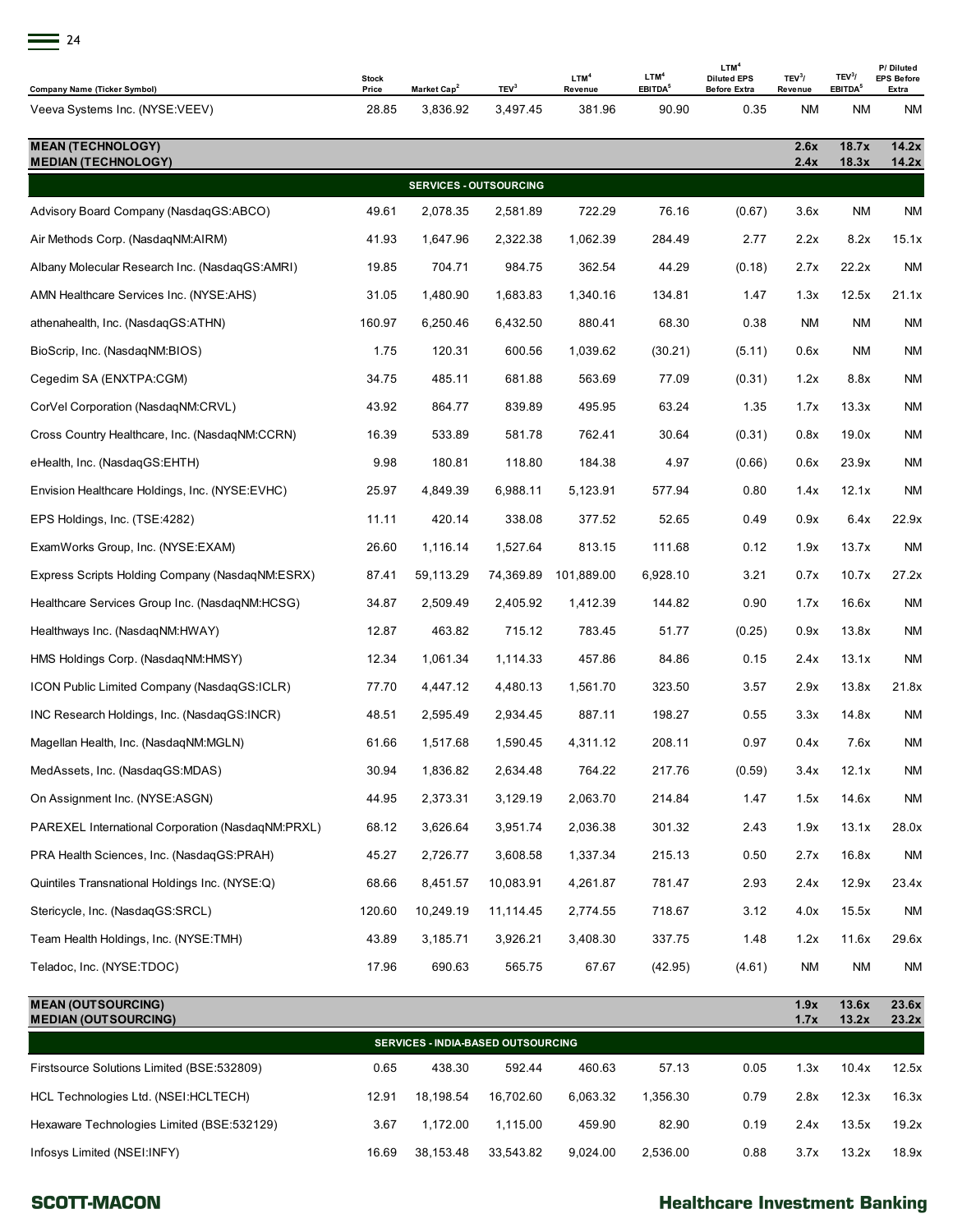| <b>Stock</b><br>Price | Market Cap <sup>2</sup> | TEV <sup>3</sup> | LTM <sup>4</sup><br>Revenue | LTM <sup>4</sup><br>EBITDA <sup>5</sup> | LTM <sup>4</sup><br><b>Diluted EPS</b><br><b>Before Extra</b> | TEV <sup>3</sup> /<br>Revenue | TEV <sup>3</sup> /<br>EBITDA <sup>5</sup> | P/Diluted<br><b>EPS Before</b><br>Extra |
|-----------------------|-------------------------|------------------|-----------------------------|-----------------------------------------|---------------------------------------------------------------|-------------------------------|-------------------------------------------|-----------------------------------------|
| 2.55                  | 482.32                  | 480.62           | 474.78                      | 46.63                                   | 0.18                                                          | 1.0x                          | 10.3x                                     | 14.2x                                   |
| 7.51                  | 1,578.65                | 1,276.03         | 898.76                      | 125.92                                  | 0.51                                                          | 1.4x                          | 10.1x                                     | 14.7x                                   |
| 8.74                  | 534.13                  | 502.84           | 385.15                      | 62.84                                   | 0.39                                                          | 1.3x                          | 8.0x                                      | 22.3x                                   |
| 36.80                 | 72,510.38               | 69,401.78        | 15,492.34                   | 3,944.07                                | 1.62                                                          | 4.5x                          | 17.6x                                     | 22.8x                                   |
| 7.88                  | 7,616.33                | 7,234.41         | 3,800.42                    | 640.40                                  | 0.42                                                          | 1.9x                          | 11.3x                                     | 18.7x                                   |
| 8.45                  | 20,758.24               | 17,999.17        | 7,454.98                    | 1,641.37                                | 0.55                                                          | 2.4x                          | 11.0x                                     | 15.3x                                   |
|                       |                         |                  |                             |                                         |                                                               |                               |                                           |                                         |

| <b>MEAN (INDIA-BASED OUTSOURCING)</b><br><b>MEDIAN (INDIA-BASED OUTSOURCING)</b> |       |          |           |          |        |        | 2.3x<br>2.2x | 11.8x<br>11.1x | 17.5x<br>17.5x |
|----------------------------------------------------------------------------------|-------|----------|-----------|----------|--------|--------|--------------|----------------|----------------|
| <b>SERVICES - INFORMATION</b>                                                    |       |          |           |          |        |        |              |                |                |
| Everyday Health, Inc. (NYSE:EVDY)                                                | 6.02  | 194.85   | 271.70    | 213.34   | 19.90  | 0.06   | 1.3x         | 13.7x          | NM             |
| Connecture, Inc. (NasdagGM:CNXR)                                                 | 3.61  | 79.13    | 121.03    | 94.53    | 4.83   | (0.44) | 1.3x         | 25.1x          | <b>NM</b>      |
| Healthstream Inc. (NasdagNM:HSTM)                                                | 22.00 | 696.21   | 551.40    | 198.48   | 32.41  | 0.32   | 2.8x         | 17.0x          | <b>NM</b>      |
| IMS Health Holdings, Inc. (NYSE:IMS)                                             | 25.47 | 8.369.24 | 12.263.24 | 2.787.00 | 723.00 | 1.17   | 4.4x         | 17.0x          | 21.7x          |
| National Research Corp. (NasdagGS:NRCI.B)                                        | 35.82 | 459.13   | 427.96    | 101.10   | 29.31  | 0.64   | 4.2x         | 14.6x          | NM             |
| Press Ganey Holdings, Inc. (NYSE:PGND)                                           | 31.55 | 1,662.64 | 1,832.07  | 309.21   | 28.45  | (0.76) | <b>NM</b>    | <b>NM</b>      | <b>NM</b>      |
| WebMD Health Corp. (NasdagNM:WBMD)                                               | 48.30 | 1.781.50 | 1,971.85  | 607.00   | 128.59 | 1.25   | 3.2x         | 15.3x          | NM.            |

| <b>MEAN (INFORMATION)</b><br><b>MEDIAN (INFORMATION)</b>  |        |           |           |          |          |        | 2.9x<br>3.0x | 17.1x<br>16.1x | 21.7x<br>21.7x |  |  |
|-----------------------------------------------------------|--------|-----------|-----------|----------|----------|--------|--------------|----------------|----------------|--|--|
| <b>MEAN (SERVICES)</b><br><b>MEDIAN (SERVICES)</b>        |        |           |           |          |          |        | 1.9x<br>1.8x | 13.3x<br>13.0x | 18.7x<br>18.7x |  |  |
| <b>PROVIDERS - LABS</b>                                   |        |           |           |          |          |        |              |                |                |  |  |
| Charles River Laboratories International, Inc. (NYSE:CRL) | 80.39  | 3,748.10  | 4,540.18  | 1,339.00 | 305.87   | 3.06   | 3.4x         | 14.8x          | 26.3x          |  |  |
| China Cord Blood Corporation (NYSE:CO)                    | 6.37   | 510.13    | 226.84    | 104.85   | 42.33    | 0.17   | 2.2x         | 5.4x           | NM             |  |  |
| Foundation Medicine, Inc. (NasdagGS:FMI)                  | 21.06  | 725.54    | 475.38    | 85.83    | (75.91)  | (2.68) | <b>NM</b>    | <b>NM</b>      | <b>NM</b>      |  |  |
| Genomic Health Inc. (NasdagGS:GHDX)                       | 35.20  | 1,145.48  | 1,047.47  | 281.45   | (24.68)  | (1.15) | 3.7x         | <b>NM</b>      | <b>NM</b>      |  |  |
| Invitae Corporation (NYSE:NVTA)                           | 8.21   | 262.11    | 123.29    | 6.09     | (76.01)  | (3.95) | <b>NM</b>    | <b>NM</b>      | <b>NM</b>      |  |  |
| Laboratory Corp. of America Holdings (NYSE:LH)            | 123.64 | 12,512.37 | 18,496.07 | 7,773.60 | 1,567.30 | 4.59   | 2.4x         | 11.8x          | 26.9x          |  |  |
| Neogenomics Inc. (NasdaqCM:NEO)                           | 7.87   | 477.07    | 453.05    | 97.52    | 8.02     | (0.00) | 4.6x         | <b>NM</b>      | NM             |  |  |
| Quest Diagnostics Inc. (NYSE:DGX)                         | 71.14  | 10,197.92 | 13,906.92 | 7,527.00 | 1,489.00 | 4.85   | 1.8x         | 9.3x           | 14.7x          |  |  |
| Sonic Healthcare Limited (ASX:SHL)                        | 13.01  | 5,379.39  | 6,856.46  | 3,232.79 | 514.83   | 0.66   | 2.1x         | 13.3x          | 19.7x          |  |  |

| <b>MEAN (LABS)</b><br><b>MEDIAN (LABS)</b>               |        |          |          |          |        |        | 2.9x<br>2.4x | 10.9x<br>11.8x | 21.9x<br>23.0x |  |
|----------------------------------------------------------|--------|----------|----------|----------|--------|--------|--------------|----------------|----------------|--|
| <b>PROVIDERS - HOME HEALTH &amp; HOSPICE</b>             |        |          |          |          |        |        |              |                |                |  |
| Addus HomeCare Corporation (NasdagGS:ADUS)               | 23.28  | 256.76   | 245.15   | 334.69   | 23.93  | 1.07   | 0.7x         | 10.2x          | 21.8x          |  |
| Almost Family Inc. (NasdagNM:AFAM)                       | 38.23  | 375.53   | 464.36   | 511.75   | 36.70  | 2.28   | 0.9x         | 12.7x          | 16.8x          |  |
| Amedisys Inc. (NasdagNM:AMED)                            | 39.32  | 1.324.73 | 1.368.52 | 1,230.36 | 89.11  | (0.21) | 1.1x         | 15.4x          | <b>NM</b>      |  |
| Chemed Corp. (NYSE:CHE)                                  | 149.80 | 2.528.50 | 2.628.17 | 1.524.21 | 217.66 | 6.32   | 1.7x         | 12.1x          | 23.7x          |  |
| LHC Group, Inc. (NasdagNM:LHCG)                          | 45.29  | 813.86   | 860.15   | 771.79   | 77.53  | 1.72   | 1.1x         | 11.1x          | 26.3x          |  |
| <b>MEAN (HOME HEALTH)</b><br><b>MEDIAN (HOME HEALTH)</b> |        |          |          |          |        |        | 1.1x<br>1.1x | 12.3x<br>12.1x | 22.1x<br>22.7x |  |

#### **SCOTT-MACON**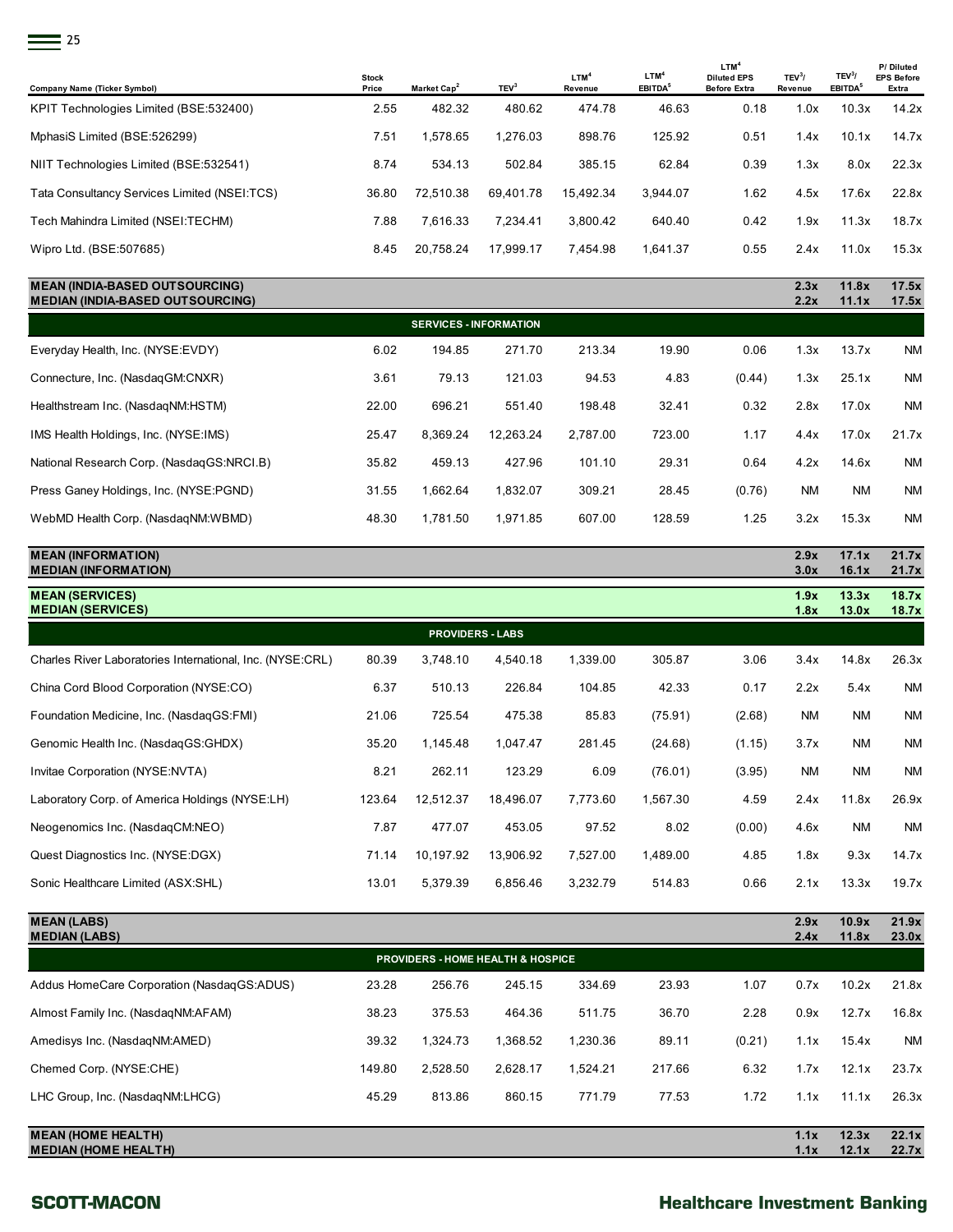| <b>Company Name (Ticker Symbol)</b>                  | <b>Stock</b><br>Price | Market Cap <sup>2</sup> | TEV <sup>3</sup> | LTM <sup>4</sup><br>Revenue | LTM <sup>4</sup><br>EBITDA <sup>5</sup> | LTM <sup>4</sup><br><b>Diluted EPS</b><br><b>Before Extra</b> | TEV <sup>3</sup> /<br>Revenue | TEV <sup>3</sup> /<br>EBITDA <sup>5</sup> | P/Diluted<br><b>EPS Before</b><br>Extra |
|------------------------------------------------------|-----------------------|-------------------------|------------------|-----------------------------|-----------------------------------------|---------------------------------------------------------------|-------------------------------|-------------------------------------------|-----------------------------------------|
|                                                      |                       | PROVIDERS - NON-ACUTE   |                  |                             |                                         |                                                               |                               |                                           |                                         |
| AAC Holdings, Inc. (NYSE:AAC)                        | 19.06                 | 427.08                  | 534.49           | 175.30                      | 32.42                                   | 0.61                                                          | 3.0x                          | 16.5x                                     | <b>NM</b>                               |
| Acadia Healthcare Company, Inc. (NasdagGS:ACHC)      | 62.46                 | 4,477.66                | 6,569.91         | 1,594.07                    | 341.75                                  | 1.52                                                          | 4.1x                          | 19.2x                                     | <b>NM</b>                               |
| Adeptus Health Inc. (NYSE:ADPT)                      | 54.52                 | 777.32                  | 946.70           | 329.33                      | 36.91                                   | 1.11                                                          | 2.9x                          | 25.6x                                     | <b>NM</b>                               |
| Alliance Healthcare Services, Inc. (NasdagGM:AIQ)    | 9.18                  | 96.92                   | 694.53           | 458.36                      | 115.54                                  | 0.83                                                          | 1.5x                          | 6.0x                                      | 11.1x                                   |
| AmSurg Corp. (NasdaqNM:AMSG)                         | 76.00                 | 4,126.04                | 7,008.26         | 2,444.43                    | 648.77                                  | 2.42                                                          | 2.9x                          | 10.8x                                     | <b>NM</b>                               |
| Civitas Solutions, Inc. (NYSE:CIVI)                  | 28.79                 | 1,067.97                | 1,676.46         | 1,366.95                    | 142.31                                  | 0.11                                                          | 1.2x                          | 11.8x                                     | <b>NM</b>                               |
| Concord Medical Services Holdings Limited (NYSE:CCM) | 4.84                  | 217.48                  | 371.62           | 63.76                       | 45.90                                   | 0.40                                                          | ΝM                            | 8.1x                                      | 12.2x                                   |
| Corrections Corporation of America (NYSE:CXW)        | 26.49                 | 3,105.24                | 4,346.84         | 1,769.45                    | 423.91                                  | 1.72                                                          | 2.5x                          | 10.3x                                     | 15.4x                                   |
| DaVita HealthCare Partners Inc. (NYSE:DVA)           | 69.71                 | 14,709.48               | 23,035.82        | 13,565.00                   | 2,485.87                                | 2.22                                                          | 1.7x                          | 9.3x                                      | ΝM                                      |
| The GEO Group, Inc. (NYSE: GEO)                      | 28.91                 | 2,132.32                | 4,192.55         | 1,770.92                    | 336.76                                  | 1.80                                                          | 2.4x                          | 12.4x                                     | 16.1x                                   |
| Hanger, Inc. (NYSE:HGR)                              | 16.45                 | 564.88                  | 1,099.87         | 1,060.75                    | 158.86                                  | 1.65                                                          | 1.0x                          | 6.9x                                      | 10.0x                                   |
| HEALTHSOUTH Corp. (NYSE:HLS)                         | 34.81                 | 3,182.96                | 5,479.56         | 2,857.20                    | 652.60                                  | 1.84                                                          | 1.9x                          | 8.4x                                      | 18.9x                                   |
| MEDNAX, Inc. (NYSE:MD)                               | 71.66                 | 6,739.01                | 8,032.98         | 2,688.78                    | 607.98                                  | 3.49                                                          | 3.0x                          | 13.2x                                     | 20.5x                                   |
| Providence Service Corp. (NasdagGS:PRSC)             | 46.92                 | 721.33                  | 1,174.52         | 1,983.79                    | 111.65                                  | 0.65                                                          | 0.6x                          | 10.5x                                     | ΝM                                      |
| RadNet, Inc. (NasdagNM:RDNT)                         | 6.18                  | 285.03                  | 898.91           | 779.47                      | 102.31                                  | 0.24                                                          | 1.2x                          | 8.8x                                      | 26.3x                                   |
| Select Medical Holdings Corporation (NYSE:SEM)       | 11.91                 | 1,562.48                | 4,219.99         | 3,419.79                    | 363.04                                  | 0.97                                                          | 1.2x                          | 11.6x                                     | 12.3x                                   |
| Surgical Care Affiliates, Inc. (NasdagGS:SCAI)       | 39.81                 | 1,575.76                | 2,687.07         | 975.54                      | 252.43                                  | 3.31                                                          | 2.8x                          | 10.6x                                     | 12.0x                                   |
| US Physical Therapy Inc. (NYSE:USPH)                 | 53.68                 | 666.77                  | 731.50           | 319.83                      | 53.70                                   | 1.69                                                          | 2.3x                          | 13.6x                                     | ΝM                                      |
| VCA Inc. (NasdaqGS:WOOF)                             | 55.00                 | 4,435.30                | 5,273.95         | 2,079.88                    | 390.71                                  | 2.10                                                          | 2.5x                          | 13.5x                                     | 26.2x                                   |
| <b>MEAN (NON-ACUTE)</b><br><b>MEDIAN (NON-ACUTE)</b> |                       |                         |                  |                             |                                         |                                                               | 2.1x<br>2.3x                  | 12.0x<br>10.8x                            | 16.4x<br>15.4x                          |

| <b>PROVIDERS - LONG-TERM CARE</b>            |       |           |           |          |          |        |           |       |           |  |  |
|----------------------------------------------|-------|-----------|-----------|----------|----------|--------|-----------|-------|-----------|--|--|
| Brookdale Senior Living Inc. (NYSE:BKD)      | 18.46 | 3.411.04  | 9.825.64  | 4.239.80 | 809.32   | (2.12) | 2.3x      | 12.1x | <b>NM</b> |  |  |
| Capital Senior Living Corp. (NYSE:CSU)       | 20.86 | 615.76    | 1,333.19  | 404.09   | 71.40    | (0.42) | 3.3x      | 18.7x | <b>NM</b> |  |  |
| Ensign Group, Inc. (NasdaqNM:ENSG)           | 22.63 | 1,161.04  | 1,184.90  | 1,245.54 | 104.79   | 1.06   | 1.0x      | 11.3x | 21.4x     |  |  |
| Five Star Quality Care Inc. (NYSE:FVE)       | 3.18  | 155.93    | 200.82    | 1.117.85 | 19.53    | (2.16) | 0.2x      | 10.3x | NM        |  |  |
| Welltower Inc. (NYSE:HCN)                    | 68.03 | 24.074.42 | 36.913.25 | 3.627.37 | 1,832.59 | 2.55   | <b>NM</b> | 20.1x | 26.7x     |  |  |
| Sabra Health Care REIT, Inc. (NasdagGS:SBRA) | 20.23 | 1,317.66  | 2,620.69  | 227.80   | 198.24   | 1.10   | <b>NM</b> | 13.2x | 18.4x     |  |  |
| Genesis Healthcare, Inc. (NYSE:GEN)          | 3.47  | 532.83    | 5.438.48  | 5.278.13 | 469.73   | (3.73) | 1.0x      | 11.6x | NM        |  |  |
| Ventas, Inc. (NYSE:VTR)                      | 56.43 | 18.790.23 | 30.252.63 | 3.470.09 | 1.880.91 | 1.43   | <b>NM</b> | 16.1x | ΝM        |  |  |

| <b>MEAN (LONG-TERM CARE)</b><br><b>MEDIAN (LONG-TERM CARE)</b> |       |           |           |           |          |        | 1.6x<br>1.0x | 14.2x<br>12.7x | 22.2x<br>21.4x |  |
|----------------------------------------------------------------|-------|-----------|-----------|-----------|----------|--------|--------------|----------------|----------------|--|
| <b>PROVIDERS - ACUTE</b>                                       |       |           |           |           |          |        |              |                |                |  |
| Community Health Systems, Inc. (NYSE:CYH)                      | 26.53 | 3.135.53  | 20.542.53 | 19.557.00 | 2.806.00 | 3.44   | 1.1x         | 7.3x           | 7.7x           |  |
| HCA Holdings, Inc. (NYSE:HCA)                                  | 67.63 | 27.570.57 | 58.318.57 | 39.065.00 | 7.691.00 | 4.78   | 1.5x         | 7.6x           | 14.1x          |  |
| Kindred Healthcare Inc. (NYSE:KND)                             | 11.91 | 998.02    | 4.132.00  | 6.538.63  | 504.00   | (1.88) | 0.6x         | 8.2x           | NM             |  |
| LifePoint Health, Inc. (NasdagNM:LPNT)                         | 73.40 | 3.194.75  | 5.231.75  | 5.106.50  | 649.90   | 3.28   | 1.0x         | 8.1x           | 22.4x          |  |
| Tenet Healthcare Corp. (NYSE:THC)                              | 30.30 | 3.019.98  | 19.221.98 | 18.085.00 | 2.270.00 | 0.19   | 1.1x         | 8.5x           | NM             |  |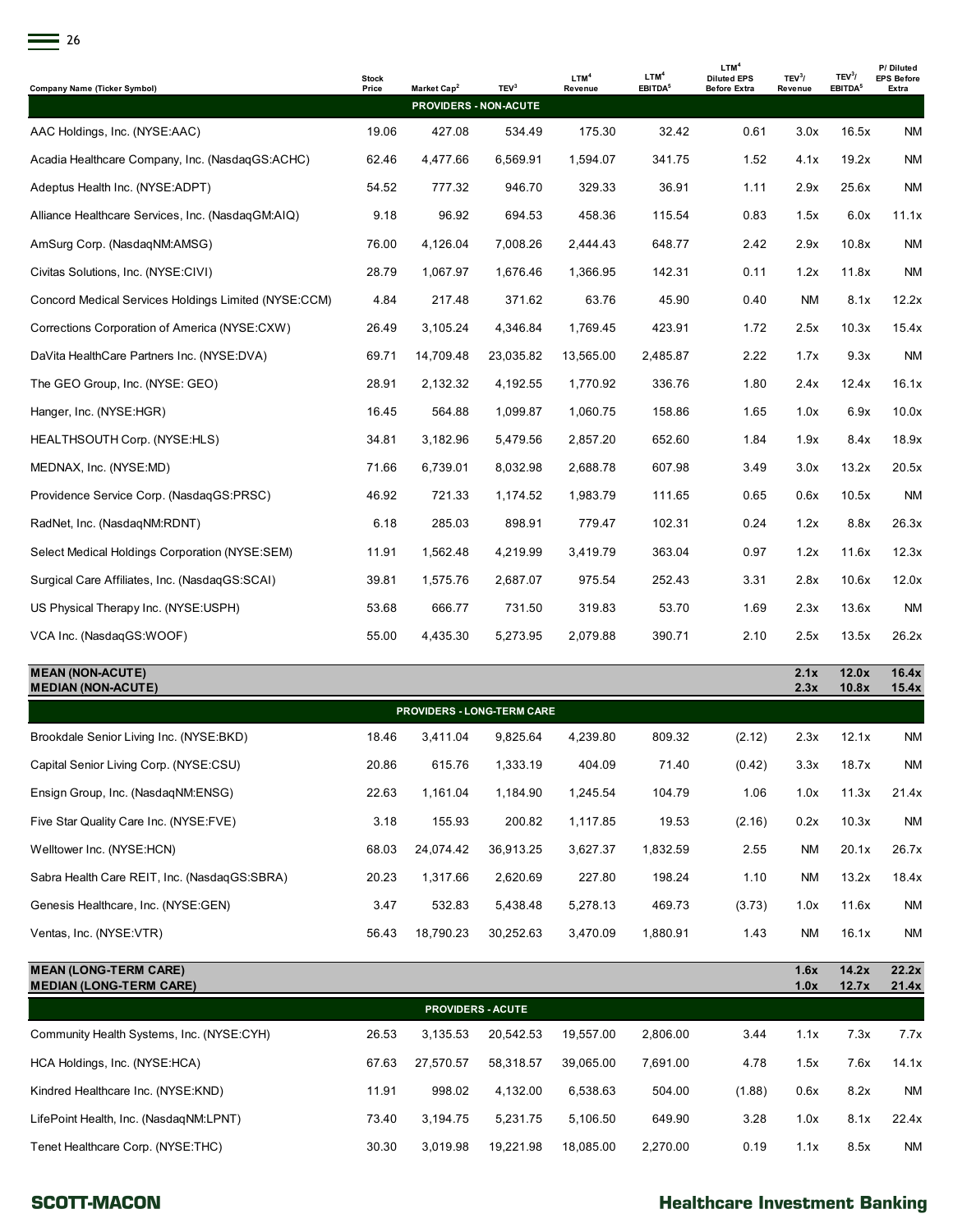

| = 27                                         |                       |                         |                             |                             |                                         |                                                               |                               |                                           |                                         |
|----------------------------------------------|-----------------------|-------------------------|-----------------------------|-----------------------------|-----------------------------------------|---------------------------------------------------------------|-------------------------------|-------------------------------------------|-----------------------------------------|
| <b>Company Name (Ticker Symbol)</b>          | <b>Stock</b><br>Price | Market Cap <sup>2</sup> | TEV <sup>3</sup>            | LTM <sup>4</sup><br>Revenue | LTM <sup>4</sup><br>EBITDA <sup>5</sup> | LTM <sup>4</sup><br><b>Diluted EPS</b><br><b>Before Extra</b> | TEV <sup>3</sup> /<br>Revenue | TEV <sup>3</sup> /<br>EBITDA <sup>5</sup> | P/Diluted<br><b>EPS Before</b><br>Extra |
| Universal Health Services Inc. (NYSE:UHS)    | 119.49                | 11,766.85               | 15,136.00                   | 8,764.74                    | 1,653.70                                | 6.73                                                          | 1.7x                          | 9.2x                                      | 17.8x                                   |
| <b>MEAN (ACUTE)</b><br><b>MEDIAN (ACUTE)</b> |                       |                         |                             |                             |                                         |                                                               | 1.2x<br>1.1x                  | 8.1x<br>8.1x                              | 15.5x<br>15.9x                          |
| <b>MEAN (PROVIDERS)</b>                      |                       |                         |                             |                             |                                         |                                                               | 1.9x                          | 11.8x                                     | 18.7x                                   |
| <b>MEDIAN (PROVIDERS)</b>                    |                       |                         | PRODUCTS - CLINICAL DEVICES |                             |                                         |                                                               | 1.7x                          | 11.3x                                     | 18.6x                                   |
| ABIOMED, Inc. (NasdaqNM:ABMD)                | 90.28                 | 3,829.45                | 3,653.94                    | 279.35                      | 58.50                                   | 2.90                                                          | <b>NM</b>                     | <b>NM</b>                                 | <b>NM</b>                               |
| Accelerate Diagnostics, Inc. (NasdaqCM:AXDX) | 21.49                 | 1,099.55                | 1,060.56                    | 0.20                        | (40.31)                                 | (0.92)                                                        | ΝM                            | ΝM                                        | NM                                      |
| Accuray Incorporated (NasdaqNM:ARAY)         | 6.75                  | 539.12                  | 590.80                      | 387.05                      | 0.45                                    | (0.40)                                                        | 1.5x                          | ΝM                                        | NM                                      |
| Affymetrix Inc. (NasdaqNM:AFFX)              | 10.09                 | 806.87                  | 794.23                      | 357.74                      | 46.64                                   | 0.13                                                          | 2.2x                          | 17.0x                                     | <b>NM</b>                               |
| Agilent Technologies Inc. (NYSE:A)           | 41.81                 | 13,888.06               | 13,543.06                   | 4,038.00                    | 781.00                                  | 1.31                                                          | 3.4x                          | 17.3x                                     | NM                                      |
| Align Technology Inc. (NasdaqNM:ALGN)        | 65.85                 | 5,234.43                | 4,749.67                    | 813.51                      | 198.32                                  | 1.65                                                          | <b>NM</b>                     | 24.0x                                     | ΝM                                      |
| Alliqua BioMedical, Inc. (NasdaqCM:ALQA)     | 2.14                  | 59.21                   | 40.37                       | 11.93                       | (22.91)                                 | (1.34)                                                        | 3.4x                          | ΝM                                        | ΝM                                      |
| Alphatec Holdings, Inc. (NasdaqNM:ATEC)      | 0.30                  | 30.23                   | 123.27                      | 191.90                      | 22.83                                   | (1.73)                                                        | 0.6x                          | 5.4x                                      | ΝM                                      |
| Analogic Corporation (NasdaqGS:ALOG)         | 82.60                 | 1,024.98                | 894.48                      | 536.92                      | 63.82                                   | 2.48                                                          | 1.7x                          | 14.0x                                     | ΝM                                      |
| AngioDynamics Inc. (NasdaqNM:ANGO)           | 12.14                 | 440.44                  | 555.08                      | 349.20                      | 49.31                                   | (0.13)                                                        | 1.6x                          | 11.3x                                     | ΝM                                      |
| Anika Therapeutics Inc. (NasdaqGS:ANIK)      | 38.16                 | 558.57                  | 428.10                      | 85.36                       | 47.08                                   | 1.82                                                          | ΝM                            | 9.1x                                      | 20.9x                                   |
| AtriCure, Inc. (NasdaqNM:ATRC)               | 22.44                 | 722.94                  | 674.64                      | 122.68                      | (17.76)                                 | (0.80)                                                        | NM                            | ΝM                                        | ΝM                                      |
| Avinger, Inc. (NasdaqGM:AVGR)                | 22.71                 | 286.65                  | 261.07                      | 10.93                       | (34.08)                                 | (5.38)                                                        | ΝM                            | ΝM                                        | ΝM                                      |
| Baxter International Inc. (NYSE:BAX)         | 38.15                 | 20.868.74               | 21.492.74                   | 16.106.00                   | 4,144.00                                | 3.34                                                          | 1.3x                          | 5.2x                                      | 11.4x                                   |
| Bio-Techne Corp. (NasdagGS:TECH)             | 90.00                 | 3,347.19                | 3,428.16                    | 455.55                      | 180.04                                  | 2.86                                                          | <b>NM</b>                     | 19.0x                                     | ΝM                                      |
| BioTelemetry, Inc. (NasdaqGS:BEAT)           | 11.68                 | 318.40                  | 326.92                      | 166.25                      | 24.32                                   | 0.11                                                          | 2.0x                          | 13.4x                                     | ΝM                                      |
| Boston Scientific Corporation (NYSE:BSX)     | 18.44                 | 24,805.40               | 30,314.40                   | 7,314.00                    | 1,799.00                                | (0.30)                                                        | 4.1x                          | 16.9x                                     | ΝM                                      |
| Bruker Corporation (NasdaqNM:BRKR)           | 24.27                 | 4,074.40                | 3,921.20                    | 1,653.60                    | 217.80                                  | 0.39                                                          | 2.4x                          | 18.0x                                     | <b>NM</b>                               |
| Cardiovascular Systems Inc. (NasdaqGS:CSII)  | 15.12                 | 491.38                  | 414.73                      | 181.33                      | (34.80)                                 | (1.19)                                                        | 2.3x                          | ΝM                                        | <b>NM</b>                               |
| Catalent, Inc. (NYSE:CTLT)                   | 25.03                 | 3,116.79                | 4,855.09                    | 1,835.50                    | 415.70                                  | 1.91                                                          | 2.6x                          | 11.7x                                     | 13.1x                                   |
| Cepheid (NasdagNM:CPHD)                      | 36.53                 | 2,642.68                | 2,601.90                    | 523.10                      | 8.35                                    | (0.88)                                                        | 5.0x                          | ΝM                                        | NM                                      |
| ConforMIS, Inc. (NasdaqGS:CFMS)              | 17.29                 | 703.91                  | 565.26                      | 61.13                       | (50.68)                                 | (4.24)                                                        | ΝM                            | ΝM                                        | <b>NM</b>                               |
| CONMED Corporation (NasdaqNM:CNMD)           | 44.05                 | 1,220.40                | 1,416.90                    | 717.57                      | 123.64                                  | 1.22                                                          | 2.0x                          | 11.5x                                     | <b>NM</b>                               |
| Corindus Vascular Robotics Inc. (AMEX:CVRS)  | 3.21                  | 380.61                  | 338.88                      | 2.49                        | (24.92)                                 | (0.26)                                                        | NM                            | ΝM                                        | <b>NM</b>                               |
| CR Bard Inc. (NYSE:BCR)                      | 189.44                | 13,996.98               | 14,403.48                   | 3,412.40                    | 1,038.00                                | 1.76                                                          | 4.2x                          | 13.9x                                     | <b>NM</b>                               |
| CryoLife Inc. (NYSE:CRY)                     | 10.78                 | 307.23                  | 268.74                      | 143.21                      | 11.42                                   | 0.11                                                          | 1.9x                          | 23.5x                                     | <b>NM</b>                               |
| Cutera, Inc. (NasdagGS:CUTR)                 | 12.79                 | 165.36                  | 117.61                      | 90.22                       | (6.20)                                  | (0.57)                                                        | 1.3x                          | ΝM                                        | <b>NM</b>                               |
| Cynosure, Inc. (NasdagGS:CYNO)               | 44.67                 | 1,015.16                | 912.92                      | 323.28                      | 43.08                                   | 1.41                                                          | 2.8x                          | 21.2x                                     | <b>NM</b>                               |
| Cytosorbents Corporation (NasdaqCM:CTSO)     | 5.57                  | 141.29                  | 131.96                      | 3.90                        | (9.86)                                  | (0.69)                                                        | ΝM                            | ΝM                                        | <b>NM</b>                               |
| Derma Sciences Inc. (NasdaqCM:DSCI)          | 4.57                  | 117.94                  | 68.50                       | 87.10                       | (35.95)                                 | (1.50)                                                        | 0.8x                          | ΝM                                        | NM                                      |
| DexCom, Inc. (NasdaqNM:DXCM)                 | 81.90                 | 6,658.06                | 6,547.66                    | 355.50                      | (47.00)                                 | (0.74)                                                        | ΝM                            | ΝM                                        | <b>NM</b>                               |
| Edwards Lifesciences Corp. (NYSE:EW)         | 78.98                 | 17,036.75               | 16,391.15                   | 2,440.60                    | 689.30                                  | 2.11                                                          | ΝM                            | 23.8x                                     | NM                                      |
| Ekso Bionics Holdings, Inc. (OTCBB:EKSO)     |                       | 134.72                  |                             | 8.20                        | (18.91)                                 | (0.36)                                                        | ΝM                            | ΝM                                        | NM                                      |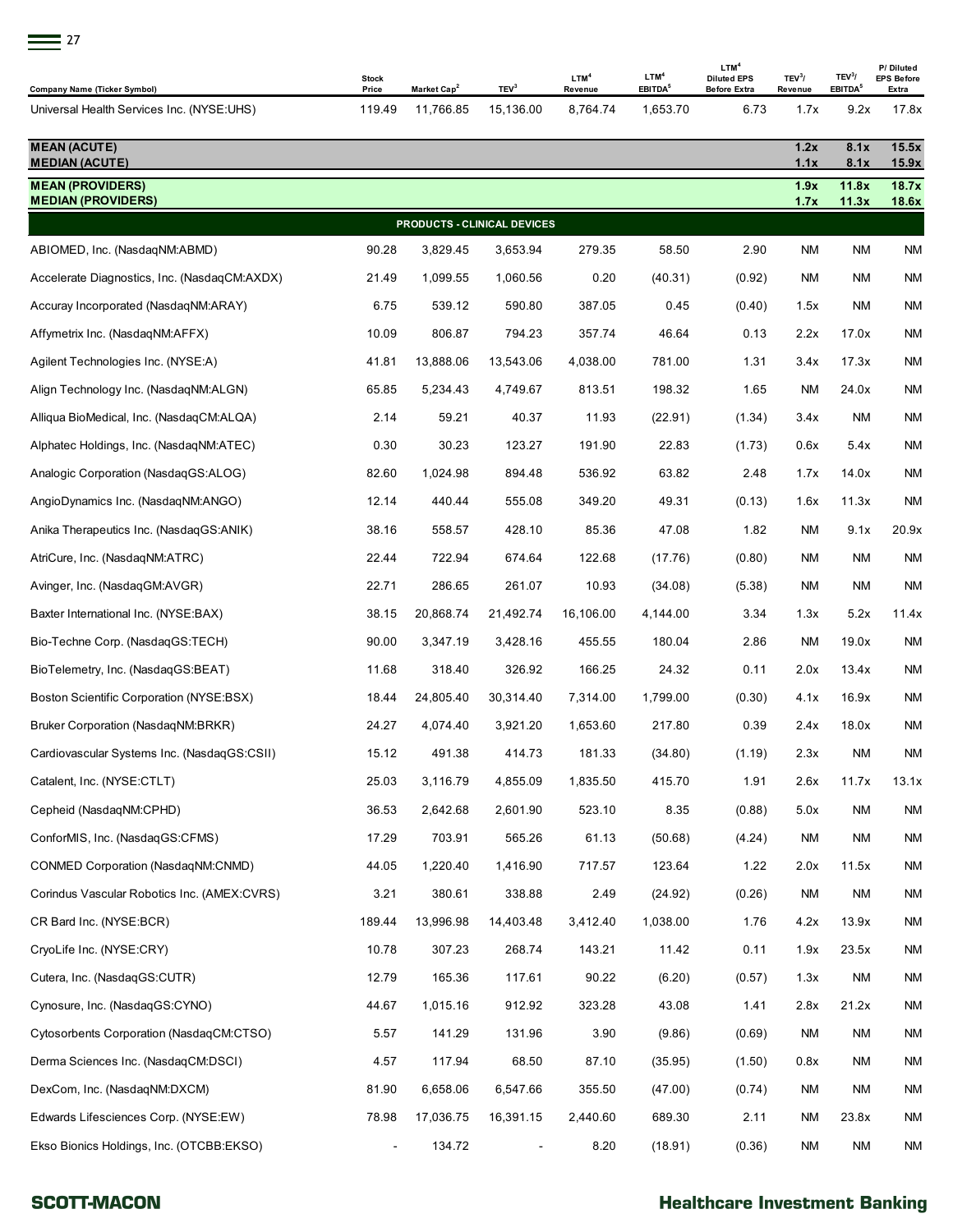| × |
|---|
|   |

| -28                                                          |                       |                         |                  |                             |                                         |                                                               |                               |                                           |                                         |
|--------------------------------------------------------------|-----------------------|-------------------------|------------------|-----------------------------|-----------------------------------------|---------------------------------------------------------------|-------------------------------|-------------------------------------------|-----------------------------------------|
| <b>Company Name (Ticker Symbol)</b>                          | <b>Stock</b><br>Price | Market Cap <sup>2</sup> | TEV <sup>3</sup> | LTM <sup>4</sup><br>Revenue | LTM <sup>4</sup><br>EBITDA <sup>5</sup> | LTM <sup>4</sup><br><b>Diluted EPS</b><br><b>Before Extra</b> | TEV <sup>3</sup> /<br>Revenue | TEV <sup>3</sup> /<br>EBITDA <sup>5</sup> | P/Diluted<br><b>EPS Before</b><br>Extra |
| EndoChoice Holdings, Inc. (NYSE:GI)                          | 8.35                  | 207.04                  | 176.10           | 72.08                       | (41.32)                                 | (3.36)                                                        | 2.4x                          | ΝM                                        | ΝM                                      |
| Endologix Inc. (NasdaqNM:ELGX)                               | 9.90                  | 671.12                  | 675.87           | 153.23                      | (36.37)                                 | (0.73)                                                        | 4.4x                          | <b>NM</b>                                 | ΝM                                      |
| Entellus Medical, Inc. (NasdagGM:ENTL)                       | 16.86                 | 316.77                  | 262.84           | 57.95                       | (11.28)                                 | (1.12)                                                        | 4.5x                          | <b>NM</b>                                 | ΝM                                      |
| Enzo Biochem Inc. (NYSE:ENZ)                                 | 4.50                  | 207.31                  | 180.79           | 97.95                       | (7.94)                                  | 0.13                                                          | 1.8x                          | ΝM                                        | ΝM                                      |
| Exactech Inc. (NasdagNM:EXAC)                                | 18.15                 | 255.52                  | 259.71           | 242.42                      | 42.55                                   | 1.12                                                          | 1.1x                          | 6.1x                                      | 16.2x                                   |
| Fresenius SE & Co KGaA (DB:FRE)                              | 71.52                 | 38,978.21               | 62,778.37        | 30,008.37                   | 5,304.39                                | 2.55                                                          | 2.1x                          | 11.8x                                     | 28.0x                                   |
| GenMark Diagnostics, Inc. (NasdaqGM:GNMK)                    | 7.76                  | 329.36                  | 284.97           | 36.05                       | (38.45)                                 | (1.00)                                                        | ΝM                            | ΝM                                        | ΝM                                      |
| Genomic Health Inc. (NasdaqGS:GHDX)                          | 35.20                 | 1,145.48                | 1,047.47         | 281.45                      | (24.68)                                 | (1.15)                                                        | 3.7x                          | <b>NM</b>                                 | ΝM                                      |
| Glaukos Corporation (NYSE:GKOS)                              | 24.69                 | 792.57                  | 711.09           | 65.54                       | (9.05)                                  | (1.25)                                                        | ΝM                            | ΝM                                        | ΝM                                      |
| Globus Medical, Inc. (NYSE:GMED)                             | 27.82                 | 2,649.44                | 2,410.84         | 523.87                      | 181.44                                  | 1.07                                                          | 4.6x                          | 13.3x                                     | 26.0x                                   |
| Greatbatch, Inc. (NYSE:GB)                                   | 52.50                 | 1,604.24                | 1,718.44         | 652.57                      | 114.37                                  | 1.20                                                          | 2.6x                          | 15.0x                                     | ΝM                                      |
| Heartware International Inc. (NasdagGS:HTWR)                 | 50.40                 | 871.92                  | 812.44           | 281.97                      | (20.39)                                 | (4.23)                                                        | 2.9x                          | ΝM                                        | ΝM                                      |
| Hologic Inc. (NasdaqNM:HOLX)                                 | 38.69                 | 10,945.59               | 14,127.39        | 2,681.40                    | 975.00                                  | 0.45                                                          | ΝM                            | 14.5x                                     | ΝM                                      |
| Illumina Inc. (NasdaqNM:ILMN)                                | 191.95                | 28,100.75               | 27,803.57        | 2,140.59                    | 770.84                                  | 3.42                                                          | ΝM                            | ΝM                                        | ΝM                                      |
| Inogen, Inc. (NasdaqGS:INGN)                                 | 40.09                 | 787.85                  | 714.12           | 147.68                      | 26.78                                   | 0.45                                                          | 4.8x                          | 26.7x                                     | ΝM                                      |
| Integra LifeSciences Holdings Corporation<br>(NasdagNM:IART) | 67.78                 | 2,506.66                | 3,157.08         | 992.24                      | 210.51                                  | 0.30                                                          | 3.2x                          | 15.0x                                     | ΝM                                      |
| Intersect ENT, Inc. (NasdaqGM:XENT)                          | 22.50                 | 630.29                  | 499.24           | 54.73                       | (24.06)                                 | (0.98)                                                        | ΝM                            | ΝM                                        | ΝM                                      |
| Intuitive Surgical, Inc. (NasdaqNM:ISRG)                     | 546.16                | 20,407.38               | 18,667.68        | 2,296.90                    | 784.60                                  | 14.50                                                         | ΝM                            | 23.8x                                     | ΝM                                      |
| Invuity, Inc. (NasdaqGM:IVTY)                                | 8.82                  | 117.37                  | 77.77            | 19.19                       | (29.61)                                 | (7.38)                                                        | 4.1x                          | ΝM                                        | ΝM                                      |
| IRadimed Corporation (NasdaqCM:IRMD)                         | 28.03                 | 342.01                  | 318.59           | 26.18                       | 8.66                                    | 0.45                                                          | ΝM                            | <b>NM</b>                                 | ΝM                                      |
| K2M Group Holdings, Inc. (NasdagGS:KTWO)                     | 19.74                 | 813.86                  | 770.18           | 209.40                      | (12.86)                                 | (1.06)                                                        | 3.7x                          | <b>NM</b>                                 | ΝM                                      |
| Landauer Inc. (NYSE:LDR)                                     | 32.92                 | 314.98                  | 434.18           | 151.31                      | 37.05                                   | 1.52                                                          | 2.9x                          | 11.7x                                     | 21.7x                                   |
| LDR Holding Corporation (NasdagGS:LDRH)                      | 25.11                 | 729.32                  | 607.81           | 158.51                      | (13.29)                                 | (0.53)                                                        | 3.8x                          | ΝM                                        | ΝM                                      |
| LeMaitre Vascular, Inc. (NasdagGM:LMAT)                      | 17.25                 | 312.50                  | 288.87           | 75.83                       | 14.01                                   | 0.40                                                          | 3.8x                          | 20.6x                                     | <b>NM</b>                               |
| LivaNova PLC (LSE:LIVN)                                      | 64.50                 | 3,151.93                | 2,955.15         | 294.67                      | 87.04                                   | 0.54                                                          | ΝM                            | ΝM                                        | <b>NM</b>                               |
| Masimo Corporation (NasdagNM:MASI)                           | 41.51                 | 2,087.45                | 2,173.05         | 617.93                      | 130.75                                  | 1.49                                                          | 3.5x                          | 16.6x                                     | 27.8x                                   |
| Medtronic plc (NYSE:MDT)                                     | 76.92                 | 108,161.50              | 126,850.50       | 25,819.00                   | 7,713.00                                | 1.75                                                          | 4.9x                          | 16.4x                                     | NM                                      |
| Meridian Bioscience, Inc. (NasdagNM:VIVO)                    | 20.52                 | 862.59                  | 812.61           | 192.93                      | 61.28                                   | 0.85                                                          | 4.2x                          | 13.3x                                     | 24.1x                                   |
| Mindray Medical International Limited (NYSE:MR)              | 27.12                 | 3,248.60                | 2,861.92         | 1,333.85                    | 245.96                                  | 1.49                                                          | 2.1x                          | 11.6x                                     | 18.2x                                   |
| NanoString Technologies, Inc. (NasdaqGM:NSTG)                | 14.71                 | 286.95                  | 273.17           | 55.97                       | (43.32)                                 | (2.63)                                                        | 4.9x                          | ΝM                                        | <b>NM</b>                               |
| Natus Medical Inc. (NasdaqNM:BABY)                           | 48.05                 | 1,558.62                | 1,476.42         | 369.93                      | 73.51                                   | 1.21                                                          | 4.0x                          | 20.1x                                     | ΝM                                      |
| Nevro Corp. (NYSE:NVRO)                                      | 67.51                 | 1,886.03                | 1,683.16         | 46.20                       | (56.01)                                 | (2.66)                                                        | ΝM                            | ΝM                                        | <b>NM</b>                               |
| NuVasive, Inc. (NasdaqNM:NUVA)                               | 54.11                 | 2,656.64                | 2,699.47         | 800.16                      | 162.43                                  | 1.22                                                          | 3.4x                          | 16.6x                                     | NM                                      |
| Nxstage Medical, Inc. (NasdagNM:NXTM)                        | 21.91                 | 1,396.35                | 1,361.44         | 326.23                      | 0.34                                    | (0.28)                                                        | 4.2x                          | ΝM                                        | <b>NM</b>                               |
| Orthofix International N.V. (NasdaqNM:OFIX)                  | 39.21                 | 740.67                  | 676.98           | 392.15                      | 26.20                                   | (0.51)                                                        | 1.7x                          | 25.8x                                     | NM                                      |
| Ossur Hf. (ICSE:OSSRU)                                       | 3.65                  | 1,619.21                | 1,688.83         | 487.81                      | 92.11                                   | 0.12                                                          | 3.5x                          | 18.3x                                     | ΝM                                      |
| pSivida Corp. (NasdaqGM:PSDV)                                | 4.82                  | 141.79                  | 117.79           | 1.72                        | (18.48)                                 | (0.65)                                                        | ΝM                            | ΝM                                        | NM                                      |
| Quidel Corp. (NasdaqNM:QDEL)                                 | 21.20                 | 705.01                  | 669.14           | 204.13                      | 37.01                                   | 0.04                                                          | 3.3x                          | 18.1x                                     | <b>NM</b>                               |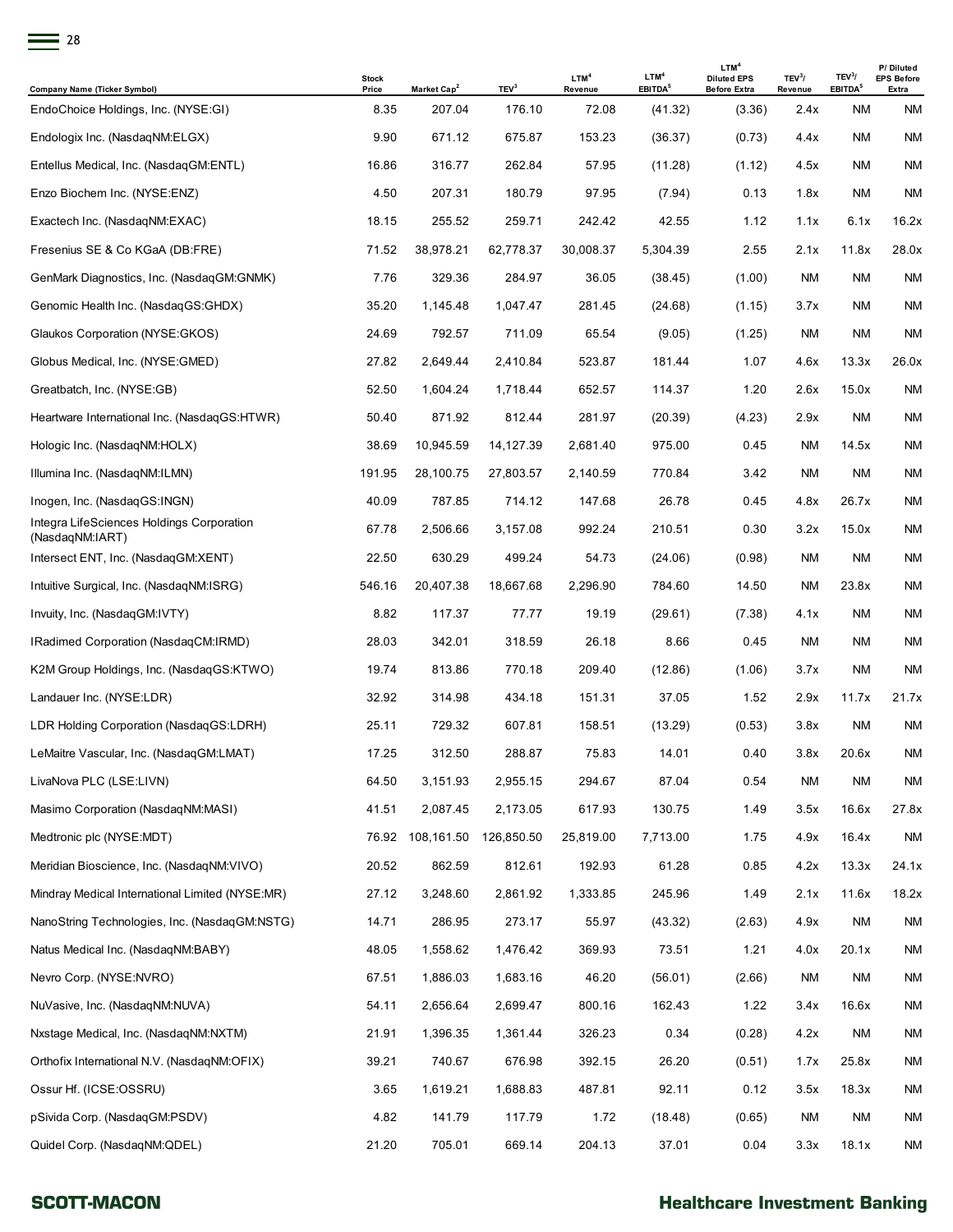| 29                                                  |                       |                         |                  |                             |                                         |                                                               |                               |                                           |                                         |
|-----------------------------------------------------|-----------------------|-------------------------|------------------|-----------------------------|-----------------------------------------|---------------------------------------------------------------|-------------------------------|-------------------------------------------|-----------------------------------------|
| <b>Company Name (Ticker Symbol)</b>                 | <b>Stock</b><br>Price | Market Cap <sup>2</sup> | TEV <sup>3</sup> | LTM <sup>4</sup><br>Revenue | LTM <sup>4</sup><br>EBITDA <sup>5</sup> | LTM <sup>4</sup><br><b>Diluted EPS</b><br><b>Before Extra</b> | TEV <sup>3</sup> /<br>Revenue | TEV <sup>3</sup> /<br>EBITDA <sup>5</sup> | P/Diluted<br><b>EPS Before</b><br>Extra |
| ResMed Inc. (NYSE:RMD)                              | 53.69                 | 7,497.80                | 7,176.34         | 1,710.16                    | 485.46                                  | 2.46                                                          | 4.2x                          | 14.8x                                     | 21.8x                                   |
| REVA Medical, Inc. (ASX:RVA)                        | 0.63                  | 238.97                  | 285.79           | ΝM                          | (20.65)                                 | (0.26)                                                        | ΝM                            | <b>NM</b>                                 | ΝM                                      |
| ReWalk Robotics Ltd. (NasdaqGM:RWLK)                | 14.47                 | 175.85                  | 150.71           | 3.88                        | (22.37)                                 | (1.93)                                                        | <b>NM</b>                     | <b>NM</b>                                 | <b>NM</b>                               |
| SeaSpine Holdings Corporation (NasdaqGS:SPNE)       | 17.18                 | 190.75                  | 152.25           | 133.60                      | (10.45)                                 | (4.51)                                                        | 1.1x                          | <b>NM</b>                                 | ΝM                                      |
| Second Sight Medical Products, Inc. (NasdaqCM:EYES) | 5.89                  | 211.16                  | 189.49           | 8.11                        | (19.41)                                 | (0.83)                                                        | <b>NM</b>                     | <b>NM</b>                                 | <b>NM</b>                               |
| Sientra, Inc. (NasdaqGS:SIEN)                       | 5.92                  | 106.52                  | (17.28)          | 48.69                       | (12.36)                                 | (1.18)                                                        | ΝM                            | 1.4x                                      | ΝM                                      |
| Sirona Dental Systems Inc. (NasdaqNM:SIRO)          | 109.57                | 6,129.05                | 5,694.15         | 1,161.30                    | 312.20                                  | 3.30                                                          | 4.9x                          | 18.2x                                     | ΝM                                      |
| Smith & Nephew plc (LSE:SN.)                        | 17.81                 | 15,965.15               | 17,379.51        | 4,669.00                    | 1,332.00                                | 0.62                                                          | 3.7x                          | 13.0x                                     | 28.8x                                   |
| Sonova Holding AG (SWX:SOON)                        | 127.15                | 8,471.29                | 8,288.93         | 2,097.47                    | 480.83                                  | 5.27                                                          | 4.0x                          | 17.2x                                     | 24.1x                                   |
| The Spectranetics Corporation (NasdaqNM:SPNC)       | 15.06                 | 642.11                  | 853.50           | 240.32                      | (12.04)                                 | (1.54)                                                        | 3.6x                          | <b>NM</b>                                 | ΝM                                      |
| St. Jude Medical Inc. (NYSE:STJ)                    | 61.77                 | 17,459.93               | 19,973.93        | 5,533.00                    | 1,663.00                                | 3.52                                                          | 3.6x                          | 12.0x                                     | 17.6x                                   |
| STAAR Surgical Company (NasdaqNM:STAA)              | 7.14                  | 284.81                  | 273.45           | 72.71                       | (6.69)                                  | (0.21)                                                        | 3.8x                          | <b>NM</b>                                 | ΝM                                      |
| Stryker Corporation (NYSE:SYK)                      | 92.94                 | 34,945.44               | 35,061.44        | 9,849.00                    | 2,644.00                                | 3.07                                                          | 3.6x                          | 13.3x                                     | <b>NM</b>                               |
| Syneron Medical Ltd. (NasdaqGS:ELOS)                | 7.71                  | 281.62                  | 210.49           | 273.02                      | 4.31                                    | (0.27)                                                        | 0.8x                          | <b>NM</b>                                 | ΝM                                      |
| T2 Biosystems, Inc. (NasdagGM:TTOO)                 | 10.94                 | 260.80                  | 241.45           | 1.92                        | (39.47)                                 | (2.12)                                                        | ΝM                            | <b>NM</b>                                 | <b>NM</b>                               |
| Tandem Diabetes Care, Inc. (NasdagGM:TNDM)          | 11.81                 | 355.19                  | 302.93           | 61.62                       | (70.37)                                 | (2.89)                                                        | 4.9x                          | <b>NM</b>                                 | ΝM                                      |
| TransEnterix, Inc. (AMEX:TRXC)                      | 2.48                  | 248.35                  | 215.12           | 0.13                        | (34.50)                                 | (0.59)                                                        | ΝM                            | <b>NM</b>                                 | <b>NM</b>                               |
| Unilife Corporation (ASX:UNS)                       | 0.09                  | 79.51                   | 158.28           | 14.97                       | (79.75)                                 | (0.14)                                                        | ΝM                            | <b>NM</b>                                 | ΝM                                      |
| Utah Medical Products Inc. (NasdaqNM:UTMD)          | 58.54                 | 219.54                  | 197.87           | 40.53                       | 19.40                                   | 3.08                                                          | 4.9x                          | 10.2x                                     | 19.0x                                   |
| Varian Medical Systems, Inc. (NYSE:VAR)             | 80.80                 | 7,756.45                | 7,421.68         | 3,099.11                    | 634.09                                  | 4.09                                                          | 2.4x                          | 11.7x                                     | 19.8x                                   |
| Wright Medical Group N.V. (NasdaqNM:WMGI)           | 24.18                 | 2,482.24                | 2,794.14         | 318.29                      | (76.91)                                 | (4.97)                                                        | <b>NM</b>                     | <b>NM</b>                                 | ΝM                                      |
| Zimmer Biomet Holdings, Inc. (NYSE:ZBH)             | 102.59                | 20,905.79               | 31,011.89        | 5,287.10                    | 2,089.50                                | 0.96                                                          | ΝM                            | 14.8x                                     | ΝM                                      |

| <b>MEAN (CLINICAL)</b><br><b>MEDIAN (CLINICAL)</b>      |        |           |                                 |           |          |        | 3.1x<br>3.4x | 15.3x<br>14.8x | 21.2x<br>21.3x |
|---------------------------------------------------------|--------|-----------|---------------------------------|-----------|----------|--------|--------------|----------------|----------------|
|                                                         |        |           | PRODUCTS - NON-CLINICAL DEVICES |           |          |        |              |                |                |
| Abaxis, Inc. (NasdagNM:ABAX)                            | 55.68  | 1,264.88  | 1,132.27                        | 217.13    | 46.27    | 1.08   | NM           | 24.5x          | <b>NM</b>      |
| Cerus Corporation (NasdagNM:CERS)                       | 6.32   | 613.91    | 526.32                          | 34.15     | (57.36)  | (0.67) | <b>NM</b>    | <b>NM</b>      | <b>NM</b>      |
| Getinge AB (OM:GETI B)                                  | 26.36  | 6,281.61  | 8,735.65                        | 3,480.67  | 666.15   | 0.71   | 2.5x         | 13.1x          | <b>NM</b>      |
| Haemonetics Corporation (NYSE:HAE)                      | 32.24  | 1,635.34  | 1,969.95                        | 891.41    | 142.23   | 0.49   | 2.2x         | 13.9x          | <b>NM</b>      |
| Hansen Medical, Inc. (NasdagGM:HNSN)                    | 2.33   | 43.97     | 48.62                           | 17.10     | (36.54)  | (4.37) | 2.8x         | <b>NM</b>      | <b>NM</b>      |
| Harvard Bioscience Inc. (NasdagGM:HBIO)                 | 3.47   | 117.79    | 131.90                          | 110.66    | 5.02     | (0.06) | 1.2x         | 26.3x          | <b>NM</b>      |
| IDEXX Laboratories, Inc. (NasdagNM:IDXX)                | 72.92  | 6,633.09  | 7,425.69                        | 1,554.17  | 337.72   | 1.83   | 4.8x         | 22.0x          | <b>NM</b>      |
| Invacare Corporation (NYSE:IVC)                         | 17.39  | 584.90    | 599.06                          | 1,177.27  | 10.88    | (0.94) | 0.5x         | <b>NM</b>      | <b>NM</b>      |
| Omnicell, Inc. (NasdagGS:OMCL)                          | 31.08  | 1,101.10  | 1,043.35                        | 475.78    | 67.42    | 0.88   | 2.2x         | 15.5x          | <b>NM</b>      |
| Pacific Biosciences of California, Inc. (NasdagGS:PACB) | 13.13  | 1,011.55  | 967.45                          | 73.41     | (65.41)  | (0.67) | <b>NM</b>    | <b>NM</b>      | <b>NM</b>      |
| PerkinElmer Inc. (NYSE:PKI)                             | 53.57  | 5,996.30  | 6,829.61                        | 2,262.63  | 355.20   | 1.55   | 3.0x         | 19.2x          | <b>NM</b>      |
| Steris Plc (NYSE:STE)                                   | 73.64  | 6,474.90  | 7,143.30                        | 1,896.77  | 341.90   | 1.87   | 3.8x         | 20.9x          | <b>NM</b>      |
| SurModics, Inc. (NasdaqGS:SRDX)                         | 20.27  | 262.38    | 206.79                          | 61.90     | 24.39    | 0.90   | 3.3x         | 8.5x           | 22.5x          |
| Thermo Fisher Scientific, Inc. (NYSE:TMO)               | 141.85 | 56.612.01 | 69.429.81                       | 16.805.70 | 4.060.80 | 4.92   | 4.1x         | 17.1x          | 28.8x          |

#### **SCOTT-MACON**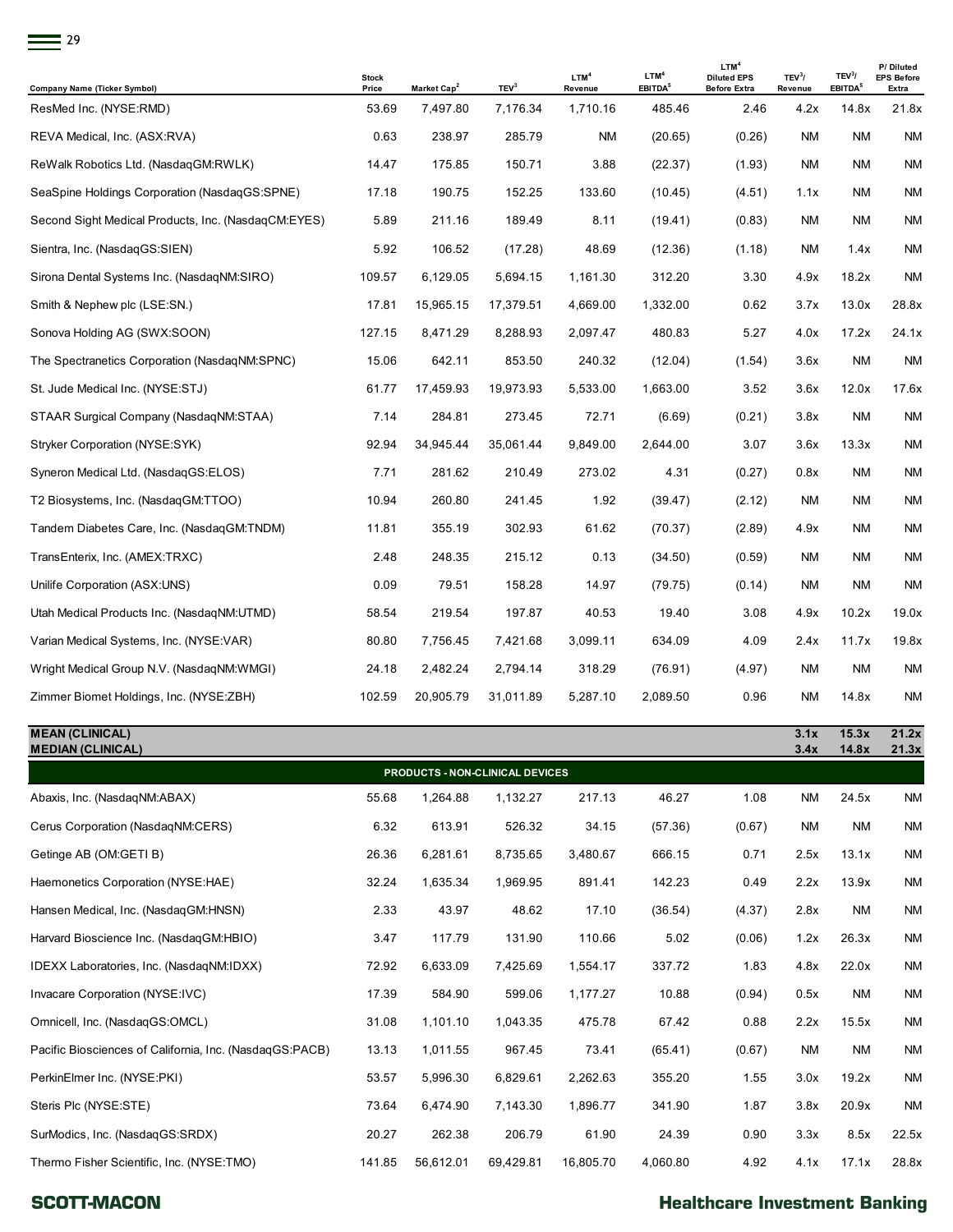| $\equiv$ 30                             |                       |                         |                  |                             |                                         |                                                               |                               |                                           |                                         |
|-----------------------------------------|-----------------------|-------------------------|------------------|-----------------------------|-----------------------------------------|---------------------------------------------------------------|-------------------------------|-------------------------------------------|-----------------------------------------|
| <b>Company Name (Ticker Symbol)</b>     | <b>Stock</b><br>Price | Market Cap <sup>2</sup> | TEV <sup>3</sup> | LTM <sup>4</sup><br>Revenue | LTM <sup>4</sup><br>EBITDA <sup>5</sup> | LTM <sup>4</sup><br><b>Diluted EPS</b><br><b>Before Extra</b> | TEV <sup>3</sup> /<br>Revenue | TEV <sup>3</sup> /<br>EBITDA <sup>5</sup> | P/Diluted<br><b>EPS Before</b><br>Extra |
| Waters Corporation (NYSE:WAT)           | 134.58                | 10,990.34               | 10,309.78        | 2,039.59                    | 664.93                                  | 5.61                                                          | <b>NM</b>                     | 15.5x                                     | 24.0x                                   |
| ZELTIQ Aesthetics, Inc. (NasdaqGS:ZLTQ) | 28.53                 | 1,113.41                | 1,066.85         | 227.96                      | 5.69                                    | 0.06                                                          | 4.7x                          | <b>NM</b>                                 | ΝM                                      |

| <b>MEAN (NON-CLINICAL)</b><br><b>MEDIAN (NON-CLINICAL)</b> |        |                               |           |           |          |        | 2.9x<br>2.9x | 17.9x<br>17.1x | 25.1x<br>24.0x |
|------------------------------------------------------------|--------|-------------------------------|-----------|-----------|----------|--------|--------------|----------------|----------------|
|                                                            |        | <b>PRODUCTS - DISPOSABLES</b> |           |           |          |        |              |                |                |
| ATRION Corp. (NasdaqNM:ATRI)                               | 381.20 | 695.31                        | 671.79    | 146.05    | 51.50    | 15.24  | 4.6x         | 13.0x          | 25.0x          |
| Becton, Dickinson and Company (NYSE:BDX)                   | 154.09 | 32,692.62                     | 44,051.62 | 10,282.00 | 2,631.00 | 3.35   | 4.3x         | 16.7x          | <b>NM</b>      |
| Halyard Health, Inc. (NYSE:HYH)                            | 33.41  | 1,557.37                      | 2,030.77  | 1,607.40  | 215.70   | (9.51) | 1.3x         | 9.4x           | <b>NM</b>      |
| ICU Medical, Inc. (NasdagNM:ICUI)                          | 112.78 | 1,801.77                      | 1,407.71  | 329.28    | 92.56    | 2.87   | 4.3x         | 15.2x          | NM             |
| Merit Medical Systems, Inc. (NasdagNM:MMSI)                | 18.59  | 821.72                        | 1,026.07  | 533.03    | 85.82    | 0.59   | 1.9x         | 12.0x          | NM             |
| Nipro Corporation (TSE:8086)                               | 11.05  | 1,874.54                      | 4,603.88  | 2,924.07  | 453.99   | 0.65   | 1.6x         | 10.1x          | 17.1x          |
| Retractable Technologies, Inc. (AMEX:RVP)                  | 3.10   | 86.47                         | 71.48     | 32.24     | (0.70)   | 0.17   | 2.2x         | <b>NM</b>      | 18.1x          |
| Teleflex Incorporated (NYSE:TFX)                           | 131.45 | 5,468.58                      | 6,256.97  | 1,787.90  | 403.53   | 4.13   | 3.5x         | 15.5x          | NM             |
| Terumo Corporation (TSE:4543)                              | 31.45  | 11,816.08                     | 12,153.21 | 4,304.21  | 974.47   | 0.91   | 2.8x         | 12.5x          | <b>NM</b>      |
| Vascular Solutions Inc. (NasdagNM:VASC)                    | 34.39  | 596.45                        | 556.14    | 141.18    | 31.98    | 0.72   | 3.9x         | 17.4x          | <b>NM</b>      |

| <b>MEAN (DISPOSABLES)</b><br><b>MEDIAN (DISPOSABLES)</b> |        |                       |          |          |          |        | 3.0x<br>3.2x | 13.5x<br>13.0x | 20.1x<br>18.1x |
|----------------------------------------------------------|--------|-----------------------|----------|----------|----------|--------|--------------|----------------|----------------|
|                                                          |        | PRODUCTS - COMMERCIAL |          |          |          |        |              |                |                |
| Bio-Rad Laboratories, Inc. (NYSE:BIO)                    | 138.66 | 4,058.47              | 3,708.50 | 2,047.11 | 310.03   | 3.51   | 1.8x         | 12.0x          | <b>NM</b>      |
| Cambrex Corporation. (NYSE:CBM)                          | 47.09  | 1,484.80              | 1,454.62 | 406.50   | 111.03   | 2.10   | 3.6x         | 13.1x          | 22.4x          |
| Cantel Medical Corp. (NYSE:CMN)                          | 62.14  | 2,591.74              | 2,708.68 | 577.51   | 115.44   | 1.22   | 4.7x         | 23.5x          | <b>NM</b>      |
| ChromaDex Corporation (OTCPK:CDXC)                       | 1.22   | 133.12                | 133.95   | 21.89    | (1.55)   | (0.02) | <b>NM</b>    | <b>NM</b>      | <b>NM</b>      |
| DENTSPLY International Inc. (NasdaqNM:XRAY)              | 60.85  | 8,521.15              | 9,442.55 | 2,722.22 | 566.98   | 1.94   | 3.5x         | 16.7x          | <b>NM</b>      |
| Exact Sciences Corporation (NasdaqCM:EXAS)               | 9.23   | 889.20                | 551.85   | 26.52    | (144.37) | (1.68) | ΝM           | ΝM             | <b>NM</b>      |
| Fluidigm Corporation (NasdaqGS:FLDM)                     | 10.81  | 311.24                | 409.80   | 117.48   | (43.76)  | (1.80) | 3.5x         | <b>NM</b>      | <b>NM</b>      |
| Hill-Rom Holdings, Inc. (NYSE:HRC)                       | 48.06  | 3,132.02              | 5,182.42 | 1,988.20 | 294.90   | 0.82   | 2.6x         | 17.6x          | <b>NM</b>      |
| Ion Beam Applications, S.A. (ENXTBR:IBAB)                | 36.82  | 1,045.64              | 1,023.21 | 271.14   | 33.47    | 1.19   | 3.8x         | ΝM             | <b>NM</b>      |
| Luminex Corporation (NasdaqNM:LMNX)                      | 21.39  | 921.10                | 789.54   | 235.37   | 52.99    | 0.93   | 3.4x         | 14.9x          | 23.0x          |
| Mettler-Toledo International Inc. (NYSE:MTD)             | 339.13 | 9,277.52              | 9,777.02 | 2,419.34 | 535.48   | 12.26  | 4.0x         | 18.3x          | 27.7x          |
| Natera, Inc. (NasdagGS:NTRA)                             | 10.80  | 539.96                | 338.65   | 187.33   | (31.68)  | (3.02) | 1.8x         | <b>NM</b>      | <b>NM</b>      |
| Neogen Corp. (NasdaqGS:NEOG)                             | 56.52  | 2,116.33              | 1,993.32 | 301.49   | 67.18    | 0.94   | NM           | 29.7x          | <b>NM</b>      |
| OraSure Technologies, Inc. (NasdaqNM:OSUR)               | 6.44   | 363.75                | 255.56   | 116.02   | 7.24     | 0.02   | 2.2x         | ΝM             | <b>NM</b>      |
| Oxford Immunotec Global PLC (NasdaqGM:OXFD)              | 11.50  | 259.19                | 171.18   | 58.12    | (22.26)  | (1.21) | 2.9x         | <b>NM</b>      | <b>NM</b>      |
| Qiagen NV (NasdaqGS:QGEN)                                | 27.65  | 6,435.65              | 7,067.33 | 1,292.86 | 355.62   | 0.43   | ΝM           | 19.9x          | <b>NM</b>      |
| Quotient Limited (NasdaqGM:QTNT)                         | 16.00  | 335.38                | 354.55   | 17.09    | (38.95)  | (3.57) | ΝM           | <b>NM</b>      | <b>NM</b>      |
| Rockwell Medical, Inc. (NasdaqGM:RMTI)                   | 10.24  | 523.04                | 450.05   | 55.67    | (13.22)  | (0.31) | NM           | <b>NM</b>      | <b>NM</b>      |
| Trinity Biotech plc (NasdaqGS:TRIB)                      | 11.76  | 271.13                | 265.91   | 101.39   | 17.18    | 0.88   | 2.6x         | 15.5x          | 13.4x          |
| TrovaGene, Inc. (NasdagCM:TROV)                          | 5.40   | 160.50                | 101.62   | 0.29     | (22.08)  | (1.24) | ΝM           | ΝM             | <b>NM</b>      |
| Veracyte, Inc. (NasdagGM:VCYT)                           | 7.20   | 199.19                | 158.07   | 47.66    | (32.32)  | (1.37) | 3.3x         | <b>NM</b>      | <b>NM</b>      |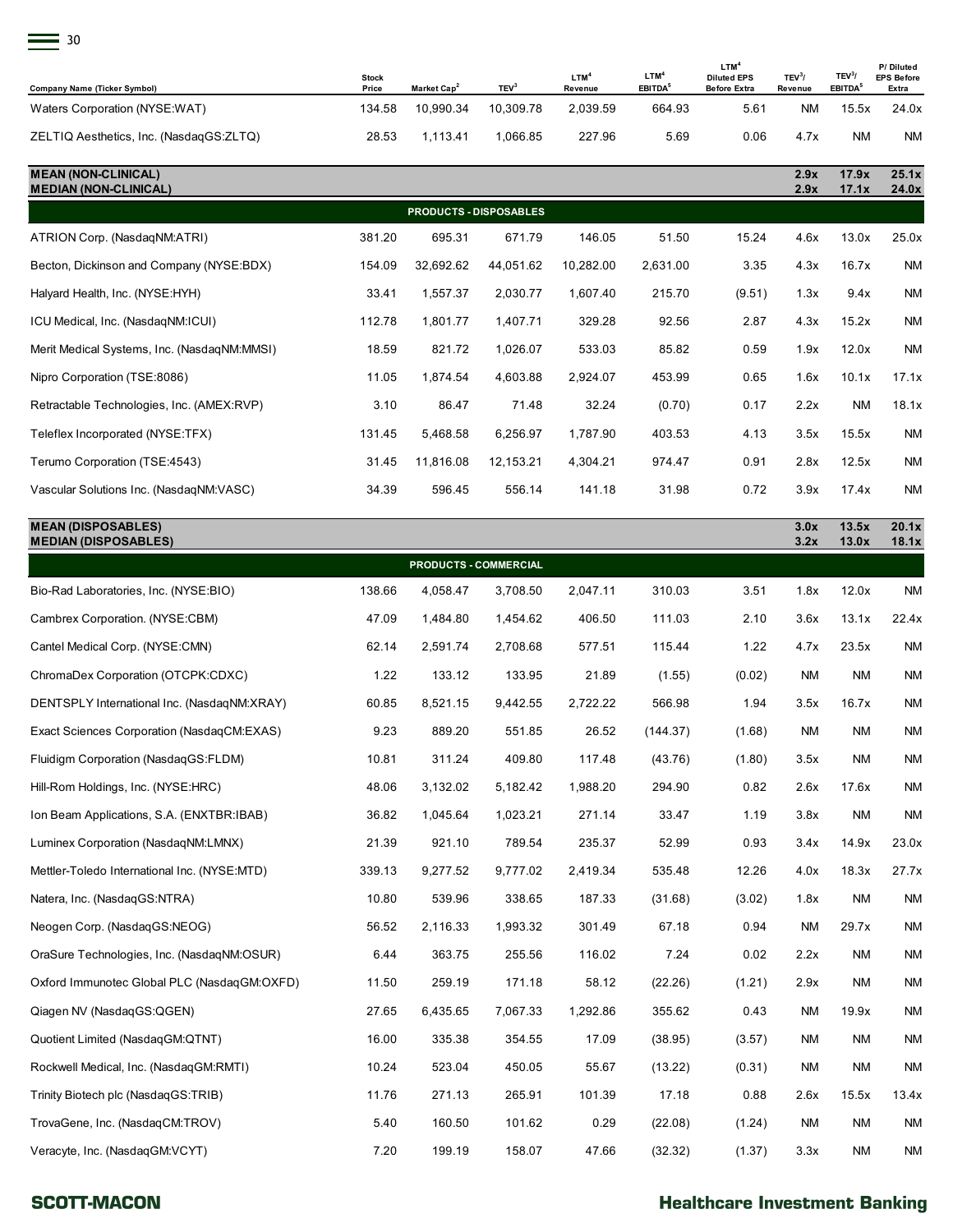| $\equiv$ 31                                   |                       |                         |                  |                             |                                         |                                                               |                               |                                           |                                         |
|-----------------------------------------------|-----------------------|-------------------------|------------------|-----------------------------|-----------------------------------------|---------------------------------------------------------------|-------------------------------|-------------------------------------------|-----------------------------------------|
| Company Name (Ticker Symbol)                  | <b>Stock</b><br>Price | Market Cap <sup>2</sup> | TEV <sup>3</sup> | LTM <sup>4</sup><br>Revenue | LTM <sup>4</sup><br>EBITDA <sup>5</sup> | LTM <sup>4</sup><br><b>Diluted EPS</b><br><b>Before Extra</b> | TEV <sup>3</sup> /<br>Revenue | TEV <sup>3</sup> /<br>EBITDA <sup>5</sup> | P/Diluted<br><b>EPS Before</b><br>Extra |
| VWR Corporation (NasdaqGS:VWR)                | 28.31                 | 3,718.76                | 5,648.96         | 4,307.90                    | 448.40                                  | 1.14                                                          | 1.3x                          | 12.6x                                     | 24.9x                                   |
| West Pharmaceutical Services, Inc. (NYSE:WST) | 60.22                 | 4,341.14                | 4,386.84         | 1,389.90                    | 216.60                                  | 1.28                                                          | 3.2x                          | 20.3x                                     | <b>NM</b>                               |

| <b>MEAN (COMMERCIAL)</b><br><b>MEDIAN (COMMERCIAL)</b>  |        |                            |           |          |          |        | 3.0x<br>3.2x | 17.8x<br>17.1x | 22.3x<br>23.0x |
|---------------------------------------------------------|--------|----------------------------|-----------|----------|----------|--------|--------------|----------------|----------------|
|                                                         |        | <b>PRODUCTS - CONSUMER</b> |           |          |          |        |              |                |                |
| Alere Inc. (NYSE:ALR)                                   | 39.09  | 3.371.78                   | 7.104.77  | 2,496.41 | 552.00   | (0.41) | 2.8x         | 12.9x          | NM             |
| Cooper Companies Inc. (NYSE:COO)                        | 134.20 | 6.478.50                   | 7.818.42  | 1.797.06 | 543.67   | 4.14   | 4.4x         | 14.4x          | <b>NM</b>      |
| Essilor International SA (ENXTPA:EI)                    | 124.95 | 26,515.12                  | 29,294.38 | 7,015.32 | 1,790.03 | 3.18   | 4.2x         | 16.4x          | <b>NM</b>      |
| Insulet Corporation (NasdagNM:PODD)                     | 37.81  | 2,152.47                   | 2.187.95  | 296.67   | (8.32)   | (0.91) | NM           | <b>NM</b>      | NM             |
| Nutraceutical International Corporation (NasdagGS:NUTR) | 25.82  | 243.76                     | 270.64    | 216.48   | 38.86    | 1.59   | 1.3x         | 7.0x           | 16.2x          |
| Nutrisystem, Inc. (NasdagGS:NTRI)                       | 21.64  | 631.42                     | 584.16    | 451.60   | 51.18    | 0.94   | 1.3x         | 11.4x          | 23.0x          |
| USANA Health Sciences Inc. (NYSE:USNA)                  | 127.75 | 1,631.31                   | 1,457.12  | 913.78   | 148.57   | 7.01   | 1.6x         | 9.8x           | 18.2x          |

| <b>MEAN (CONSUMER)</b><br><b>MEDIAN (CONSUMER)</b>       |        |            |                            |           |          |        | 2.6x<br>2.2x | 12.0x<br>12.1x | 19.2x<br>18.2x |
|----------------------------------------------------------|--------|------------|----------------------------|-----------|----------|--------|--------------|----------------|----------------|
|                                                          |        |            | PRODUCTS - PHARMACEUTICALS |           |          |        |              |                |                |
| Abbott Laboratories (NYSE:ABT)                           | 44.91  | 66,993.15  | 69,317.15                  | 20,573.00 | 4,716.00 | 1.67   | 3.4x         | 14.7x          | 26.9x          |
| AbbVie Inc. (NYSE:ABBV)                                  | 59.24  | 96,842.41  | 119,664.41                 | 21,911.00 | 8,564.00 | 1.72   | <b>NM</b>    | 14.0x          | NM             |
| AcelRx Pharmaceuticals, Inc. (NasdaqGM:ACRX)             | 3.85   | 171.11     | 87.50                      | 17.76     | (21.54)  | (0.65) | 4.9x         | NM             | <b>NM</b>      |
| Achillion Pharmaceuticals, Inc. (NasdaqGS:ACHN)          | 10.79  | 1,473.32   | 1,011.12                   | 34.53     | (52.63)  | (0.37) | ΝM           | NM             | ΝM             |
| Acorda Therapeutics, Inc. (NasdaqNM:ACOR)                | 42.78  | 1,846.17   | 1,818.47                   | 479.63    | 69.63    | 0.05   | 3.8x         | 26.1x          | ΝM             |
| Adamas Pharmaceuticals, Inc. (NasdaqGM:ADMS)             | 28.32  | 521.71     | 418.27                     | 31.69     | (23.98)  | (1.80) | ΝM           | NM             | ΝM             |
| Aegerion Pharmaceuticals, Inc. (NasdaqGS:AEGR)           | 10.10  | 292.27     | 474.49                     | 242.60    | 4.24     | (1.57) | 2.0x         | NM             | NM             |
| Akorn, Inc. (NasdaqGS:AKRX)                              | 37.31  | 4,269.50   | 5,316.48                   | 593.08    | 208.27   | 0.34   | ΝM           | 25.5x          | ΝM             |
| Alexion Pharmaceuticals, Inc. (NasdaqGS:ALXN)            | 190.75 | 42,980.61  | 45,171.72                  | 2,502.66  | 902.83   | 1.11   | <b>NM</b>    | ΝM             | <b>NM</b>      |
| Alimera Sciences, Inc. (NasdagGM:ALIM)                   | 2.42   | 107.80     | 171.92                     | 18.36     | (37.79)  | (0.67) | <b>NM</b>    | ΝM             | ΝM             |
| Allergan plc (NYSE:AGN)                                  | 312.50 | 123,193.49 | 168,742.19                 | 19,612.50 | 7,641.60 | (7.37) | ΝM           | 22.1x          | NM             |
| Amphastar Pharmaceuticals, Inc. (NasdagGS:AMPH)          | 14.23  | 640.63     | 616.06                     | 230.48    | (11.19)  | (0.29) | 2.7x         | ΝM             | ΝM             |
| Ampio Pharmaceuticals, Inc. (AMEX:AMPE)                  | 3.50   | 181.99     | 152.98                     | 0.71      | (32.11)  | (0.61) | <b>NM</b>    | ΝM             | <b>NM</b>      |
| ANI Pharmaceuticals, Inc. (NasdaqGM:ANIP)                | 45.13  | 518.45     | 482.73                     | 79.32     | 41.98    | 2.88   | <b>NM</b>    | 11.5x          | 15.7x          |
| Antares Pharma Inc. (NasdaqCM:ATRS)                      | 1.21   | 187.34     | 139.45                     | 42.26     | (22.49)  | (0.17) | 3.3x         | <b>NM</b>      | <b>NM</b>      |
| Aradigm Corporation (NasdaqCM:ARDM)                      | 3.97   | 58.46      | 18.48                      | 31.46     | (8.35)   | (0.59) | 0.6x         | NM             | ΝM             |
| Array BioPharma Inc. (NasdaqNM:ARRY)                     | 4.22   | 601.85     | 551.36                     | 52.41     | (94.93)  | 0.11   | <b>NM</b>    | ΝM             | ΝM             |
| Arrowhead Research Corp. (NasdagGS:ARWR)                 | 6.15   | 366.26     | 267.71                     | 0.38      | (81.60)  | (1.60) | ΝM           | ΝM             | ΝM             |
| Astellas Pharma, Inc. (TSE:4503)                         | 14.41  | 30,640.20  | 27,425.69                  | 11,193.95 | 2,493.08 | 0.64   | 2.5x         | 11.0x          | 22.4x          |
| AstraZeneca PLC (LSE:AZN)                                | 68.08  | 86,045.12  | 92,295.95                  | 24,573.00 | 6,249.00 | 1.34   | 3.8x         | 14.8x          | ΝM             |
| BioDelivery Sciences International, Inc. (NasdagCM:BDSI) | 4.79   | 252.27     | 227.52                     | 18.57     | (63.20)  | (1.26) | ΝM           | ΝM             | ΝM             |
| Bristol-Myers Squibb Company (NYSE:BMY)                  | 68.79  | 114,761.42 | 116,825.42                 | 16,531.00 | 4,465.00 | 1.06   | ΝM           | 26.2x          | ΝM             |
| Carbylan Therapeutics, Inc. (NasdaqGM:CBYL)              | 3.62   | 95.29      | 39.98                      | 0.03      | (19.17)  | (1.12) | ΝM           | <b>NM</b>      | NM             |
| Cempra, Inc. (NasdaqGS:CEMP)                             | 31.13  | 1,368.68   | 1,206.37                   | 23.98     | (84.23)  | (2.08) | ΝM           | ΝM             | ΝM             |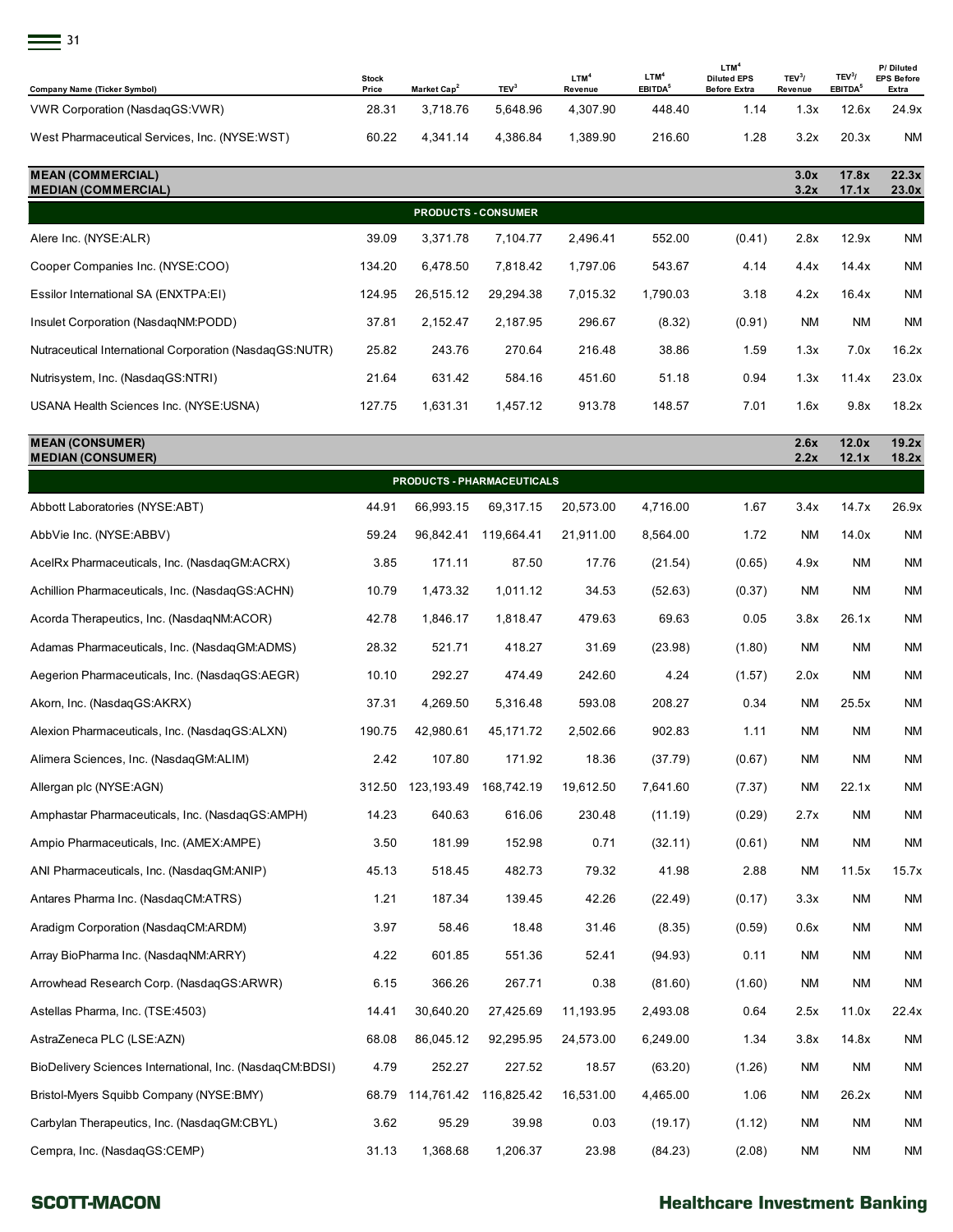|                                                                              | <b>Stock</b>   |                                     |                              | LTM <sup>4</sup>          | LTM <sup>4</sup>                | LTM <sup>4</sup><br><b>Diluted EPS</b> | TEV <sup>3</sup> / | TEV <sup>3</sup> /        | P/Diluted<br><b>EPS Before</b> |
|------------------------------------------------------------------------------|----------------|-------------------------------------|------------------------------|---------------------------|---------------------------------|----------------------------------------|--------------------|---------------------------|--------------------------------|
| <b>Company Name (Ticker Symbol)</b><br>Clovis Oncology, Inc. (NasdaqGS:CLVS) | Price<br>35.00 | Market Cap <sup>2</sup><br>1,341.22 | TEV <sup>3</sup><br>1,022.84 | Revenue<br>$\blacksquare$ | EBITDA <sup>5</sup><br>(274.01) | <b>Before Extra</b><br>(8.25)          | Revenue<br>ΝM      | EBITDA <sup>5</sup><br>ΝM | Extra<br>ΝM                    |
|                                                                              | 6.39           | 322.44                              |                              | 7.52                      |                                 |                                        | ΝM                 | <b>NM</b>                 | ΝM                             |
| Compugen Ltd. (NasdaqGM:CGEN)                                                | 4.98           | 541.70                              | 247.24<br>534.89             |                           | (20.43)                         | (0.45)                                 | ΝM                 | <b>NM</b>                 | ΝM                             |
| Corcept Therapeutics Incorporated (NasdaqCM:CORT)                            | 2.91           | 373.63                              |                              | 44.33                     | (8.01)                          | (0.11)                                 |                    |                           | ΝM                             |
| Curis, Inc. (NasdaqGM:CRIS)                                                  |                |                                     | 305.69                       | 7.78                      | (23.53)                         | (0.45)                                 | ΝM                 | ΝM                        |                                |
| DepoMed Inc. (NasdagGS:DEPO)                                                 | 18.13          | 1,096.53                            | 1,726.65                     | 426.17                    | 213.16                          | 0.82                                   | 4.1x               | 8.1x                      | 22.2x                          |
| DURECT Corporation (NasdaqGM:DRRX)                                           | 2.21           | 266.36                              | 253.82                       | 18.23                     | (20.21)                         | (0.19)                                 | ΝM                 | <b>NM</b>                 | <b>NM</b>                      |
| Dyax Corp. (NasdagNM:DYAX)                                                   | 37.62          | 5,537.08                            | 5,228.70                     | 97.55                     | (17.73)                         | (0.21)                                 | ΝM                 | <b>NM</b>                 | NM                             |
| Egalet Corporation (NasdaqGM:EGLT)                                           | 11.02          | 268.51                              | 155.16                       | 4.25                      | (53.96)                         | (3.36)                                 | ΝM                 | ΝM                        | NM                             |
| Eli Lilly and Company (NYSE:LLY)                                             | 84.26          | 89,368.43                           | 93,147.63                    | 19,704.40                 | 5,307.60                        | 2.22                                   | 4.7x               | 17.5x                     | NM                             |
| Elite Pharmaceuticals, Inc. (OTCPK:ELTP)                                     | 0.41           | 280.07                              | 306.62                       | 7.71                      | (13.74)                         | (0.02)                                 | ΝM                 | ΝM                        | <b>NM</b>                      |
| Endo International plc (NasdaqNM:ENDP)                                       | 61.22          | 13,852.00                           | 21,994.44                    | 3,354.40                  | 782.18                          | (8.42)                                 | ΝM                 | 28.1x                     | NM                             |
| Flamel Technologies SA (NasdaqGM:FLML)                                       | 12.21          | 494.49                              | 528.05                       | 132.81                    | 67.86                           | (1.68)                                 | 4.0x               | 7.8x                      | NM                             |
| Foamix Pharmaceuticals Ltd. (NasdaqGM:FOMX)                                  | 8.11           | 247.81                              | 190.19                       | 3.57                      | (11.49)                         | (0.43)                                 | ΝM                 | ΝM                        | ΝM                             |
| GlaxoSmithKline plc (LSE:GSK)                                                | 20.25          | 98,545.65                           | 119,856.66                   | 36,049.03                 | 9,595.22                        | 3.06                                   | 3.3x               | 12.5x                     | 6.6x                           |
| Heska Corporation (NasdaqCM:HSKA)                                            | 38.68          | 256.17                              | 268.09                       | 99.16                     | 12.00                           | 0.59                                   | 2.7x               | 22.3x                     | NM                             |
| ImmunoGen, Inc. (NasdaqGS:IMGN)                                              | 13.57          | 1,180.38                            | 932.54                       | 87.19                     | (55.90)                         | (0.84)                                 | ΝM                 | ΝM                        | NM                             |
| Impax Laboratories Inc. (NasdaqGS:IPXL)                                      | 42.76          | 3,015.16                            | 3,116.17                     | 709.59                    | 115.73                          | 0.38                                   | 4.4x               | 26.9x                     | ΝM                             |
| Infinity Pharmaceuticals, Inc. (NasdaqGS:INFI)                               | 7.85           | 386.46                              | 223.50                       | 104.34                    | (125.19)                        | (2.64)                                 | 2.1x               | ΝM                        | ΝM                             |
| Innocoll AG (NasdaqGM:INNL)                                                  | 8.30           | 202.08                              | 163.27                       | 2.83                      | (40.69)                         | (2.16)                                 | ΝM                 | ΝM                        | ΝM                             |
| INSYS Therapeutics, Inc. (NasdaqGM:INSY)                                     | 28.63          | 2,062.25                            | 1,906.78                     | 306.18                    | 92.99                           | 0.68                                   | ΝM                 | 20.5x                     | ΝM                             |
| Ironwood Pharmaceuticals, Inc. (NasdaqGS:IRWD)                               | 11.59          | 1,654.85                            | 1,575.25                     | 134.32                    | (117.70)                        | (1.18)                                 | ΝM                 | ΝM                        | ΝM                             |
| Jazz Pharmaceuticals PLC (NasdaqGS:JAZZ)                                     | 140.56         | 8,644.12                            | 8,934.97                     | 1,312.06                  | 662.32                          | 5.02                                   | ΝM                 | 13.5x                     | 28.0x                          |
| Johnson & Johnson (NYSE:JNJ)                                                 | 102.72         | 284,220.45                          | 266,849.45                   | 70,517.00                 | 22,554.00                       | 5.21                                   | 3.8x               | 11.8x                     | 19.7x                          |
| Juniper Pharmaceuticals, Inc. (NasdaqGS:JNP)                                 | 10.30          | 111.26                              | 97.63                        | 37.25                     | 1.99                            | (0.06)                                 | 2.6x               | ΝM                        | <b>NM</b>                      |
| Karyopharm Therapeutics, Inc. (NasdaqGS:KPTI)                                | 13.25          | 473.45                              | 278.21                       | 0.24                      | (115.13)                        | (3.30)                                 | ΝM                 | <b>NM</b>                 | <b>NM</b>                      |
| Lannett Company, Inc. (NYSE:LCI)                                             | 40.12          | 1,466.04                            | 1,244.72                     | 419.88                    | 237.32                          | 3.99                                   | 3.0x               | 5.2x                      | 10.1x                          |
| Mallinckrodt Public Limited Company (NYSE:MNK)                               | 74.63          | 8,653.13                            | 14,783.83                    | 3,346.90                  | 1,323.90                        | 2.61                                   | 4.4x               | 11.2x                     | 28.6x                          |
| Meda AB (OM:MEDA A)                                                          | 12.69          | 4,636.74                            | 7,687.23                     | 2,357.91                  | 784.02                          | 0.17                                   | 3.3x               | 9.8x                      | <b>NM</b>                      |
| Merck & Co. Inc. (NYSE:MRK)                                                  | 52.82          | 147,554.94                          | 162,223.94                   | 39,765.00                 | 14,566.00                       | 3.77                                   | 4.1x               | 11.1x                     | 14.0x                          |
| Mylan N.V. (NasdaqGS:MYL)                                                    | 54.07          | 26,593.23                           | 32,391.13                    | 9,021.30                  | 2,635.90                        | 1.79                                   | 3.6x               | 12.3x                     | <b>NM</b>                      |
| Neos Therapeutics, Inc. (NasdaqGM:NEOS)                                      | 14.32          | 228.30                              | 159.76                       | 2.57                      | (19.77)                         | (7.84)                                 | NM                 | ΝM                        | <b>NM</b>                      |
| Novartis AG (SWX:NOVN)                                                       | 86.70          | 207,709.79                          | 224,135.28                   | 50,909.00                 | 16,353.00                       | 3.43                                   | 4.4x               | 13.7x                     | 25.3x                          |
| Novo Nordisk A/S (CPSE:NOVO B)                                               | 58.20          | 146,981.01                          | 144,524.73                   | 15,501.03                 | 7,151.48                        | 1.91                                   | ΝM                 | 20.2x                     | <b>NM</b>                      |
| Opko Health, Inc. (NYSE:OPK)                                                 | 10.05          | 5,477.37                            | 5,409.18                     | 241.08                    | (57.84)                         | (0.19)                                 | ΝM                 | ΝM                        | <b>NM</b>                      |
| Osiris Therapeutics, Inc. (NasdaqGM:OSIR)                                    | 10.38          | 357.62                              | 314.33                       | 86.60                     | 4.41                            | 0.05                                   | 3.6x               | ΝM                        | <b>NM</b>                      |
| Pacira Pharmaceuticals, Inc. (NasdaqGS:PCRX)                                 | 76.79          | 2,822.60                            | 2,781.07                     | 241.47                    | 29.12                           | 0.26                                   | ΝM                 | ΝM                        | <b>NM</b>                      |
| Pernix Therapeutics Holdings, Inc. (NasdaqGM:PTX)                            | 2.95           | 180.12                              | 445.87                       | 183.32                    | 38.59                           | (1.56)                                 | 2.4x               | 11.6x                     | <b>NM</b>                      |
| Perrigo Company Public Limited Company (NYSE:PRGO)                           | 144.70         | 21,184.38                           | 26,036.38                    | 4,997.10                  | 1,447.70                        | 1.01                                   | ΝM                 | 18.0x                     | <b>NM</b>                      |
|                                                                              |                |                                     |                              |                           |                                 |                                        |                    |                           |                                |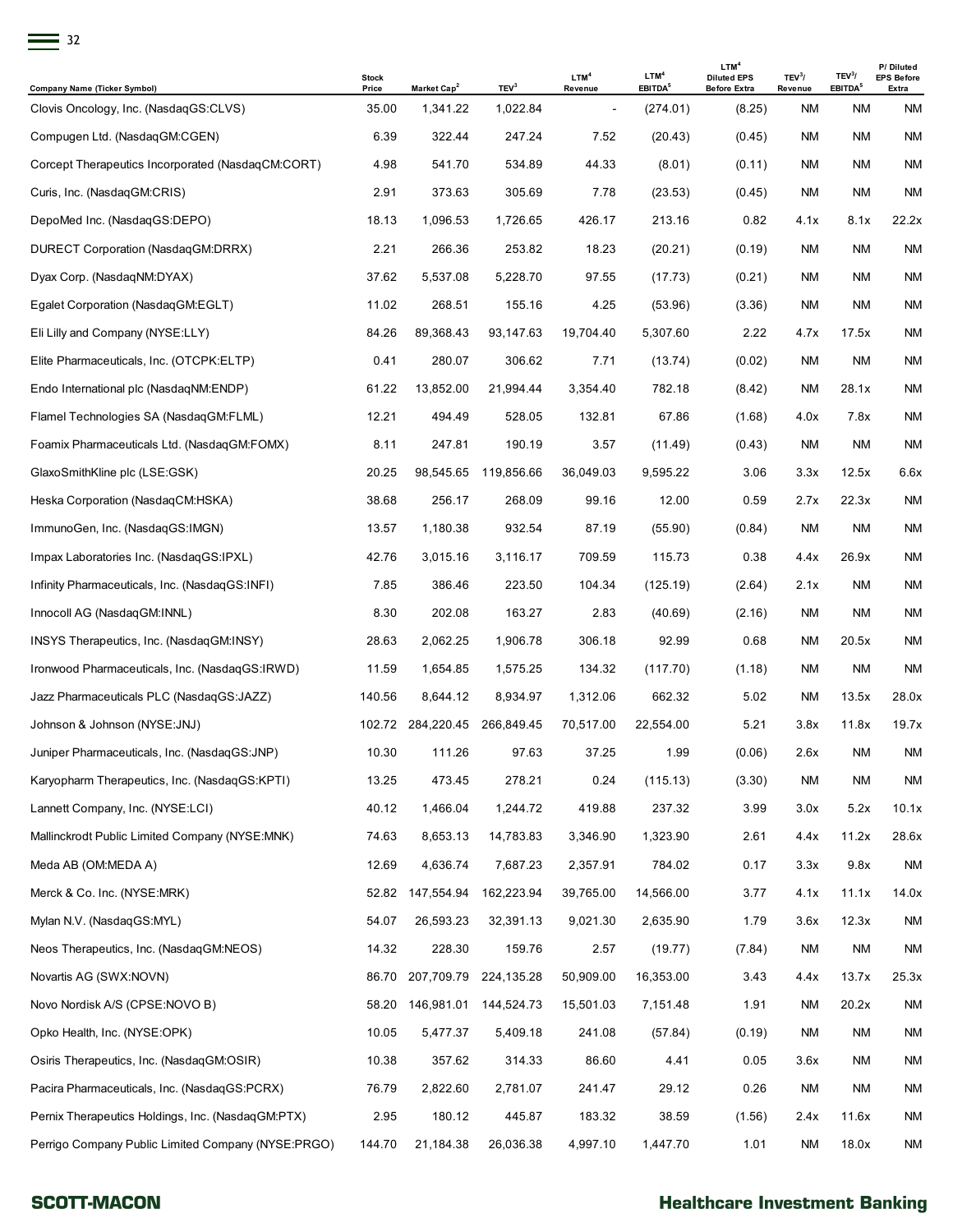| 33                                                    |                       |                         |                  |                             |                                         |                                                               |                               |                                           |                                         |
|-------------------------------------------------------|-----------------------|-------------------------|------------------|-----------------------------|-----------------------------------------|---------------------------------------------------------------|-------------------------------|-------------------------------------------|-----------------------------------------|
| <b>Company Name (Ticker Symbol)</b>                   | <b>Stock</b><br>Price | Market Cap <sup>2</sup> | TEV <sup>3</sup> | LTM <sup>4</sup><br>Revenue | LTM <sup>4</sup><br>EBITDA <sup>5</sup> | LTM <sup>4</sup><br><b>Diluted EPS</b><br><b>Before Extra</b> | TEV <sup>3</sup> /<br>Revenue | TEV <sup>3</sup> /<br>EBITDA <sup>5</sup> | P/Diluted<br><b>EPS Before</b><br>Extra |
| Pfizer Inc. (NYSE:PFE)                                | 32.28                 | 199,280.68              | 217,988.68       | 47,922.00                   | 19,478.00                               | 1.33                                                          | 4.5x                          | 11.2x                                     | 24.2x                                   |
| Phibro Animal Health Corporation (NasdaqGM:PAHC)      | 30.13                 | 1,179.46                | 1,453.96         | 748.25                      | 104.36                                  | 1.50                                                          | 1.9x                          | 13.9x                                     | 20.1x                                   |
| POZEN Inc. (NasdaqGS:POZN)                            | 6.83                  | 227.01                  | 190.02           | 25.31                       | (0.94)                                  | (0.54)                                                        | <b>NM</b>                     | <b>NM</b>                                 | ΝM                                      |
| Progenics Pharmaceuticals, Inc. (NasdaqGS:PGNX)       | 6.13                  | 427.91                  | 337.47           | 3.01                        | (41.33)                                 | (0.63)                                                        | ΝM                            | ΝM                                        | <b>NM</b>                               |
| Recro Pharma, Inc. (NasdaqCM:REPH)                    | 9.00                  | 83.02                   | 92.77            | 35.20                       | 1.16                                    | (0.63)                                                        | 2.6x                          | <b>NM</b>                                 | ΝM                                      |
| Rigel Pharmaceuticals, Inc. (NasdagNM:RIGL)           | 3.03                  | 268.23                  | 133.88           | 28.61                       | (59.76)                                 | (0.70)                                                        | 4.7x                          | <b>NM</b>                                 | <b>NM</b>                               |
| Roche Holding AG (SWX:ROG)                            | 276.07                | 235,061.90              | 254,453.43       | 53,743.71                   | 20,269.77                               | 11.09                                                         | 4.7x                          | 12.6x                                     | 24.9x                                   |
| Sagent Pharmaceuticals, Inc. (NasdaqGS:SGNT)          | 15.91                 | 521.65                  | 477.37           | 318.75                      | 28.68                                   | 0.80                                                          | 1.5x                          | 16.6x                                     | 19.9x                                   |
| Sanofi (ENXTPA:SAN)                                   | 85.37                 | 111,976.48              | 122,794.84       | 41,516.66                   | 12,225.88                               | 4.46                                                          | 3.0x                          | 10.0x                                     | 19.1x                                   |
| Sarepta Therapeutics, Inc. (NasdaqGS:SRPT)            | 38.58                 | 1,746.56                | 1,669.93         | 0.03                        | (186.12)                                | (4.83)                                                        | ΝM                            | <b>NM</b>                                 | <b>NM</b>                               |
| SciClone Pharmaceuticals, Inc. (NasdaqGS:SCLN)        | 9.20                  | 454.27                  | 355.04           | 155.82                      | 32.63                                   | 0.39                                                          | 2.3x                          | 10.9x                                     | 23.6x                                   |
| Sucampo Pharmaceuticals, Inc. (NasdaqNM:SCMP)         | 17.29                 | 774.37                  | 666.59           | 134.23                      | 50.48                                   | 0.70                                                          | 5.0x                          | 13.2x                                     | 24.7x                                   |
| Supernus Pharmaceuticals, Inc. (NasdaqGM:SUPN)        | 13.44                 | 657.53                  | 607.90           | 132.57                      | 16.42                                   | 0.25                                                          | 4.6x                          | <b>NM</b>                                 | ΝM                                      |
| Takeda Pharmaceutical Company Limited (TSE:4502)      | 50.46                 | 39,671.87               | 41,199.53        | 15,288.10                   | 737.36                                  | (1.63)                                                        | 2.7x                          | <b>NM</b>                                 | <b>NM</b>                               |
| Taro Pharmaceutical Industries Ltd. (NYSE:TARO)       | 154.55                | 6,619.88                | 5,568.84         | 909.22                      | 590.76                                  | 12.43                                                         | ΝM                            | 9.4x                                      | 12.4x                                   |
| Teligent, Inc. (NasdagGS:TLGT)                        | 8.90                  | 470.57                  | 430.45           | 44.91                       | 4.29                                    | 0.06                                                          | <b>NM</b>                     | <b>NM</b>                                 | <b>NM</b>                               |
| Teva Pharmaceutical Industries Limited (NYSE:TEVA)    | 65.64                 | 55,925.28               | 66,822.28        | 19,939.00                   | 6,548.00                                | 2.06                                                          | 3.4x                          | 10.2x                                     | ΝM                                      |
| TherapeuticsMD, Inc. (AMEX:TXMD)                      | 10.37                 | 1,843.79                | 1,762.66         | 18.77                       | (83.94)                                 | (0.50)                                                        | ΝM                            | <b>NM</b>                                 | <b>NM</b>                               |
| Theravance Inc. (NasdaqNM:THRX)                       | 10.54                 | 1,237.81                | 1,775.70         | 38.39                       | 14.50                                   | (0.34)                                                        | ΝM                            | <b>NM</b>                                 | ΝM                                      |
| Valeant Pharmaceuticals International, Inc. (TSX:VRX) | 101.31                | 27,899.20               | 57,468.90        | 9,984.10                    | 4,971.60                                | 1.74                                                          | ΝM                            | 11.6x                                     | <b>NM</b>                               |
| Zoetis Inc. (NYSE:ZTS)                                | 47.92                 | 23,860.35               | 26,933.35        | 4,811.00                    | 1,432.00                                | 0.88                                                          | ΝM                            | 18.8x                                     | ΝM                                      |
| Zogenix, Inc. (NasdaqGM:ZGNX)                         | 14.74                 | 364.98                  | 219.38           | 42.62                       | (102.89)                                | (4.63)                                                        | ΝM                            | <b>NM</b>                                 | <b>NM</b>                               |

| <b>MEAN (PHARMACEUTICALS)</b>   |
|---------------------------------|
| <b>MEDIAN (PHARMACEUTICALS)</b> |

| <b>MEDIAN (PHARMACEUTICALS)</b>           |        |            |                         |            |           |         | 3.4x      | 13.2x     | 22.2x     |
|-------------------------------------------|--------|------------|-------------------------|------------|-----------|---------|-----------|-----------|-----------|
|                                           |        |            | PRODUCTS - DISTRIBUTION |            |           |         |           |           |           |
| AmerisourceBergen Corporation (NYSE:ABC)  | 103.71 | 21,326.19  | 22,601.00               | 135,961.80 | 1,546.90  | (0.62)  | 0.2x      | 14.6x     | <b>NM</b> |
| Aceto Corp. (NasdagGS:ACET)               | 26.98  | 795.97     | 873.34                  | 549.65     | 72.42     | 1.29    | 1.6x      | 12.1x     | 20.9x     |
| Cardinal Health, Inc. (NYSE:CAH)          | 89.27  | 29,368.14  | 32,085.54               | 106,516.00 | 2,842.00  | 3.98    | 0.3x      | 11.3x     | 22.4x     |
| CVS Health Corporation (NYSE:CVS)         | 97.77  | 108,524.70 | 132,741.70              | 149,199.00 | 11,186.00 | 4.42    | 0.9x      | 11.9x     | 22.1x     |
| Diplomat Pharmacy, Inc. (NYSE:DPLO)       | 34.22  | 2,202.22   | 2,330.65                | 2,991.88   | 64.73     | 0.37    | 0.8x      | <b>NM</b> | NM        |
| Henry Schein, Inc. (NasdaqNM:HSIC)        | 158.19 | 13,118.06  | 14,443.22               | 10,480.90  | 917.20    | 5.70    | 1.4x      | 15.7x     | 27.7x     |
| McKesson Corporation (NYSE:MCK)           | 197.23 | 45,384.42  | 50,908.42               | 187,716.00 | 4,213.00  | 8.89    | 0.3x      | 12.1x     | 22.2x     |
| Medicines Company (NasdaqGS:MDCO)         | 37.34  | 2,593.04   | 2,657.29                | 480.66     | (197.38)  | (2.31)  | <b>NM</b> | <b>NM</b> | <b>NM</b> |
| Owens & Minor Inc. (NYSE:OMI)             | 35.98  | 2,262.61   | 2,711.40                | 9,776.85   | 269.81    | 1.36    | 0.3x      | 10.0x     | 26.5x     |
| Patterson Companies, Inc. (NasdaqNM:PDCO) | 45.21  | 4,380.29   | 5,416.55                | 4,989.92   | 464.29    | 2.07    | 1.1x      | 11.7x     | 21.8x     |
| PetMed Express, Inc. (NasdagGS:PETS)      | 17.14  | 345.29     | 287.51                  | 227.64     | 32.38     | 1.00    | 1.3x      | 8.9x      | 17.2x     |
| PharMerica Corporation (NYSE:PMC)         | 35.00  | 1,065.92   | 1,363.32                | 2,031.30   | 133.50    | 0.58    | 0.7x      | 10.2x     | <b>NM</b> |
| Premier, Inc. (NasdagGS:PINC)             | 35.27  | 1,538.16   | 1,533.86                | 1,048.56   | 340.42    | (12.33) | 1.5x      | 4.5x      | <b>NM</b> |
| Prestige Brands Holdings, Inc. (NYSE:PBH) | 51.48  | 2,715.42   | 4,165.13                | 785.85     | 274.27    | 1.95    | <b>NM</b> | 15.2x     | 26.4x     |

#### **SCOTT-MACON**

# **Healthcare Investment Banking**

**MEAN (PHARMACEUTICALS) 3.4x 15.0x 20.4x**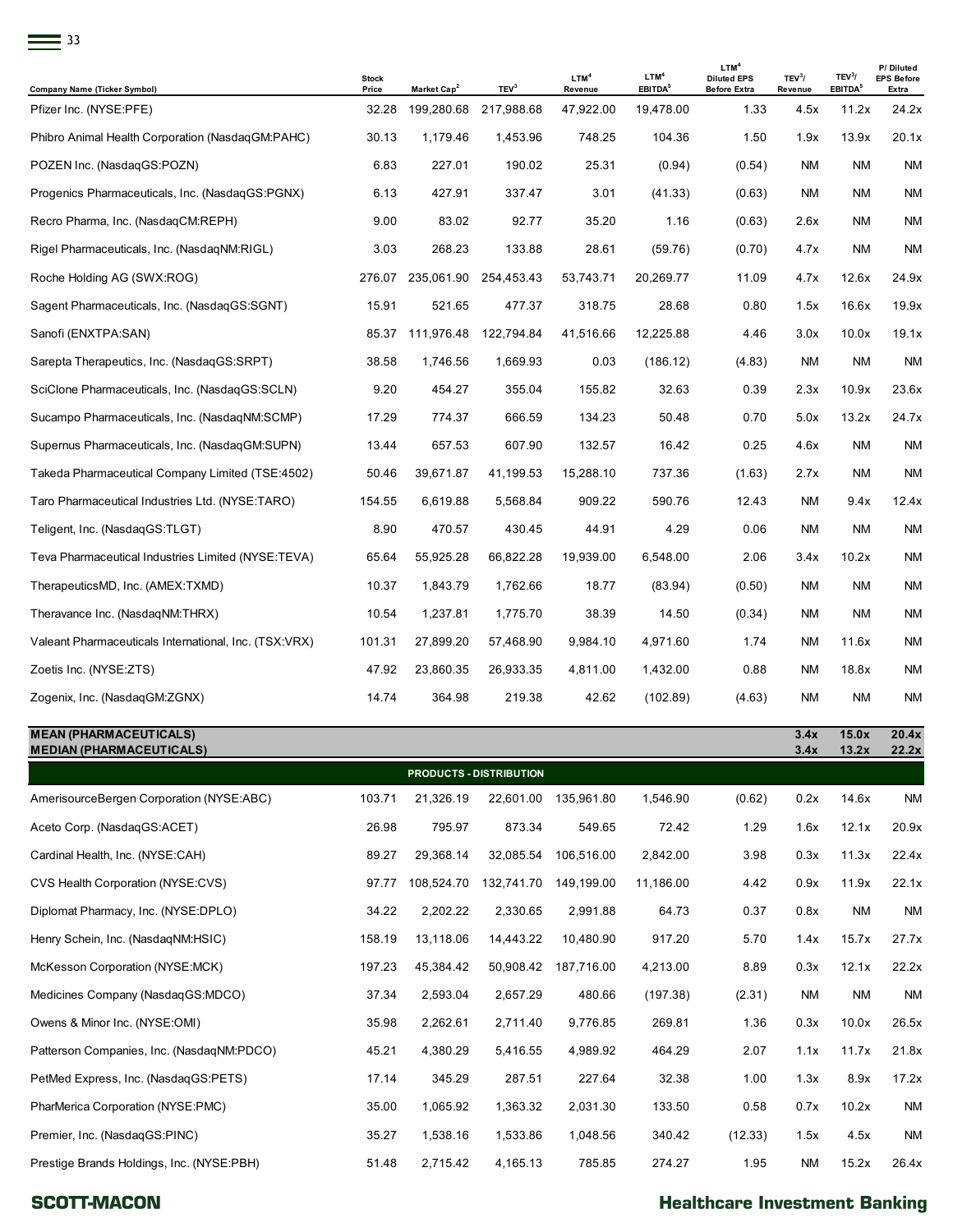| $\equiv$ 34<br><b>Company Name (Ticker Symbol)</b>         | <b>Stock</b><br>Price | Market Cap <sup>2</sup> | TEV <sup>3</sup> | LTM <sup>4</sup><br>Revenue | LTM <sup>4</sup><br>EBITDA <sup>5</sup> | LTM <sup>4</sup><br><b>Diluted EPS</b><br><b>Before Extra</b> | TEV <sup>3</sup> /<br>Revenue | TEV <sup>3</sup> /<br>EBITDA <sup>5</sup> | P/Diluted<br><b>EPS Before</b><br>Extra |
|------------------------------------------------------------|-----------------------|-------------------------|------------------|-----------------------------|-----------------------------------------|---------------------------------------------------------------|-------------------------------|-------------------------------------------|-----------------------------------------|
| Rite Aid Corporation (NYSE:RAD)                            | 7.84                  | 8,204.27                | 15,345.50        | 29,314.45                   | 1,300.38                                | 1.88                                                          | 0.5x                          | 11.8x                                     | 4.2x                                    |
| Vitamin Shoppe, Inc. (NYSE:VSI)                            | 32.70                 | 952.24                  | 958.26           | 1,263.14                    | 140.46                                  | 1.98                                                          | 0.8x                          | 6.8x                                      | 16.6x                                   |
| <b>MEAN (DISTRIBUTION)</b><br><b>MEDIAN (DISTRIBUTION)</b> |                       |                         |                  |                             |                                         |                                                               | 0.8x<br>0.8x                  | 11.2x<br>11.7x                            | 20.7x<br>22.1x                          |
| <b>MEAN (PRODUCTS)</b>                                     |                       |                         |                  |                             |                                         |                                                               | 2.9x                          | 15.0x                                     | 21.0x                                   |

#### **MEDIAN (PRODUCTS) 3.0x 14.0x 22.0x**

1) Source: Financial Information from SEC filings and other publicly-available sources

2) Market Cap: Total Value of Company's Stock; Equal to the Number of Shares Outstanding Times the Price per Share

3) TEV (Total Enterprise Value): Market Capitalization Plus Debt Less Cash 4) LTM: Latest Twelve Months

5) EBITDA: Earnings Before Interest, Taxes, Depreciation and Amortization 6) NA: Not Available

7) NM: Not Meaningful

Copyright 2016 © Scott-Macon, Ltd.

*Note: Disclaimer*

*In the preparation of the information contained in this document, Scott-Macon, Ltd. has endeavored to present information that is as accurate and current as possible from sources believed to be reliable. However, inadvertent errors can occur. Therefore, the information is provided "as is", without any representation or warranty of any kind, expressed or implied. Any reproduction, retransmission, republication, or other use of all or part of this document is expressly prohibited, unless written permission has been granted by Scott-Macon, Ltd. All other rights are reserved.* 

#### SCOTT-MACON